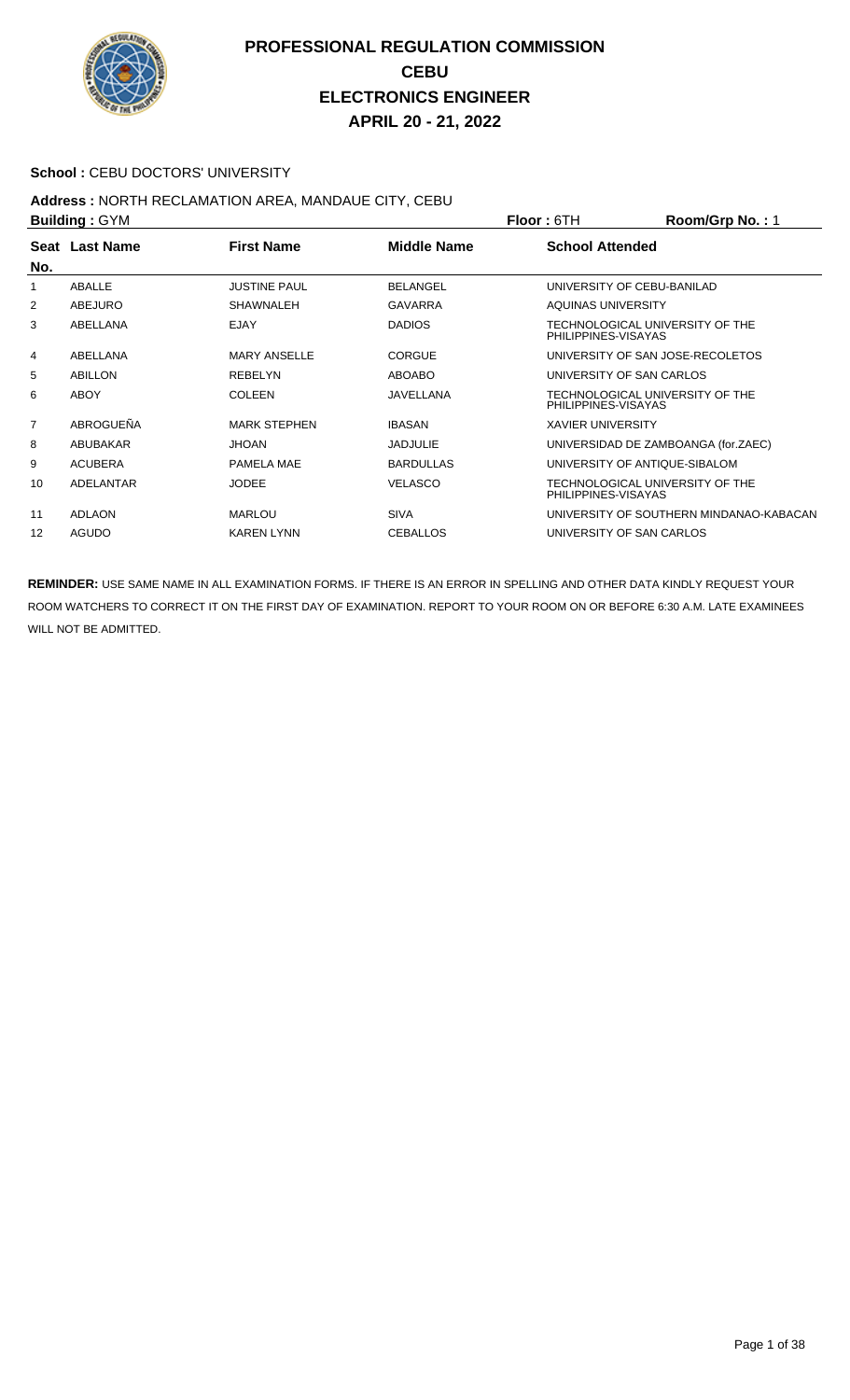

#### School : CEBU DOCTORS' UNIVERSITY

#### **Address :** NORTH RECLAMATION AREA, MANDAUE CITY, CEBU **Building :** GYM **Floor :** 6TH **Room/Grp No. :** 2

|                | <b>DUILUILLY . JIM</b> |                     |                    | FIUUI. OIN                                             | <b>RUUIII/UI D NU.</b> . Z                |
|----------------|------------------------|---------------------|--------------------|--------------------------------------------------------|-------------------------------------------|
| No.            | Seat Last Name         | <b>First Name</b>   | <b>Middle Name</b> | <b>School Attended</b>                                 |                                           |
| 1              | <b>ALBASIN</b>         | <b>MYRTLE VIE</b>   | <b>PADRON</b>      | (for.LIT)TACLOBAN                                      | EASTERN VISAYAS STATE UNIVERSITY          |
| 2              | <b>ALBORES</b>         | <b>JULIUS</b>       | ARAO-ARAO          | TAGBILARAN)                                            | HOLY NAME UNIVERSITY (for.DIVINE WORD-    |
| 3              | <b>ALDONZA</b>         | <b>FRED ANTHONY</b> | <b>OBREGON</b>     |                                                        | CEBU INSTITUTE OF TECHNOLOGY - UNIVERSITY |
| 4              | <b>ALFANTA</b>         | <b>MARCO</b>        | <b>DIAMANTE</b>    | (for.CSCST)                                            | CEBU TECHNOLOGICAL UNIVERSITY-MAIN        |
| 5              | <b>ALFECHE</b>         | ELISHA CLAIRE       | <b>TAN</b>         |                                                        | UNIVERSITY OF SAN CARLOS                  |
| 6              | <b>ALIASUT</b>         | PETER NEIL          | <b>MANABAT</b>     |                                                        | CEBU INSTITUTE OF TECHNOLOGY - UNIVERSITY |
| $\overline{7}$ | <b>ALICABA</b>         | <b>JAN PAOLO</b>    | <b>ALCUIZAR</b>    |                                                        | CEBU INSTITUTE OF TECHNOLOGY - UNIVERSITY |
| 8              | ALIGANGA               | <b>JOVIT LORENZ</b> | <b>VERGARA</b>     |                                                        | UNIVERSITY OF SAN JOSE-RECOLETOS          |
| 9              | <b>ALISBO</b>          | <b>APRIL JOY</b>    | <b>PAGUNSAN</b>    | PHILIPPINES-VISAYAS                                    | TECHNOLOGICAL UNIVERSITY OF THE           |
| 10             | <b>ALISEN</b>          | <b>ERNESTO JR</b>   | <b>CALAMBA</b>     |                                                        | UNIVERSITY OF SAINT LA SALLE              |
| 11             | <b>ALMONIA</b>         | <b>GODFREY JR</b>   | <b>TELLANO</b>     | TECHNOLOGICAL UNIVERSITY OF THE<br>PHILIPPINES-VISAYAS |                                           |
| 12             | <b>ALONTO</b>          | <b>SALMAN</b>       | ALA                |                                                        | MINDANAO STATE UNIVERSITY-MARAWI CITY     |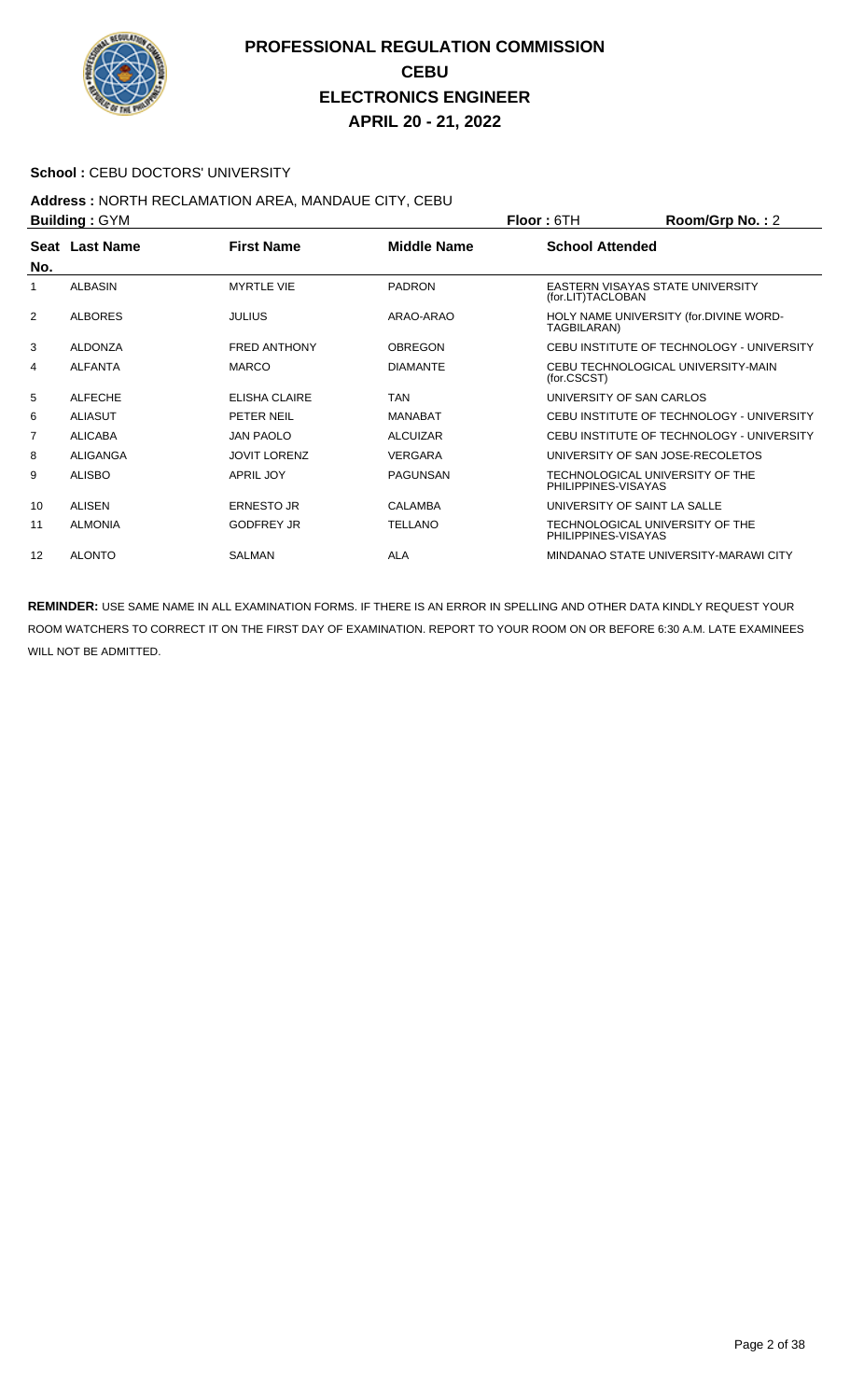

#### **School : CEBU DOCTORS' UNIVERSITY**

### **Address :** NORTH RECLAMATION AREA, MANDAUE CITY, CEBU

| <b>Building: GYM</b> |                  |                    |                    | Room/Grp No.: 3<br><b>Floor: 6TH</b>                                              |
|----------------------|------------------|--------------------|--------------------|-----------------------------------------------------------------------------------|
| No.                  | Seat Last Name   | <b>First Name</b>  | <b>Middle Name</b> | <b>School Attended</b>                                                            |
| 1                    | <b>ALQUIZAR</b>  | <b>GENESIS</b>     | <b>SALDUA</b>      | CEBU INSTITUTE OF TECHNOLOGY - UNIVERSITY                                         |
| 2                    | AMABA            | MA. ANGELICA       | <b>HERAMIL</b>     | CEBU INSTITUTE OF TECHNOLOGY - UNIVERSITY                                         |
| 3                    | <b>AMAQUIN</b>   | ANGELU JANE        | <b>ALIVIADO</b>    | CEBU INSTITUTE OF TECHNOLOGY - UNIVERSITY                                         |
| 4                    | <b>AMOROSO</b>   | MARIEL             | <b>SALGADO</b>     | <b>ILOILO SCIENCE &amp; TECHNOLOGY</b><br>UNIVERSITY (FOR W.V.C.S.T.-MAIN CAMPUS) |
| 5                    | <b>ANGELES</b>   | <b>KOLIN</b>       | LADARAN            | HOLY NAME UNIVERSITY (for.DIVINE WORD-<br>TAGBILARAN)                             |
| 6                    | <b>ANTIPORTA</b> | <b>KEVIN</b>       | <b>PESTAÑAS</b>    | CEBU TECHNOLOGICAL UNIVERSITY-MAIN<br>(for.CSCST)                                 |
| $\overline{7}$       | APARRE           | LHIERA             | LABAO              | CEBU TECHNOLOGICAL UNIVERSITY-MAIN<br>(for.CSCST)                                 |
| 8                    | <b>ARDINA</b>    | <b>HERTZ</b>       | <b>TUDTUD</b>      | UNIVERSITY OF SAN CARLOS                                                          |
| 9                    | ARNADO           | <b>JUDY ANNE</b>   | <b>HARAP</b>       | COLEGIO SAN AGUSTIN-BACOLOD CITY                                                  |
| 10                   | <b>ARROJO</b>    | REYNALDO II        | <b>ABENION</b>     | UNIVERSITY OF CEBU                                                                |
| 11                   | <b>ASAKIL</b>    | <b>HAZRA</b>       | CANALUN            | WESTERN MINDANAO STATE U-ZAMBOANGA CITY                                           |
| $12 \overline{ }$    | <b>ASIGNAR</b>   | <b>JULES GRANT</b> | <b>GONZALES</b>    | UNIVERSITY OF SAN CARLOS                                                          |
|                      |                  |                    |                    |                                                                                   |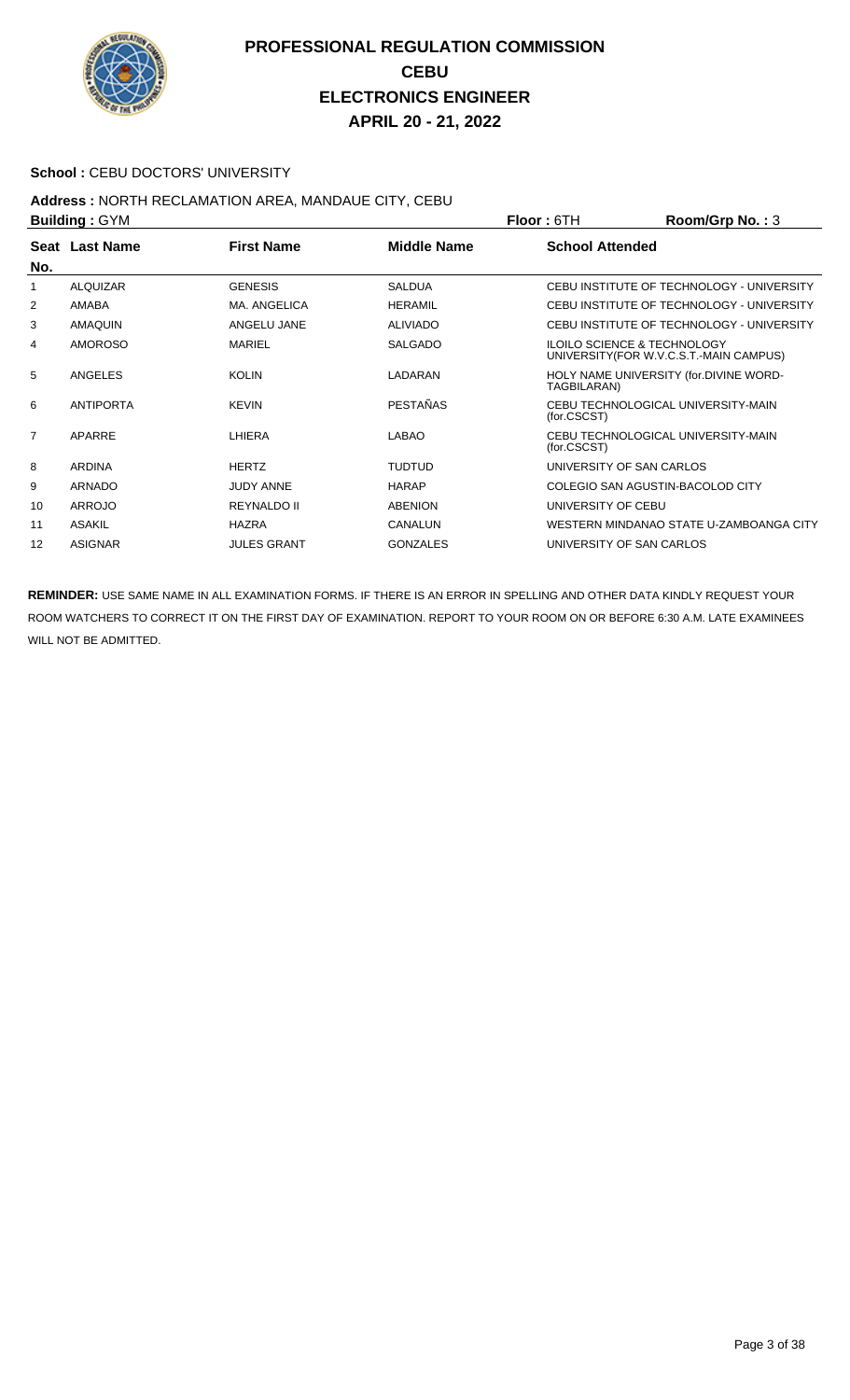

#### School : CEBU DOCTORS' UNIVERSITY

## **Address :** NORTH RECLAMATION AREA, MANDAUE CITY, CEBU

| <b>Building: GYM</b> |                       |                      |                    | Room/Grp No.: 4<br><b>Floor: 6TH</b>                   |
|----------------------|-----------------------|----------------------|--------------------|--------------------------------------------------------|
| No.                  | <b>Seat Last Name</b> | <b>First Name</b>    | <b>Middle Name</b> | <b>School Attended</b>                                 |
| 1                    | <b>AVELINO</b>        | <b>ALFE</b>          | <b>BIDUA</b>       | EASTERN VISAYAS STATE UNIVERSITY<br>(for.LIT)TACLOBAN  |
| 2                    | <b>AWACAY</b>         | SHEENA GRACE         | <b>GIDALANON</b>   | UNIVERSITY OF NEGROS OCCIDENTAL-<br><b>RECOLETOS</b>   |
| 3                    | <b>AYING</b>          | <b>NEIL STEVE</b>    | <b>IPO</b>         | UNIVERSITY OF SAN CARLOS                               |
| 4                    | <b>AYING</b>          | <b>RENATO JR</b>     | <b>JUNTILLA</b>    | CEBU TECHNOLOGICAL UNIVERSITY-MAIN<br>(for.CSCST)      |
| 5                    | <b>BABA</b>           | <b>MIKE</b>          | CABILLAN           | CARAGA STATE UNIVERSITY-BUTUAN CITY                    |
| 6                    | <b>BAJA</b>           | MARIA JUDITH         | <b>CABILIN</b>     | LICEO DE CAGAYAN UNIVERSITY                            |
| 7                    | <b>BALBOA</b>         | <b>JEHDEIAH</b>      | <b>ESPADA</b>      | TECHNOLOGICAL UNIVERSITY OF THE<br>PHILIPPINES-VISAYAS |
| 8                    | <b>BALINAS</b>        | <b>JUFEL</b>         | <b>TUGADO</b>      | UNIVERSITY OF SAINT LA SALLE                           |
| 9                    | <b>BALLESTEROS</b>    | KATE                 | MAHUSAY            | TECHNOLOGICAL UNIVERSITY OF THE<br>PHILIPPINES-VISAYAS |
| 10                   | <b>BALLOS</b>         | <b>MARIBELL</b>      | <b>BITOR</b>       | CEBU INSTITUTE OF TECHNOLOGY - UNIVERSITY              |
| 11                   | <b>BALUARTE</b>       | <b>JEROSHAFAT</b>    | <b>SALES</b>       | WESTERN MINDANAO STATE U-ZAMBOANGA CITY                |
| 12                   | <b>BAÑARES</b>        | <b>EDD SEBASTIAN</b> | <b>GIGANTE</b>     | TECHNOLOGICAL UNIVERSITY OF THE<br>PHILIPPINES-VISAYAS |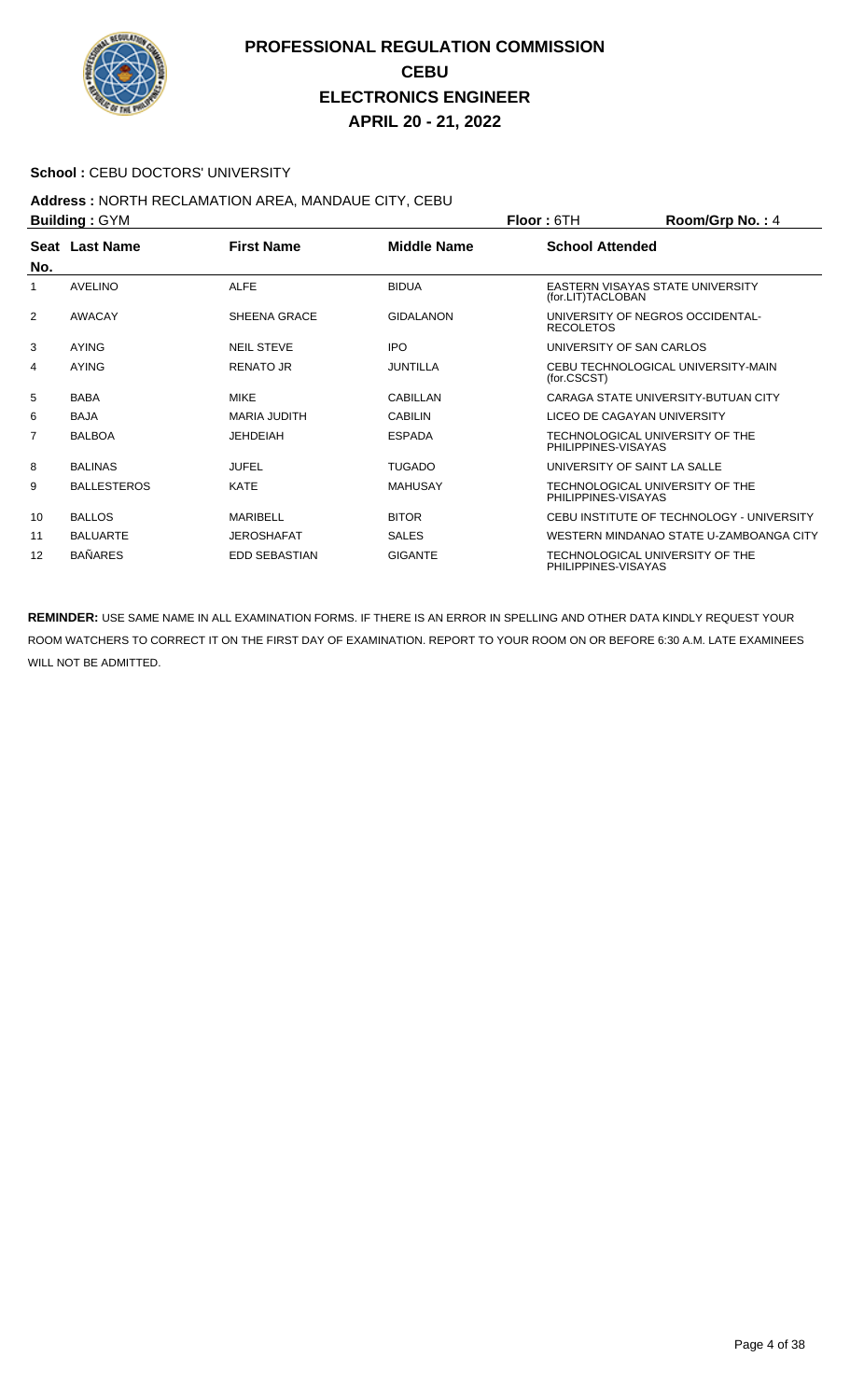

#### School : CEBU DOCTORS' UNIVERSITY

# **Address : NORTH RECLAMATION AREA, MANDAUE CITY, CEBU<br>Building : CYM**

| <b>Building: GYM</b> |                   |                         |                    | <b>Floor: 6TH</b>                                                                 | $Room/Grp$ No.: 5                          |
|----------------------|-------------------|-------------------------|--------------------|-----------------------------------------------------------------------------------|--------------------------------------------|
| No.                  | Seat Last Name    | <b>First Name</b>       | <b>Middle Name</b> | <b>School Attended</b>                                                            |                                            |
| 1                    | <b>BANCE</b>      | <b>VIC JAY</b>          | <b>MILLETE</b>     |                                                                                   | UNIVERSITY OF NORTHEASTERN PHILIPPINES     |
| 2                    | <b>BAÑEZ</b>      | <b>GRACE MONICA</b>     | <b>LUMBATAN</b>    | OF TECHNOLOGY                                                                     | MINDANAO STATE UNIVERSITY-ILIGAN INSTITUTE |
| 3                    | <b>BANTILAN</b>   | <b>MARJORIE</b>         | <b>CUIZON</b>      | UNIVERSITY OF SAN JOSE-RECOLETOS                                                  |                                            |
| 4                    | <b>BANZON</b>     | <b>ROBIN KRISTOFFER</b> | <b>PEPITO</b>      | UNIVERSITY OF SAN CARLOS                                                          |                                            |
| 5                    | <b>BARICUATRO</b> | <b>JEZREEL</b>          | <b>TIONGZON</b>    | UNIVERSITY OF SAN CARLOS                                                          |                                            |
| 6                    | <b>BARRIOS</b>    | NIÑO VINCENT            | <b>BALABA</b>      | UNIVERSITY OF CEBU                                                                |                                            |
| 7                    | <b>BARROCA</b>    | <b>MAYRIEL</b>          | <b>BRAVO</b>       | <b>CENTRAL PHILIPPINE UNIVERSITY</b>                                              |                                            |
| 8                    | <b>BATON</b>      | <b>MARIA CHELSEA</b>    | <b>YPANTO</b>      |                                                                                   | CEBU INSTITUTE OF TECHNOLOGY - UNIVERSITY  |
| 9                    | <b>BEBIERA</b>    | <b>KATRINA</b>          | <b>BEIRA</b>       | TECHNOLOGICAL UNIVERSITY OF THE<br>PHILIPPINES-VISAYAS                            |                                            |
| 10                   | <b>BELLO</b>      | <b>JOSE GIO EDRIAN</b>  | <b>CAUTIVAR</b>    |                                                                                   | AMA COMPUTER COLLEGE-ZAMBOANGA CITY        |
| 11                   | <b>BELONIO</b>    | <b>ZYRE</b>             | <b>GONZALES</b>    | <b>ILOILO SCIENCE &amp; TECHNOLOGY</b><br>UNIVERSITY (FOR W.V.C.S.T.-MAIN CAMPUS) |                                            |
| 12                   | <b>BENOTAPA</b>   | <b>JELLY MAE</b>        | <b>BLANCAFLOR</b>  | TECHNOLOGICAL UNIVERSITY OF THE<br>PHILIPPINES-VISAYAS                            |                                            |
|                      |                   |                         |                    |                                                                                   |                                            |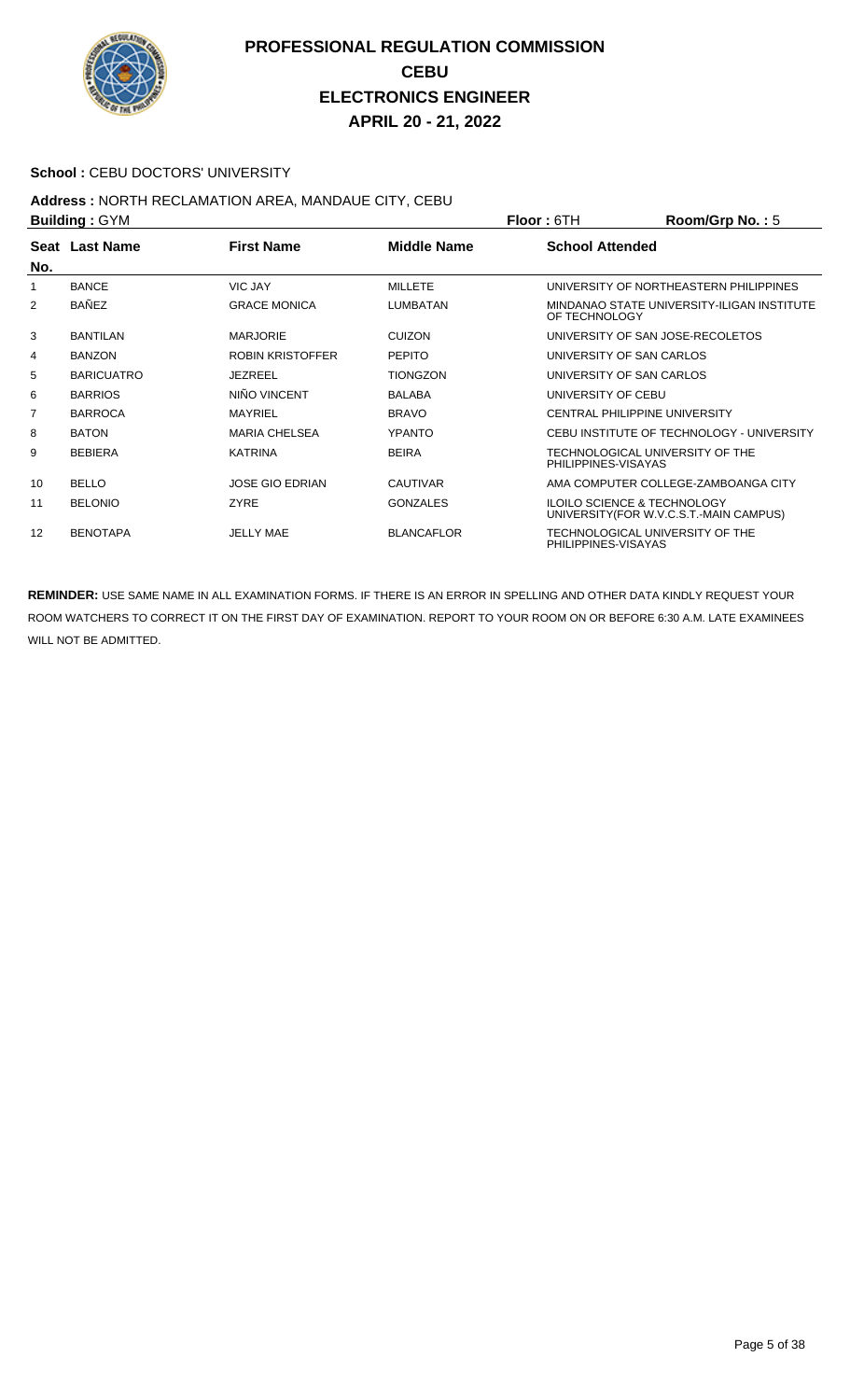

#### School : CEBU DOCTORS' UNIVERSITY

## **Address :** NORTH RECLAMATION AREA, MANDAUE CITY, CEBU

|                | <b>Building: GYM</b> |                      |                    | <b>Floor: 6TH</b>      | Room/Grp No.: 6                                                                   |
|----------------|----------------------|----------------------|--------------------|------------------------|-----------------------------------------------------------------------------------|
|                | Seat Last Name       | <b>First Name</b>    | <b>Middle Name</b> | <b>School Attended</b> |                                                                                   |
| No.            |                      |                      |                    |                        |                                                                                   |
| 1              | <b>BERNASOL</b>      | <b>JOHN PHILIP</b>   | <b>NIERVES</b>     |                        | UNIVERSITY OF SAINT LA SALLE                                                      |
| 2              | <b>BESAS</b>         | <b>JESS MAXIMINO</b> | CAYANAN            |                        | UNIVERSITY OF SAINT LA SALLE                                                      |
| 3              | <b>BIADOG</b>        | <b>MICAH</b>         | <b>REMO</b>        | PHILIPPINES-VISAYAS    | TECHNOLOGICAL UNIVERSITY OF THE                                                   |
| 4              | <b>BILLAN</b>        | <b>NOEL</b>          | <b>CELOSO</b>      |                        | <b>ILOILO SCIENCE &amp; TECHNOLOGY</b><br>UNIVERSITY (FOR W.V.C.S.T.-MAIN CAMPUS) |
| 5              | <b>BLANCO</b>        | <b>RONEL</b>         | <b>BAGAYAS</b>     |                        | MINDANAO STATE UNIVERSITY-MARAWI CITY                                             |
| 6              | <b>BOLLEDO</b>       | <b>RENER</b>         | <b>SEVILLINO</b>   | TECHNOLOGY-CDO         | MINDANAO UNIVERSITY OF SCIENCE &                                                  |
| $\overline{7}$ | <b>BONETE</b>        | KIM JOHN             | AMLON              |                        | UNIVERSITY OF SOUTHERN MINDANAO-KABACAN                                           |
| 8              | <b>BOOC</b>          | <b>JECREN</b>        | <b>GODINEZ</b>     | (for.CSCST)            | CEBU TECHNOLOGICAL UNIVERSITY-MAIN                                                |
| 9              | <b>BORDAMONTE</b>    | AXL REY              | <b>ONDE</b>        | PHILIPPINES-VISAYAS    | TECHNOLOGICAL UNIVERSITY OF THE                                                   |
| 10             | <b>BORRES</b>        | SHEENA JEAN          | PONGASE            |                        | UNIVERSITY OF SAN JOSE-RECOLETOS                                                  |
| 11             | <b>BORROMEO</b>      | <b>LENEN MARK</b>    | <b>HARDER</b>      | PHILIPPINES-VISAYAS    | TECHNOLOGICAL UNIVERSITY OF THE                                                   |
| 12             | <b>BRAZA</b>         | <b>MILROSE</b>       | <b>SANCHEZ</b>     |                        | COLEGIO SAN AGUSTIN-BACOLOD CITY                                                  |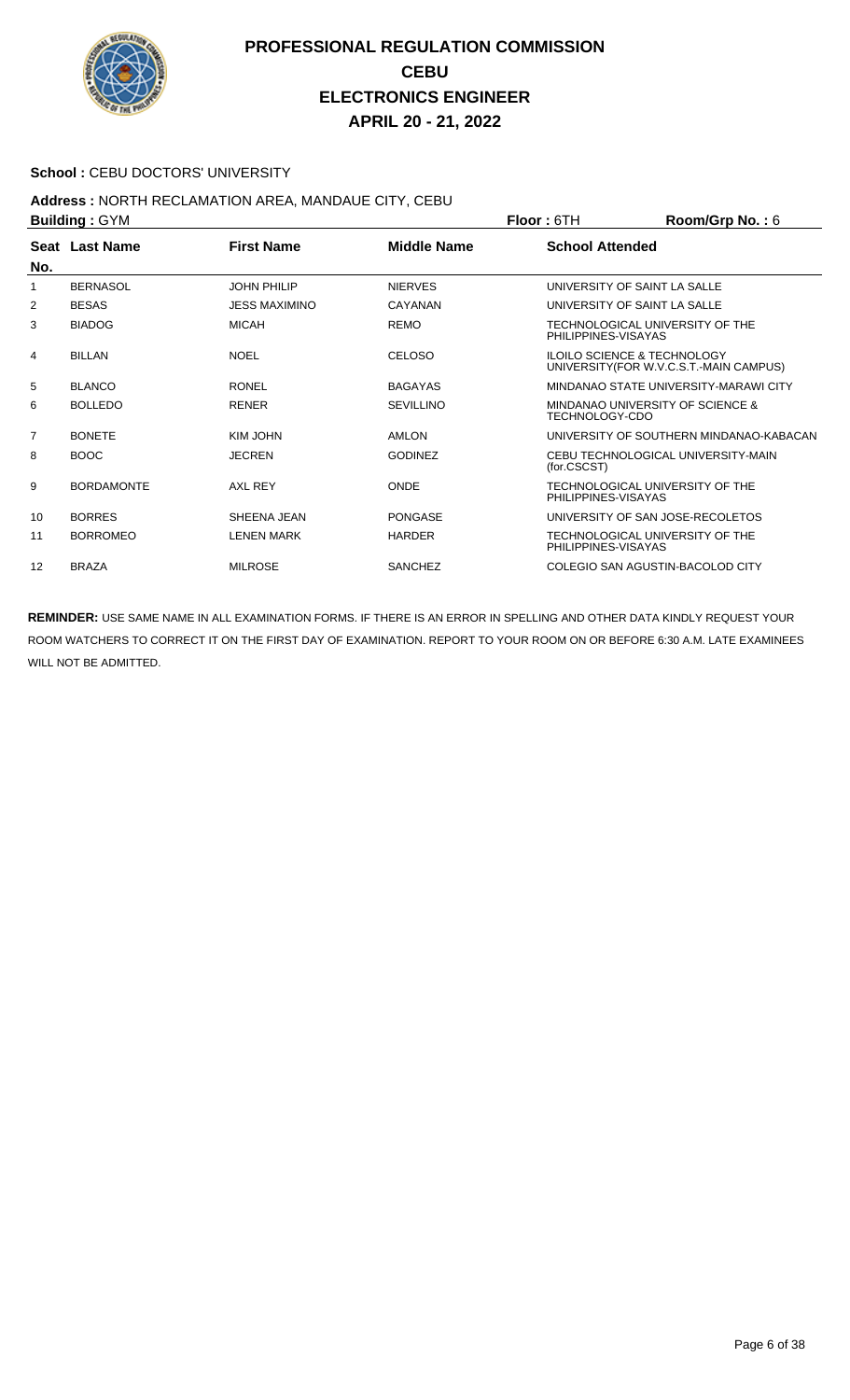

#### School : CEBU DOCTORS' UNIVERSITY

# **Address : NORTH RECLAMATION AREA, MANDAUE CITY, CEBU<br>Building : CYM**

| <b>Building: GYM</b> |                  |                          |                    | Room/Grp No.: 7<br><b>Floor: 6TH</b>                                              |
|----------------------|------------------|--------------------------|--------------------|-----------------------------------------------------------------------------------|
| No.                  | Seat Last Name   | <b>First Name</b>        | <b>Middle Name</b> | <b>School Attended</b>                                                            |
|                      | <b>BROCAL</b>    | LOUIE JUDE               | LIANZA             | EASTERN VISAYAS STATE UNIVERSITY<br>(for.LIT)TACLOBAN                             |
| 2                    | <b>BUCOG</b>     | <b>JUVELYN</b>           | <b>MIRANDA</b>     | MARY OUR HELP TECHNICAL INSTITUTE FOR<br>WOMEN(CEBU), INC.- MINGLANILLA           |
| 3                    | <b>BUHANGIN</b>  | <b>RENAN</b>             | <b>BONOSTRO</b>    | <b>SURIGAO EDUCATION CENTER</b>                                                   |
| 4                    | <b>BUNGABONG</b> | LOURDE JELLE             | <b>LUAYON</b>      | HOLY NAME UNIVERSITY (for.DIVINE WORD-<br>TAGBILARAN)                             |
| 5                    | <b>BUSLON</b>    | NIñO REY                 | DANIEL             | UNIVERSITY OF BOHOL                                                               |
| 6                    | CABABAN          | <b>FRANCES NICOLE</b>    | <b>TIEMPO</b>      | UNIVERSITY OF CEBU-BANILAD                                                        |
| 7                    | <b>CABALE</b>    | AMIEL                    | <b>PESTAÑO</b>     | <b>ILOILO SCIENCE &amp; TECHNOLOGY</b><br>UNIVERSITY (FOR W.V.C.S.T.-MAIN CAMPUS) |
| 8                    | <b>CADELIÑA</b>  | <b>RAYMOND NEIL</b>      | <b>DOMINGUEZ</b>   | UNIVERSITY OF SAN CARLOS                                                          |
| 9                    | <b>CAGIGAS</b>   | <b>HOWARD KING</b>       | <b>MANATAD</b>     | CEBU TECHNOLOGICAL UNIVERSITY-MAIN<br>(for.CSCST)                                 |
| 10                   | <b>CALANG</b>    | <b>JOHN ROIKLEN</b>      | <b>FAMOR</b>       | CEBU INSTITUTE OF TECHNOLOGY - UNIVERSITY                                         |
| 11                   | <b>CALAUOR</b>   | <b>PARK THOMAS KEVIN</b> |                    | CEBU INSTITUTE OF TECHNOLOGY - UNIVERSITY                                         |
| 12                   | CALDERON         | <b>REY JEFFERSON</b>     | <b>BASARTE</b>     | UNIVERSITY OF THE VISAYAS-CEBU CITY                                               |
|                      |                  |                          |                    |                                                                                   |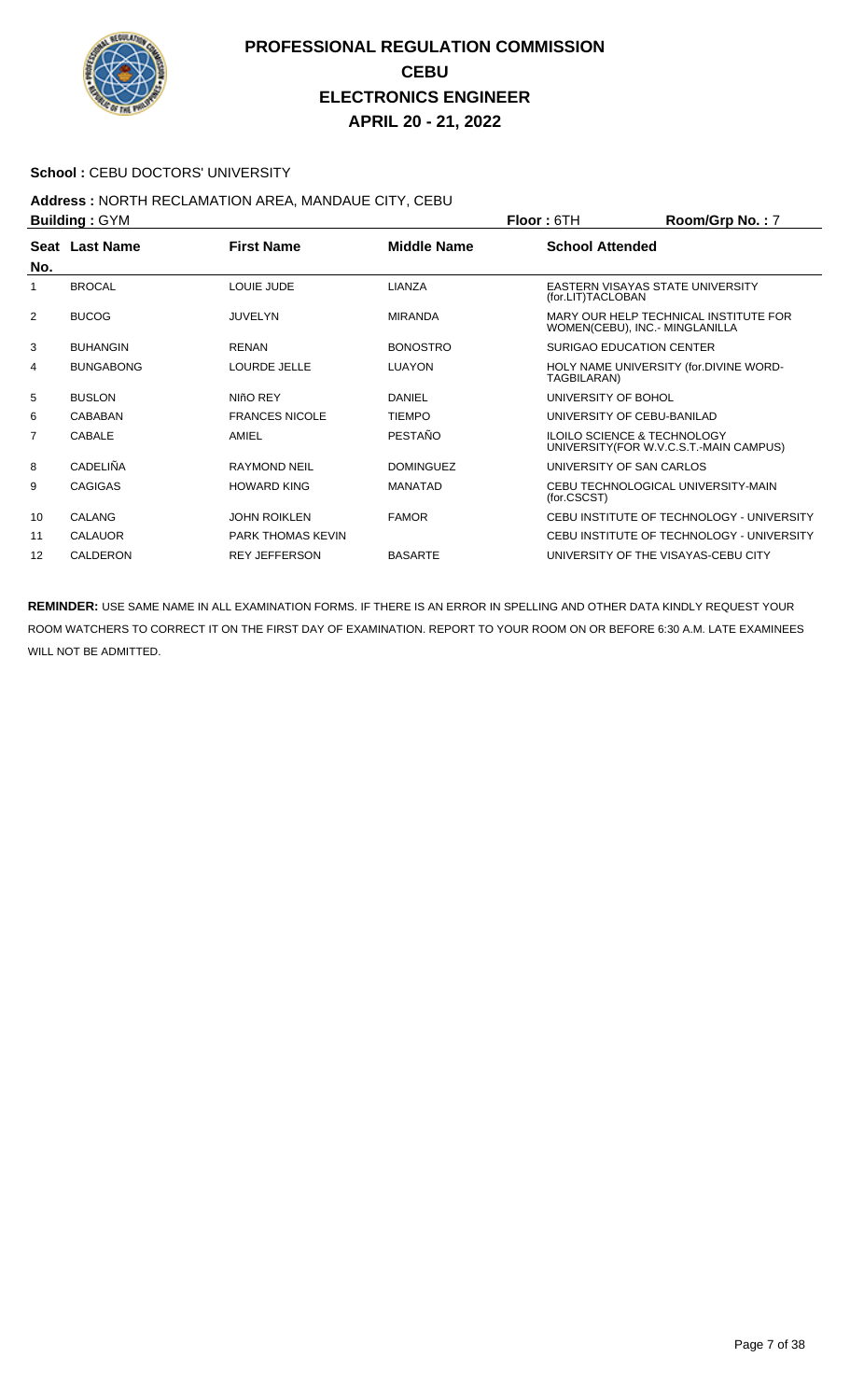

#### School : CEBU DOCTORS' UNIVERSITY

#### **Address :** NORTH RECLAMATION AREA, MANDAUE CITY, CEBU **Building :** GYM **Floor :** 6TH **Room/Grp No. :** 8

|     | <b>DUILUILLY . OT IVE</b> |                       |                   | FIUUI.UII              | <b>NUUIIIUIU INU.</b> . 0                 |
|-----|---------------------------|-----------------------|-------------------|------------------------|-------------------------------------------|
|     | Seat Last Name            | <b>First Name</b>     | Middle Name       | <b>School Attended</b> |                                           |
| No. |                           |                       |                   |                        |                                           |
| 1   | CALDERON                  | <b>REY JEFFERSON</b>  | <b>BASARTE</b>    |                        | UNIVERSITY OF THE VISAYAS-CEBU CITY       |
| 2   | <b>CANDA</b>              | <b>LORENZ ANTHONY</b> | AMPALAYO          |                        | CEBU INSTITUTE OF TECHNOLOGY - UNIVERSITY |
| 3   | <b>CAÑETE</b>             | <b>JOHN PHILIP</b>    | ADALIM            |                        | SAINT MICHAEL'S COLLEGE-ILIGAN CITY       |
| 4   | CANOZA                    | <b>ROXANNE</b>        | <b>CONTADO</b>    |                        | CEBU INSTITUTE OF TECHNOLOGY - UNIVERSITY |
| 5   | <b>CAPULOT</b>            | <b>JHON DENNIS</b>    | <b>TAMBALO</b>    |                        | UNIVERSITY OF SOUTHERN MINDANAO-KABACAN   |
| 6   | <b>CAPUTOLAN</b>          | <b>ANJOHN</b>         | <b>CAPUNGAN</b>   |                        | UNIVERSITY OF SAN JOSE-RECOLETOS          |
| 7   | <b>CARBAJOSA</b>          | <b>JAVEER RHOAN</b>   | <b>PRESALDO</b>   | PHILIPPINES-VISAYAS    | TECHNOLOGICAL UNIVERSITY OF THE           |
| 8   | CARUANA                   | BERNARD ALDO          | <b>GALITGUIT</b>  |                        | UNIVERSITY OF SAN JOSE-RECOLETOS          |
| 9   | <b>CASTRO</b>             | <b>JOHN HARVEY</b>    |                   | UNIVERSITY OF CEBU     |                                           |
| 10  | <b>CELADES</b>            | RIOS CARLOS           | <b>PANTOLLANA</b> | UNIVERSITY OF BOHOL    |                                           |
| 11  | <b>CELADES</b>            | RIOS CARLOS           | <b>PANTOLLANA</b> | UNIVERSITY OF BOHOL    |                                           |
| 12  | <b>CHAVEZ</b>             | <b>MELISSA MAE</b>    | <b>VENUS</b>      | PHILIPPINES-VISAYAS    | TECHNOLOGICAL UNIVERSITY OF THE           |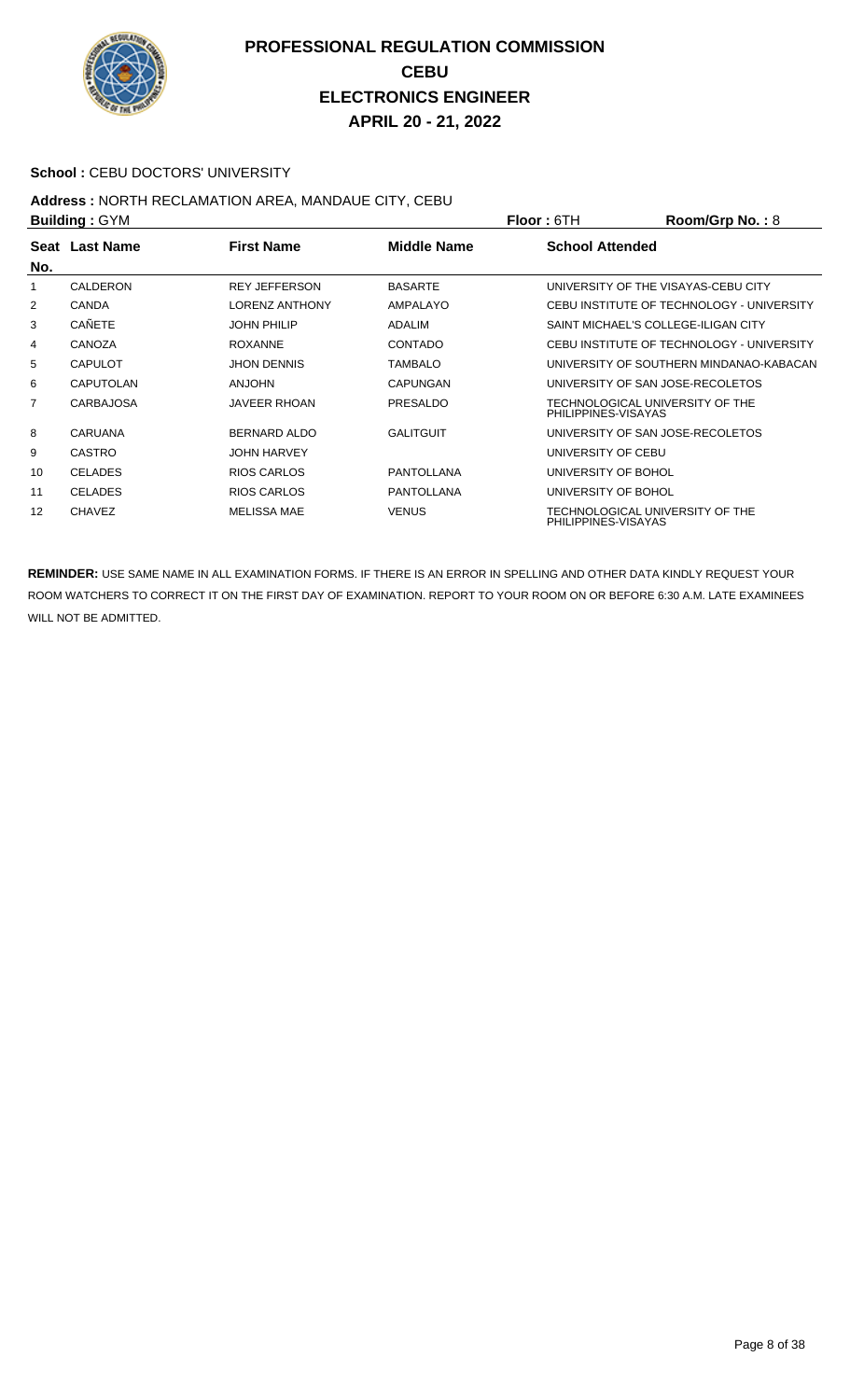

#### **School : CEBU DOCTORS' UNIVERSITY**

#### **Address :** NORTH RECLAMATION AREA, MANDAUE CITY, CEBU **Building :** GYM **Floor :** 6TH **Room/Grp No. :** 9

|                | P                 |                     |                    | <u>IIUUI.UIII</u><br>יטווועטווועס ווי $\mathbf{u}$     |
|----------------|-------------------|---------------------|--------------------|--------------------------------------------------------|
| No.            | Seat Last Name    | <b>First Name</b>   | Middle Name        | <b>School Attended</b>                                 |
| 1              | <b>CIMAFRANCA</b> | <b>JULIUS LEVI</b>  | <b>ALIÑO</b>       | UNIVERSITY OF SAN CARLOS                               |
| 2              | <b>COLUBIO</b>    | <b>CRIZZAN BEL</b>  | DANGARAN           | UNIVERSITY OF SOUTHEASTERN PHILIPPINES-<br>DAVAO CITY  |
| 3              | <b>COMETA</b>     | <b>ISABELA JAN</b>  | <b>BURTON</b>      | UNIVERSITY OF SAN JOSE-RECOLETOS                       |
| 4              | <b>CONDINATO</b>  | <b>KRISLENE</b>     | <b>SUELA</b>       | UNIVERSITY OF SOUTHERN MINDANAO-KABACAN                |
| 5              | <b>CONJE</b>      | <b>RICJENN</b>      | <b>PATALITA</b>    | CEBU INSTITUTE OF TECHNOLOGY - UNIVERSITY              |
| 6              | <b>CONSUMO</b>    | <b>SHEILA</b>       | <b>REMOLLENO</b>   | TECHNOLOGICAL UNIVERSITY OF THE<br>PHILIPPINES-VISAYAS |
| $\overline{7}$ | COPRADA           | <b>RAVEN</b>        | <b>BACALSO</b>     | UNIVERSITY OF SAN JOSE-RECOLETOS                       |
| 8              | CORDERO           | <b>JOAN BEATRIZ</b> | ABDURAHIM          | UNIVERSITY OF NEGROS OCCIDENTAL-<br><b>RECOLETOS</b>   |
| 9              | <b>CORDOVA</b>    | <b>JUDY ANN</b>     | <b>DESAMPARADO</b> | TECHNOLOGICAL UNIVERSITY OF THE<br>PHILIPPINES-VISAYAS |
| 10             | <b>CORPUZ</b>     | ROCHELLE MARIE      | <b>BEQUILLO</b>    | AQUINAS UNIVERSITY                                     |
| 11             | <b>COSTUYA</b>    | <b>RYZEL MARIE</b>  | <b>MAHINAY</b>     | UNIVERSITY OF BOHOL                                    |
| 12             | <b>COYOCA</b>     | <b>RIGEL KENT</b>   | <b>ESCOBIDO</b>    | UNIVERSITY OF SAN CARLOS                               |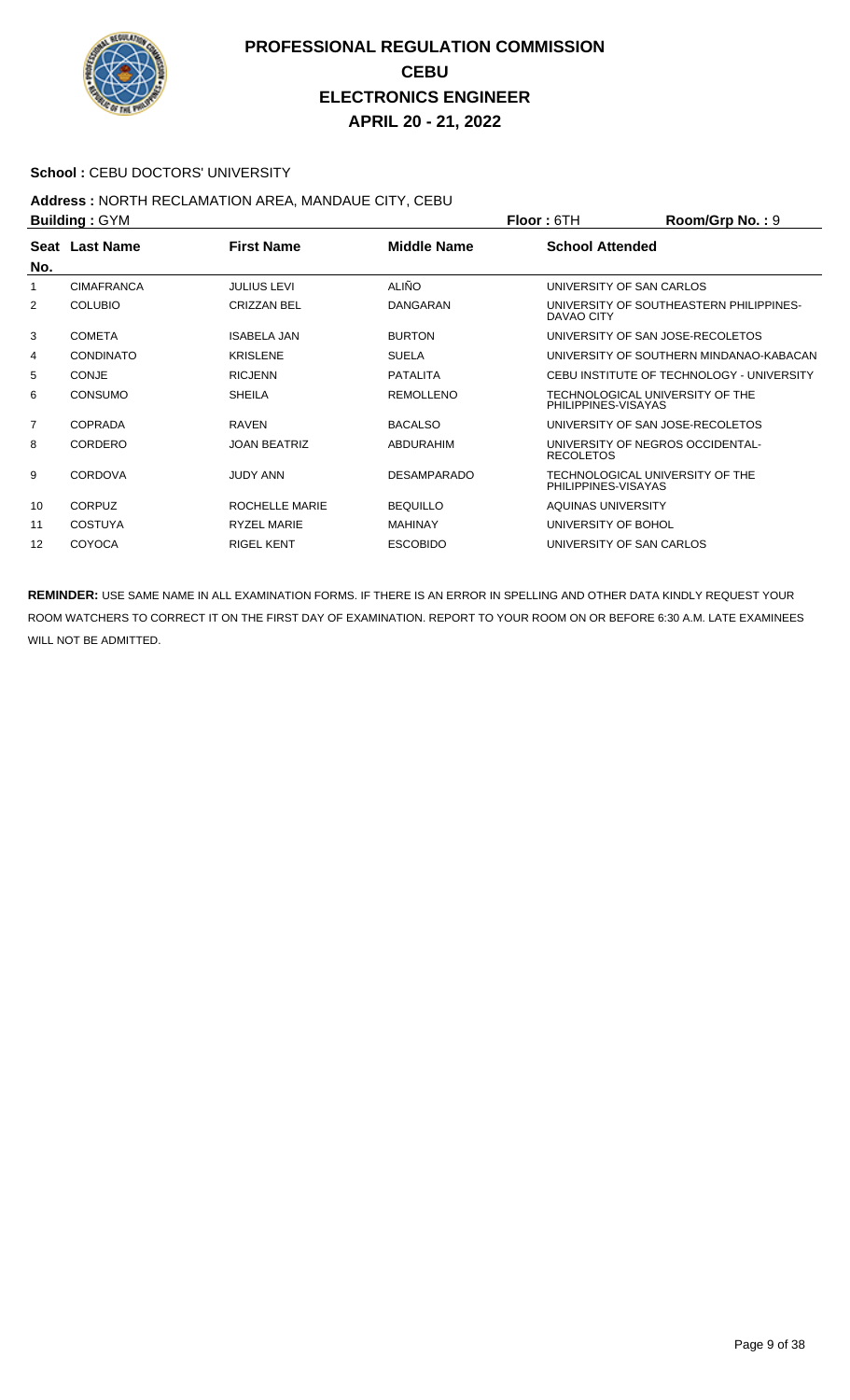

#### **School : CEBU DOCTORS' UNIVERSITY**

#### **Address :** NORTH RECLAMATION AREA, MANDAUE CITY, CEBU **Building :** GYM **Floor :** 6TH **Room/Grp No. :** 10

| <b>DUILUILLY . OT IVE</b><br><b>FIUUL.</b> UILL |                     |                    | <b>NUUIII/UI U IVU.</b> . IV |                                          |
|-------------------------------------------------|---------------------|--------------------|------------------------------|------------------------------------------|
| Seat Last Name                                  | <b>First Name</b>   | <b>Middle Name</b> | <b>School Attended</b>       |                                          |
| <b>CUBIO</b>                                    | <b>MAYNARD DALE</b> | CANAYONG           |                              | UNIVERSITY OF SAN CARLOS                 |
| <b>CUNANAN</b>                                  | <b>JANUS RAU</b>    | <b>BINALDO</b>     | <b>CITY</b>                  | MINDANAO STATE UNIVERSITY-GEN. SANTOS    |
| <b>CUYAG</b>                                    | <b>IVAN JAY</b>     | <b>ARONG</b>       | (for.CSCST)                  | CEBU TECHNOLOGICAL UNIVERSITY-MAIN       |
| <b>DACANAY</b>                                  | <b>JOLLI ANN</b>    | PELAYO             |                              | UNIVERSITY OF SAN CARLOS                 |
| <b>DACAYANA</b>                                 | <b>SIMMON</b>       | <b>LUDOVICE</b>    | UNIVERSITY OF CEBU           |                                          |
| <b>DAJAO</b>                                    | <b>MARK VERGEL</b>  | <b>AGRAVANTE</b>   | TECHNOLOGY-CDO               | MINDANAO UNIVERSITY OF SCIENCE &         |
| <b>DAMAOLAO</b>                                 | <b>ALDEN</b>        | <b>ARDIFNTF</b>    |                              | UNIVERSITY OF THE VISAYAS-CEBU CITY      |
| <b>DAMAOLAO</b>                                 | <b>ALDEN</b>        | ARDIENTE           |                              | UNIVERSITY OF THE VISAYAS-CEBU CITY      |
| <b>DAMAYO</b>                                   | <b>WEENEE</b>       | <b>ALTERADO</b>    | (for.LIT)TACLOBAN            | EASTERN VISAYAS STATE UNIVERSITY         |
| <b>DARANGINA</b>                                | <b>MOHAIRA</b>      | <b>MANDING</b>     |                              | MINDANAO STATE UNIVERSITY-MARAWI CITY    |
| <b>DAYRIT</b>                                   | SUMMER JOY          | <b>CABANZA</b>     |                              | AMA COMPUTER COLLEGE-ZAMBOANGA CITY      |
| DE GUZMAN                                       | <b>RYAN VANCE</b>   | <b>ROSARIO</b>     |                              | NOTRE DAME OF DADIANGAS UNIVERSITY, INC. |
|                                                 |                     |                    |                              |                                          |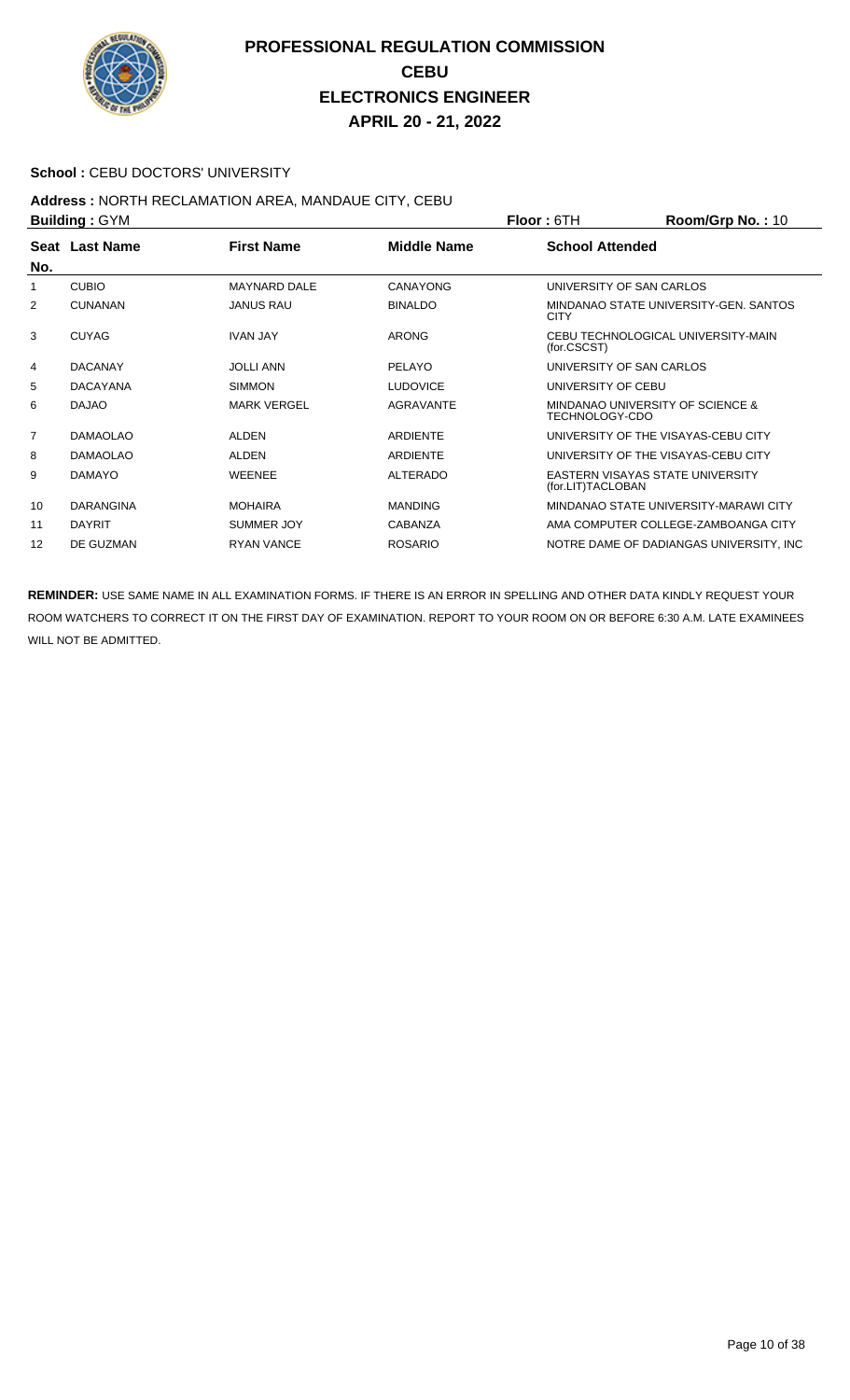

#### School : CEBU DOCTORS' UNIVERSITY

## **Address :** NORTH RECLAMATION AREA, MANDAUE CITY, CEBU

| <b>Building: GYM</b> |                  |                        |                    | Floor: 6TH               | Room/Grp No.: 11                                                                  |
|----------------------|------------------|------------------------|--------------------|--------------------------|-----------------------------------------------------------------------------------|
| No.                  | Seat Last Name   | <b>First Name</b>      | <b>Middle Name</b> | <b>School Attended</b>   |                                                                                   |
| 1                    | DE LA CRUZ       | LUKE HANS GAIL         | <b>MAGBANUA</b>    | <b>RECOLETOS</b>         | UNIVERSITY OF NEGROS OCCIDENTAL-                                                  |
| 2                    | DE LA CRUZ       | <b>REMEGIO JR</b>      | <b>DAYOT</b>       |                          | WESTERN MINDANAO STATE U-ZAMBOANGA CITY                                           |
| 3                    | DE VERA          | MA. JESSA              | <b>SURIAL</b>      |                          | <b>ILOILO SCIENCE &amp; TECHNOLOGY</b><br>UNIVERSITY (FOR W.V.C.S.T.-MAIN CAMPUS) |
| 4                    | <b>DECAFE</b>    | <b>JENRICA ANN</b>     | <b>VILLAPAZ</b>    | SALLE)                   | LA SALLE UNIVERSITY (for.IMMA.CONCEPCION-LA                                       |
| 5                    | <b>DEDURO</b>    | <b>MATTHEW</b>         | CARANO-O           | PHILIPPINES-VISAYAS      | TECHNOLOGICAL UNIVERSITY OF THE                                                   |
| 6                    | <b>DEGUILMO</b>  | <b>REX REGIDOR</b>     | <b>ATIENZA</b>     | <b>XAVIER UNIVERSITY</b> |                                                                                   |
| 7                    | <b>DEJAR</b>     | MA. JIHANNAH ROXANNE   |                    | (for.CSCST)              | CEBU TECHNOLOGICAL UNIVERSITY-MAIN                                                |
| 8                    | <b>DEJITO</b>    | <b>VINCENT ALLAN</b>   | <b>MALINAO</b>     | UNIVERSITY OF SAN CARLOS |                                                                                   |
| 9                    | DELA PEÑA        | <b>MYSHA WYNE</b>      | <b>TAMBIGA</b>     |                          | SOUTHERN MINDANAO COLLEGES                                                        |
| 10                   | <b>DELLIMA</b>   | <b>JESSICA CAMILLE</b> | <b>ALDEA</b>       |                          | UNIVERSITY OF SAINT LA SALLE                                                      |
| 11                   | <b>DELUBIO</b>   | YOVEL                  | <b>MOSQUERA</b>    | <b>RECOLETOS</b>         | UNIVERSITY OF NEGROS OCCIDENTAL-                                                  |
| 12                   | <b>DEMAPANAG</b> | <b>JOHN PATRICK</b>    | ABELLAR            | PHILIPPINES-VISAYAS      | TECHNOLOGICAL UNIVERSITY OF THE                                                   |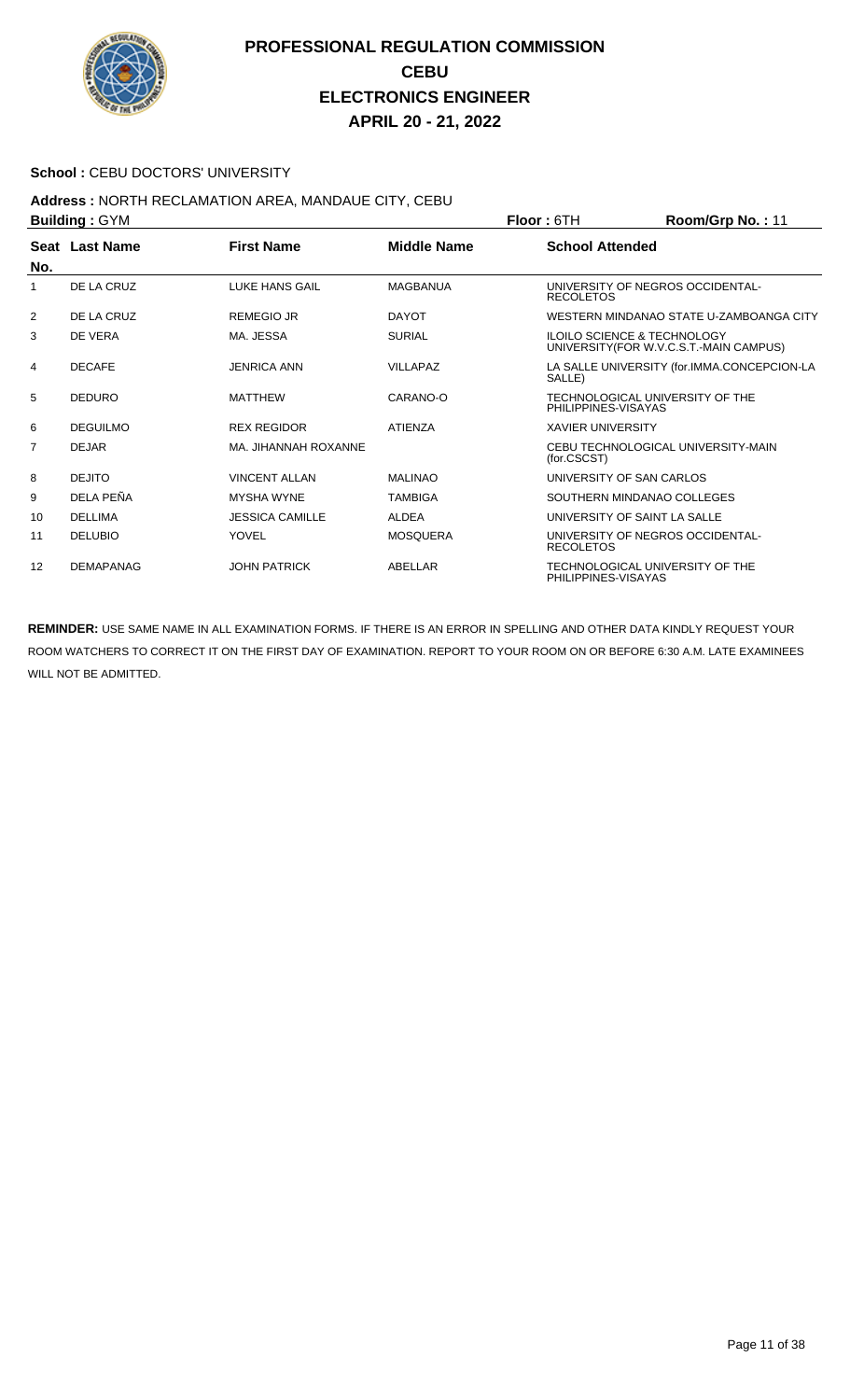

#### School : CEBU DOCTORS' UNIVERSITY

## **Address :** NORTH RECLAMATION AREA, MANDAUE CITY, CEBU

| <b>Building: GYM</b> |                     |                         |                    | <b>Floor: 6TH</b>                                      | Room/Grp No.: 12                           |
|----------------------|---------------------|-------------------------|--------------------|--------------------------------------------------------|--------------------------------------------|
| No.                  | Seat Last Name      | <b>First Name</b>       | <b>Middle Name</b> | <b>School Attended</b>                                 |                                            |
|                      | <b>DEVILA</b>       | <b>HARRIZON JEB</b>     | <b>PANES</b>       | DAVAO CITY                                             | UNIVERSITY OF SOUTHEASTERN PHILIPPINES-    |
| 2                    | <b>DIANGCO</b>      | <b>MIKE MARTIN</b>      | <b>CAMPECIÑO</b>   | OF TECHNOLOGY                                          | MINDANAO STATE UNIVERSITY-ILIGAN INSTITUTE |
| 3                    | <b>DIANGO</b>       | <b>JOHN CLARENCE</b>    | <b>TECSON</b>      | UNIVERSITY OF SAN CARLOS                               |                                            |
| 4                    | <b>DIANON</b>       | <b>KENNY JAY</b>        | <b>ALBOREZ</b>     | (for.CSCST)                                            | CEBU TECHNOLOGICAL UNIVERSITY-MAIN         |
| 5                    | <b>DIAZ</b>         | <b>CHRISTINE ANGELA</b> | <b>YUSON</b>       | UNIVERSITY OF SAN CARLOS                               |                                            |
| 6                    | <b>DIAZ</b>         | <b>VINCE REINER</b>     | <b>MONTAÑO</b>     | TECHNOLOGICAL UNIVERSITY OF THE<br>PHILIPPINES-VISAYAS |                                            |
| $\overline{7}$       | <b>DIEZ</b>         | <b>ELMAR JADE</b>       | OMAI I             |                                                        | CEBU INSTITUTE OF TECHNOLOGY - UNIVERSITY  |
| 8                    | <b>DINEROS</b>      | ROBERTO III             | VALENZUELA         | UNIVERSITY OF SAN AGUSTIN                              |                                            |
| 9                    | <b>DINOPOL</b>      | <b>BONG</b>             | <b>MONSANTO</b>    | UNIVERSITY OF SAN JOSE-RECOLETOS                       |                                            |
| 10                   | <b>DIOCADES</b>     | <b>ELLICE GRACE</b>     | <b>BARONA</b>      | TECHNOLOGICAL UNIVERSITY OF THE<br>PHILIPPINES-VISAYAS |                                            |
| 11                   | <b>DIORIC</b>       | <b>TRIXIE ANNE</b>      | CABONGCAL          | TECHNOLOGICAL UNIVERSITY OF THE<br>PHILIPPINES-VISAYAS |                                            |
| $12 \overline{ }$    | <b>DIVINAGRACIA</b> | ANGELO                  | <b>GONZALES</b>    | <b>DUMAGUETE</b>                                       | NEGROS ORIENTAL STATE UNIVERSITY (CVPC)-   |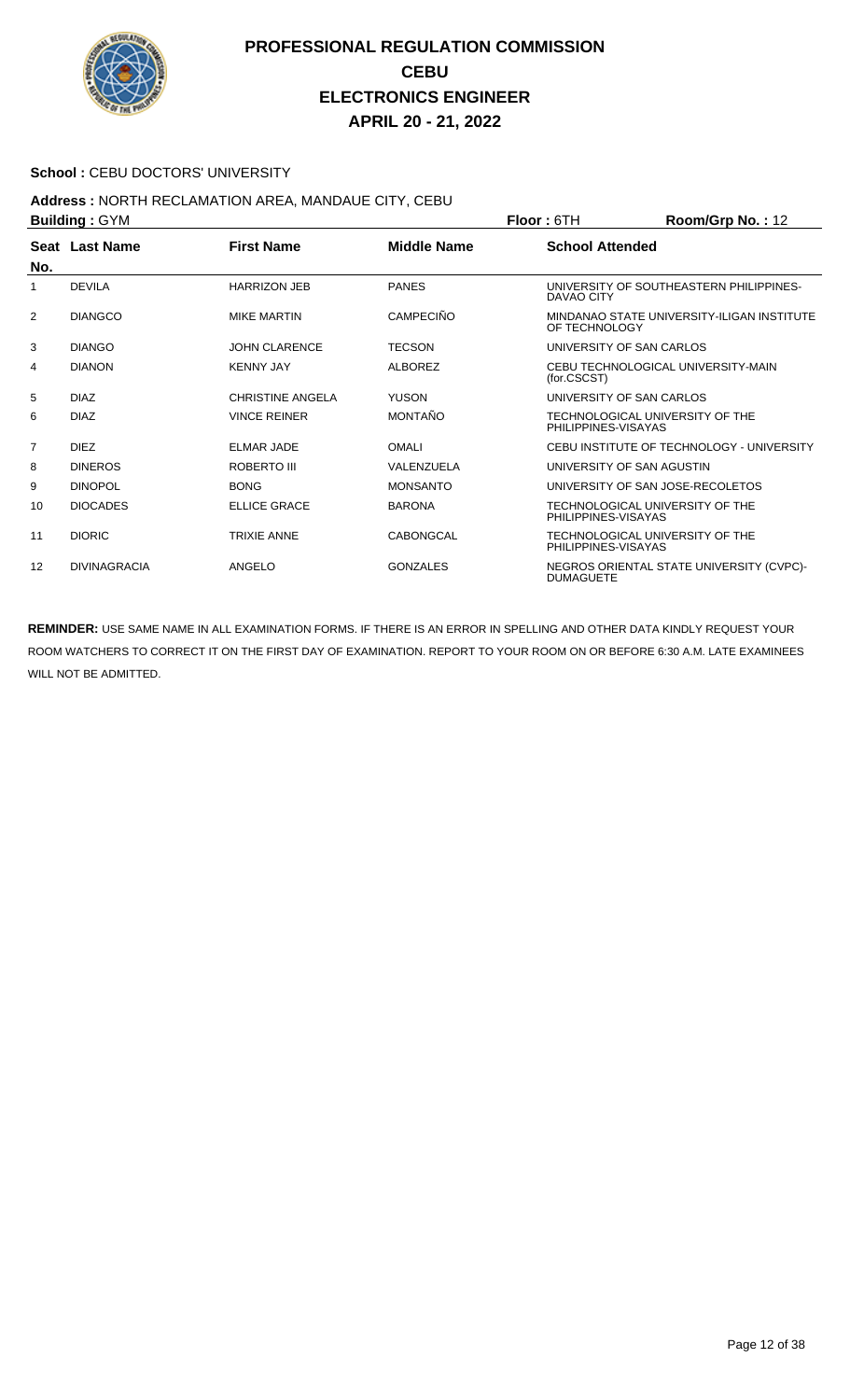

#### School : CEBU DOCTORS' UNIVERSITY

## **Address :** NORTH RECLAMATION AREA, MANDAUE CITY, CEBU

| <b>Building: GYM</b> |                     |                       | Floor: 6TH         | Room/Grp No.: 13       |                                             |
|----------------------|---------------------|-----------------------|--------------------|------------------------|---------------------------------------------|
| No.                  | Seat Last Name      | <b>First Name</b>     | <b>Middle Name</b> | <b>School Attended</b> |                                             |
| 1                    | <b>DIVINAGRACIA</b> | <b>KRISTIAN</b>       |                    | PHILIPPINES-VISAYAS    | TECHNOLOGICAL UNIVERSITY OF THE             |
| 2                    | <b>DIZON</b>        | <b>RUDOLF GREGORY</b> | <b>BENEDICTO</b>   |                        | UNIVERSITY OF SAINT LA SALLE                |
| 3                    | <b>DOLLOSO</b>      | <b>GABRIELLE</b>      | <b>TABARANZA</b>   | SALLE)                 | LA SALLE UNIVERSITY (for.IMMA.CONCEPCION-LA |
| 4                    | <b>DOLORES</b>      | DIANNA MAE            | <b>MALIG-ON</b>    | SALLE)                 | LA SALLE UNIVERSITY (for.IMMA.CONCEPCION-LA |
| 5                    | <b>DORMITORIO</b>   | <b>JOE VERGIL JR</b>  | CALANZA            | PHILIPPINES-VISAYAS    | TECHNOLOGICAL UNIVERSITY OF THE             |
| 6                    | <b>DUBLAN</b>       | <b>MARDON</b>         | <b>ANTOC</b>       | UNIVERSITY OF CEBU     |                                             |
| 7                    | <b>DUCAY</b>        | <b>JUDE CHRISTIAN</b> | LARIBA             |                        | CEBU INSTITUTE OF TECHNOLOGY - UNIVERSITY   |
| 8                    | <b>DUEÑAS</b>       | <b>ROVEN</b>          | <b>BACRUYA</b>     | PHILIPPINES-VISAYAS    | TECHNOLOGICAL UNIVERSITY OF THE             |
| 9                    | <b>DUMAGAT</b>      | <b>ARNOLD</b>         | <b>DIAZ</b>        | PHILIPPINES-VISAYAS    | TECHNOLOGICAL UNIVERSITY OF THE             |
| 10                   | <b>DUMORAN</b>      | PHILIP BRYAN          | <b>TUBATO</b>      |                        | UNIVERSITY OF SAN JOSE-RECOLETOS            |
| 11                   | <b>DURAN</b>        | <b>LEVI RAYMOND</b>   | <b>ADORIO</b>      |                        | UNIVERSITY OF SAINT LA SALLE                |
| 12                   | DY                  | ARJIE                 | <b>ENOSERTA</b>    |                        | CEBU INSTITUTE OF TECHNOLOGY - UNIVERSITY   |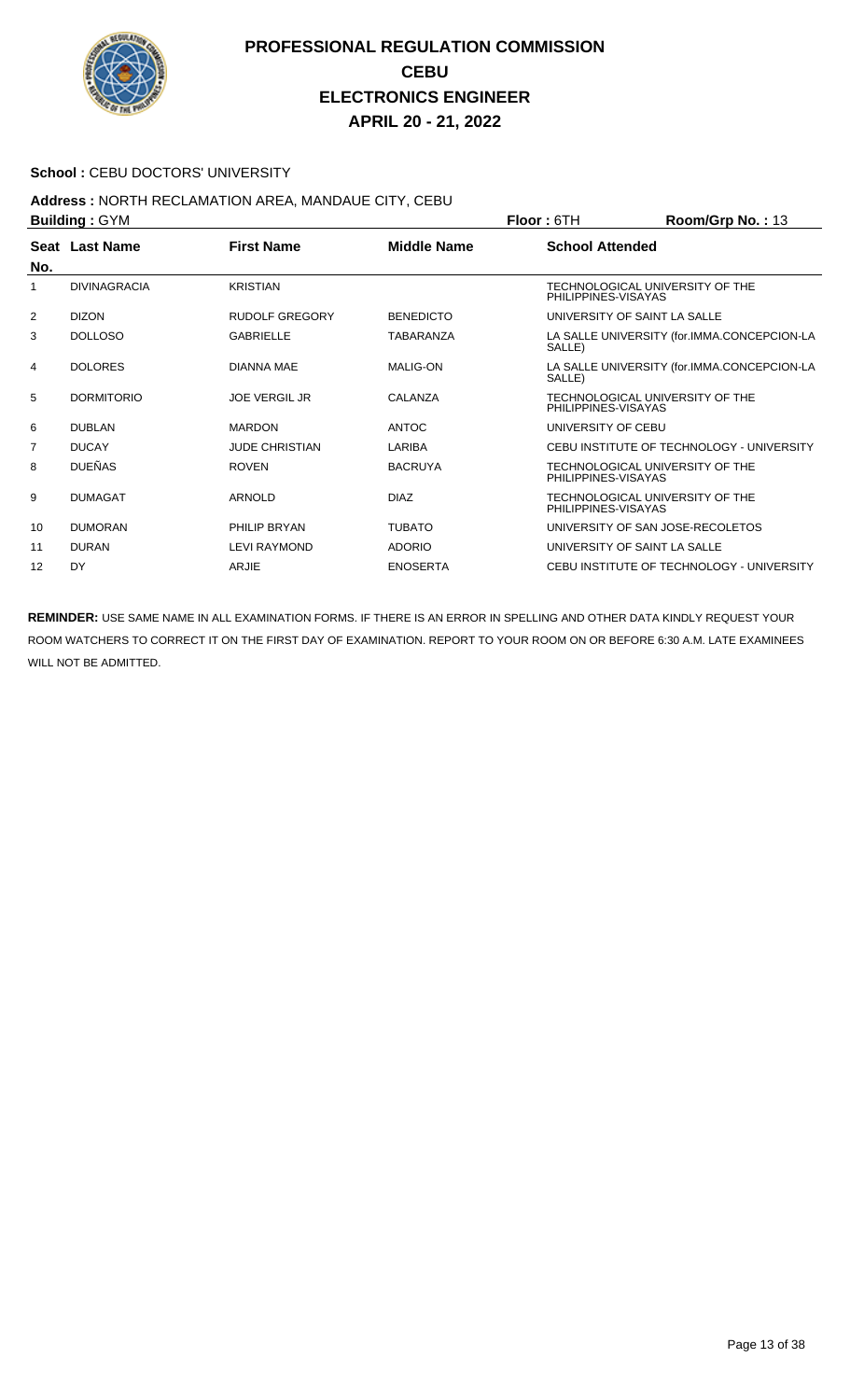

#### School : CEBU DOCTORS' UNIVERSITY

## **Address :** NORTH RECLAMATION AREA, MANDAUE CITY, CEBU

| <b>Building: GYM</b> |                 |                     |                     | <b>Floor: 6TH</b><br>Room/Grp No.: 14                       |
|----------------------|-----------------|---------------------|---------------------|-------------------------------------------------------------|
| No.                  | Seat Last Name  | <b>First Name</b>   | <b>Middle Name</b>  | <b>School Attended</b>                                      |
| 1                    | <b>EDJAN</b>    | <b>HARRL JOSHUA</b> | <b>PEREZ</b>        | UNIVERSITY OF NEGROS OCCIDENTAL-<br><b>RECOLETOS</b>        |
| 2                    | <b>ELISAN</b>   | LOVELY              | <b>APUNGAN</b>      | TECHNOLOGICAL UNIVERSITY OF THE<br>PHILIPPINES-VISAYAS      |
| 3                    | <b>ELLARINA</b> | <b>LIBOBETJE</b>    | <b>ALBEOS</b>       | UNIVERSITY OF CEBU                                          |
| 4                    | <b>ELTAGON</b>  | <b>JOHN MICHAEL</b> | <b>ALVIOLA</b>      | <b>XAVIER UNIVERSITY</b>                                    |
| 5                    | <b>EMPERADO</b> | JONAH LOU           | <b>DELOS SANTOS</b> | UNIVERSITY OF SAN CARLOS                                    |
| 6                    | <b>EPINO</b>    | <b>VON ANDREI</b>   | <b>REYES</b>        | NOTRE DAME OF DADIANGAS UNIVERSITY, INC.                    |
| $\overline{7}$       | <b>ESCARDA</b>  | <b>JAN BEATRIX</b>  | <b>BONDOC</b>       | TECHNOLOGICAL UNIVERSITY OF THE<br>PHILIPPINES-VISAYAS      |
| 8                    | <b>ESTOCE</b>   | EDWIN II            | <b>BOQUIA</b>       | UNIVERSITY OF SAN JOSE-RECOLETOS                            |
| 9                    | <b>ESTRELLA</b> | <b>JEHROM</b>       | SANGUTAN            | MINDANAO STATE UNIVERSITY-ILIGAN INSTITUTE<br>OF TECHNOLOGY |
| 10                   | <b>EVARDO</b>   | <b>RORI JAMES</b>   | ABREGANA            | UNIVERSIDAD DE ZAMBOANGA (for.ZAEC)                         |
| 11                   | <b>FABRIAG</b>  | <b>RICHARD</b>      | <b>JABIGUERO</b>    | SAMAR STATE UNIVERSITY (SAMAR S.P.C.)                       |
| 12                   | <b>FACIOLAN</b> | <b>KIA</b>          |                     | UNIVERSITY OF SAN AGUSTIN                                   |
|                      |                 |                     |                     |                                                             |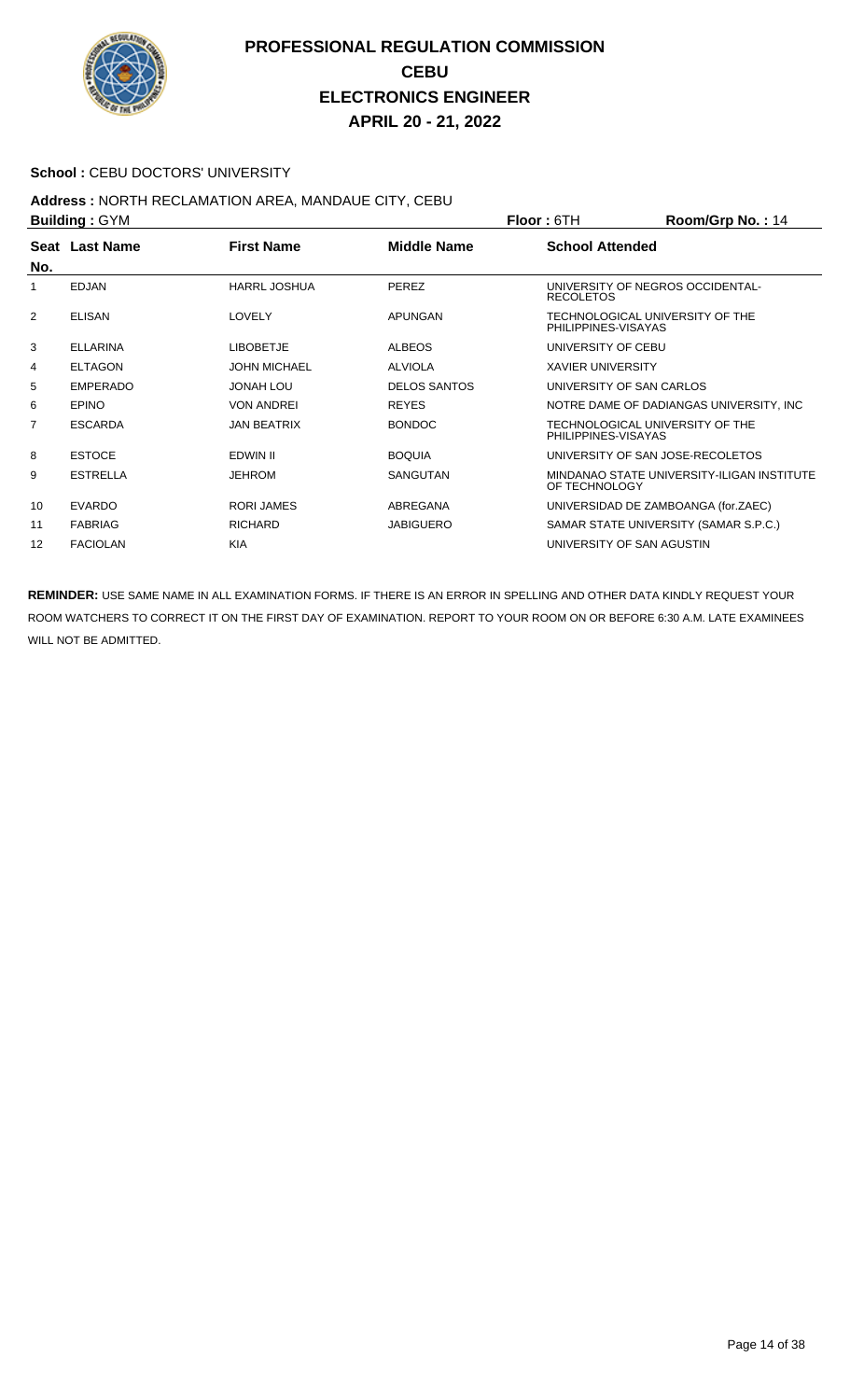

#### School : CEBU DOCTORS' UNIVERSITY

#### **Address :** NORTH RECLAMATION AREA, MANDAUE CITY, CEBU **Building :** GYM **Floor :** 6TH **Room/Grp No. :** 15

|                | P                 |                       |                    | 1 IUU 1 UUT<br>$\mathbf{N}$ ו ווען ופיווועט                  |
|----------------|-------------------|-----------------------|--------------------|--------------------------------------------------------------|
| No.            | Seat Last Name    | <b>First Name</b>     | <b>Middle Name</b> | <b>School Attended</b>                                       |
| 1              | <b>FAGUTAO</b>    | <b>ROI KENNETH</b>    | <b>RIPARIP</b>     | NOTRE DAME OF MARBEL UNIVERSITY                              |
| 2              | <b>FERNANDEZ</b>  | <b>JOSHUA</b>         | <b>BONGHANOY</b>   | UNIVERSITY OF SAN JOSE-RECOLETOS                             |
| 3              | <b>FESTEJO</b>    | <b>ARCEF JEREMY</b>   | V.                 | UNIVERSITY OF SAN CARLOS                                     |
| 4              | <b>FIRMALO</b>    | <b>JULIUS DAVE</b>    | <b>NAVARETTE</b>   | MINDANAO UNIVERSITY OF SCIENCE &<br>TECHNOLOGY-CDO           |
| 5              | <b>FLORA</b>      | THRISTAN MAE          | <b>LUMOGDANG</b>   | TECHNOLOGICAL UNIVERSITY OF THE<br>PHILIPPINES-VISAYAS       |
| 6              | <b>FORMENTERA</b> | <b>APRIL</b>          | LAGARAS            | CEBU TECHNOLOGICAL UNIVERSITY-MAIN<br>(for.CSCST)            |
| $\overline{7}$ | <b>FUSILERO</b>   | <b>CHAKA</b>          | <b>CABRIANA</b>    | UNIVERSITY OF SAN CARLOS                                     |
| 8              | <b>GABIANA</b>    | <b>BENJIE</b>         | <b>MONCADA</b>     | CEBU INSTITUTE OF TECHNOLOGY - UNIVERSITY                    |
| 9              | GAJE              | <b>VALENTIN JASON</b> | <b>BARLOTA</b>     | EASTERN VISAYAS STATE UNIVERSITY<br>(for.LIT)TACLOBAN        |
| 10             | <b>GALACIO</b>    | <b>BLASITO JR</b>     | <b>COBRILLA</b>    | LA SALLE UNIVERSITY (for.IMMA.CONCEPCION-LA<br>SALLE)        |
| 11             | <b>GALVE</b>      | <b>JHIMSON</b>        | SARINGAN           | NEGROS ORIENTAL STATE UNIVERSITY (CVPC)-<br><b>DUMAGUETE</b> |
| 12             | <b>GAMBA</b>      | <b>WELCH WYETH</b>    | <b>MANDAWE</b>     | MINDANAO STATE UNIVERSITY-GEN. SANTOS<br><b>CITY</b>         |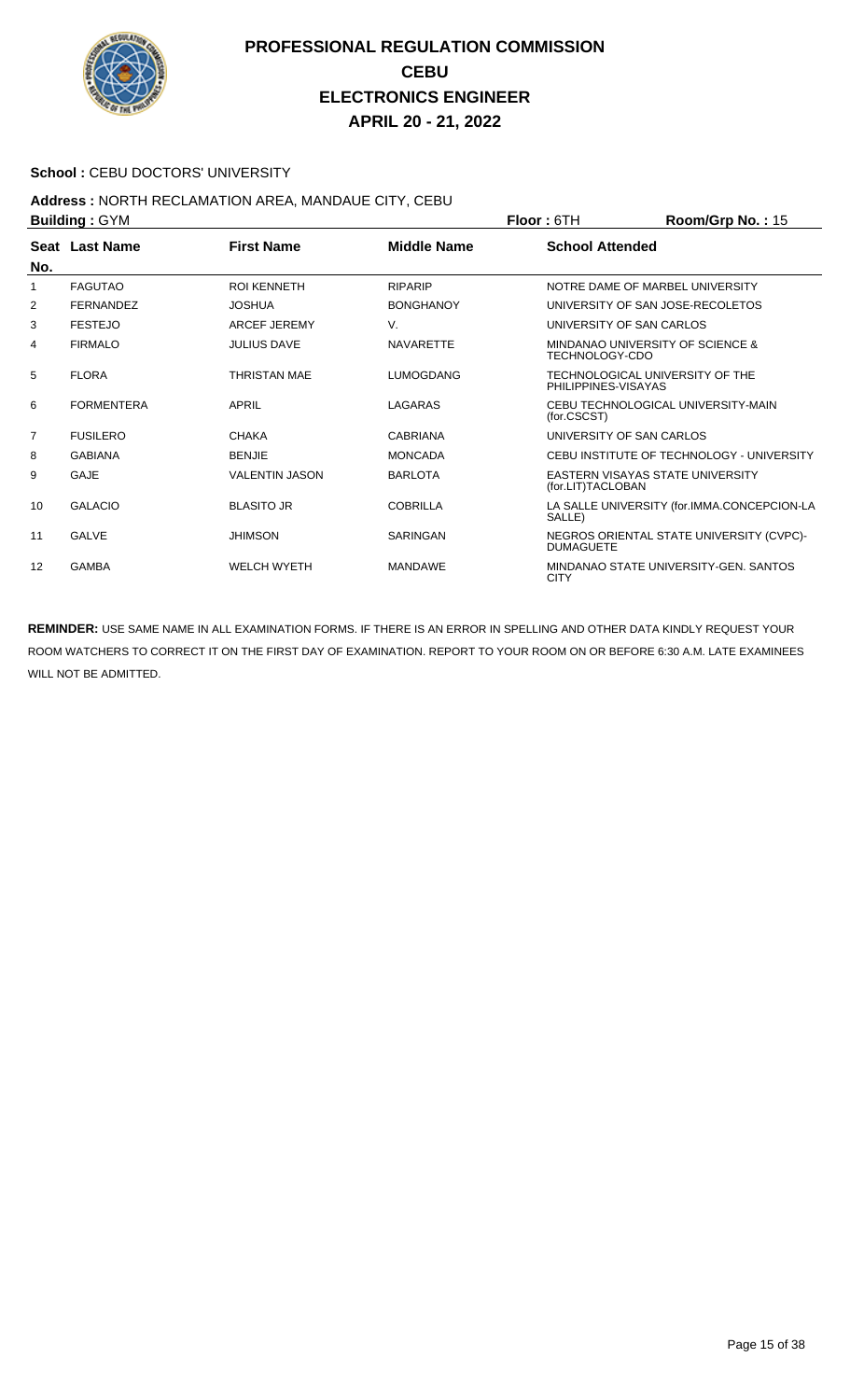

#### School : CEBU DOCTORS' UNIVERSITY

## **Address :** NORTH RECLAMATION AREA, MANDAUE CITY, CEBU

| <b>Building: GYM</b> |                       |                            |                    | <b>Floor: 6TH</b>            | Room/Grp No.: 16                          |
|----------------------|-----------------------|----------------------------|--------------------|------------------------------|-------------------------------------------|
| No.                  | <b>Seat Last Name</b> | <b>First Name</b>          | <b>Middle Name</b> | <b>School Attended</b>       |                                           |
| 1                    | <b>GAMUTAN</b>        | CARL IAN                   |                    | TECHNOLOGY-CDO               | MINDANAO UNIVERSITY OF SCIENCE &          |
| 2                    | <b>GARCIA</b>         | ANDREA PAULINE             | <b>NADALES</b>     | PHILIPPINES-VISAYAS          | TECHNOLOGICAL UNIVERSITY OF THE           |
| 3                    | <b>GARCIA</b>         | <b>JOSE GABRIEL ADRIAN</b> | <b>CATOLICO</b>    |                              | CEBU INSTITUTE OF TECHNOLOGY - UNIVERSITY |
| 4                    | <b>GARDOQUE</b>       | LEONARD                    | <b>RODRIGUEZ</b>   | PHILIPPINES-VISAYAS          | TECHNOLOGICAL UNIVERSITY OF THE           |
| 5                    | <b>GARNADO</b>        | <b>PAUL JASON</b>          | <b>FUENTES</b>     | UNIVERSITY OF SAINT LA SALLE |                                           |
| 6                    | <b>GASES</b>          | <b>KYLE ANTHONY</b>        | ESCOREL            |                              | CEBU INSTITUTE OF TECHNOLOGY - UNIVERSITY |
| $\overline{7}$       | <b>GEALON</b>         | SHEILA MAE                 | <b>BIBAOCO</b>     | PHILIPPINES-VISAYAS          | TECHNOLOGICAL UNIVERSITY OF THE           |
| 8                    | <b>GENADA</b>         | ERIKA JOY                  | <b>AGUIRRE</b>     | UNIVERSITY OF SAINT LA SALLE |                                           |
| 9                    | <b>GENEGOBIS</b>      | <b>CHRISTIAN</b>           | <b>TRAZONA</b>     |                              | CEBU INSTITUTE OF TECHNOLOGY - UNIVERSITY |
| 10                   | <b>GONZALES</b>       | <b>RIVI GRACE</b>          | <b>OCQUIANA</b>    | UNIVERSITY OF SAINT LA SALLE |                                           |
| 11                   | GUINO-O               | <b>MENCHIE</b>             | <b>BELNAS</b>      | PHILIPPINES-VISAYAS          | TECHNOLOGICAL UNIVERSITY OF THE           |
| $12 \overline{ }$    | <b>HERUELA</b>        | <b>ESTELLA MARIE</b>       | MAGBANUA           | <b>CITY</b>                  | MINDANAO STATE UNIVERSITY-GEN. SANTOS     |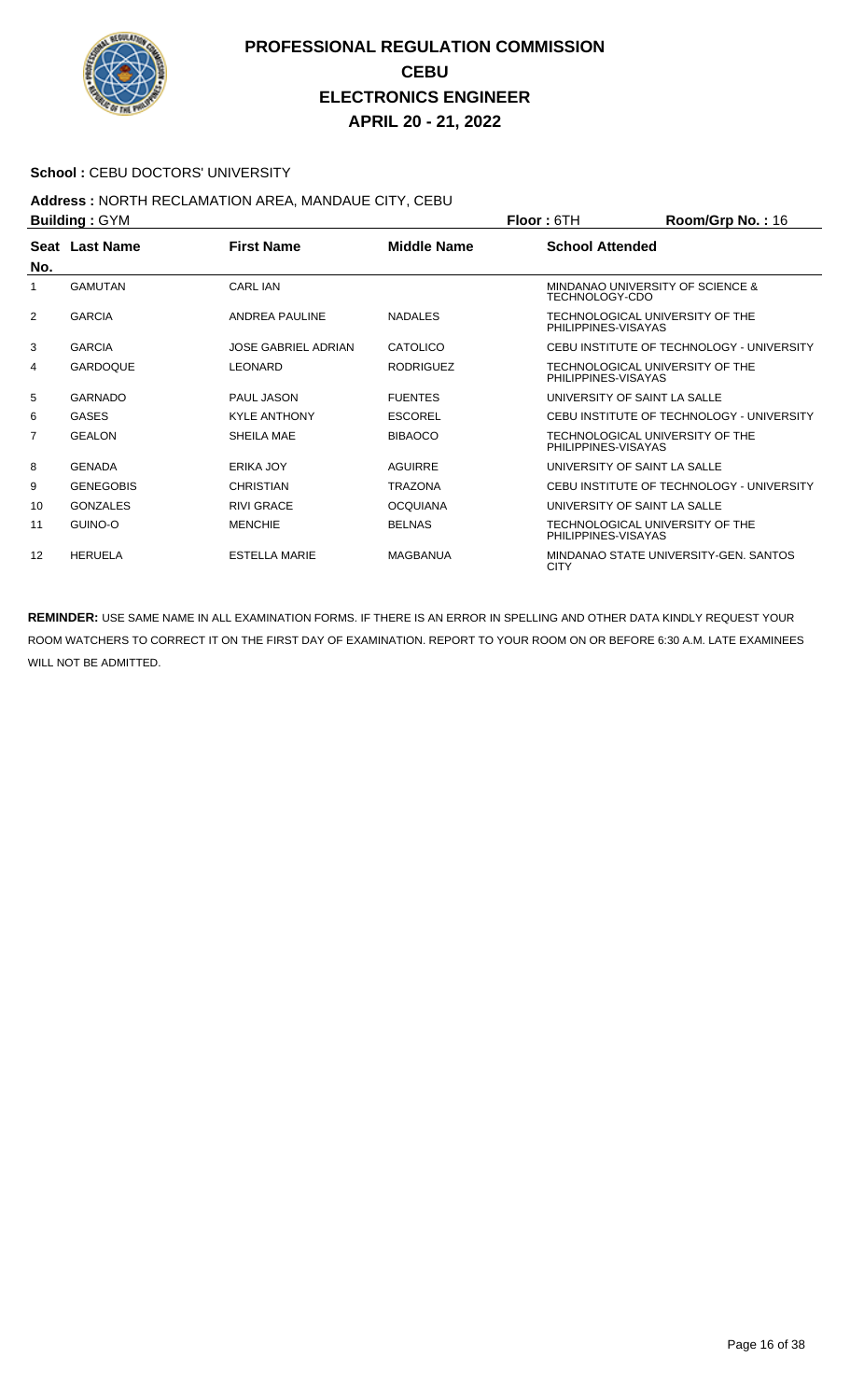

#### School : CEBU DOCTORS' UNIVERSITY

# **Address : NORTH RECLAMATION AREA, MANDAUE CITY, CEBU<br>Building : CYM**

| <b>Building: GYM</b> |                 |                      |                    | <b>Floor: 6TH</b>                                                                 | Room/Grp No.: 17 |
|----------------------|-----------------|----------------------|--------------------|-----------------------------------------------------------------------------------|------------------|
| No.                  | Seat Last Name  | <b>First Name</b>    | <b>Middle Name</b> | <b>School Attended</b>                                                            |                  |
| 1                    | <b>HEYROSA</b>  | <b>ADRIANE</b>       | <b>BESABELLA</b>   | UNIVERSITY OF SAN CARLOS                                                          |                  |
| 2                    | <b>HIPE</b>     | <b>TANYA</b>         | <b>AGARPAO</b>     | EASTERN VISAYAS STATE UNIVERSITY<br>(for.LIT)TACLOBAN                             |                  |
| 3                    | <b>ICOT</b>     | <b>JOSEPH</b>        | <b>MANONDO</b>     | CEBU TECHNOLOGICAL UNIVERSITY-MAIN<br>(for.CSCST)                                 |                  |
| 4                    | <b>IGOT</b>     | <b>RABBI</b>         | CARABIO            | CEBU TECHNOLOGICAL UNIVERSITY-MAIN<br>(for.CSCST)                                 |                  |
| 5                    | <b>ILAGA</b>    | <b>JUDILO</b>        | ABAO               | CEBU TECHNOLOGICAL UNIVERSITY-MAIN<br>(for.CSCST)                                 |                  |
| 6                    | <b>ISMON</b>    | <b>ALOADAR</b>       | <b>MISUARI</b>     | AMA COMPUTER COLLEGE-ZAMBOANGA CITY                                               |                  |
| $\overline{7}$       | <b>ISRAEL</b>   | <b>ALEXIS DOREEN</b> | UY                 | UNIVERSITY OF SAN CARLOS                                                          |                  |
| 8                    | <b>JABAGAT</b>  | <b>REY MART</b>      | <b>DE FIESTA</b>   | MINDANAO STATE UNIVERSITY-ILIGAN INSTITUTE<br>OF TECHNOLOGY                       |                  |
| 9                    | <b>JABAO</b>    | <b>CRISTEL JANE</b>  | <b>SALCEDO</b>     | MINDANAO UNIVERSITY OF SCIENCE &<br><b>TECHNOLOGY-CDO</b>                         |                  |
| 10                   | <b>JAMONER</b>  | PETER DALE           | <b>LUDOVICA</b>    | UNIVERSITY OF SAN JOSE-RECOLETOS                                                  |                  |
| 11                   | <b>JAVELOSA</b> | <b>JOHAN MARIE</b>   | <b>GELICO</b>      | TECHNOLOGICAL UNIVERSITY OF THE<br>PHILIPPINES-VISAYAS                            |                  |
| 12                   | JUANEZA         | <b>JOE RALPH</b>     | DE LOS SANTOS      | <b>ILOILO SCIENCE &amp; TECHNOLOGY</b><br>UNIVERSITY (FOR W.V.C.S.T.-MAIN CAMPUS) |                  |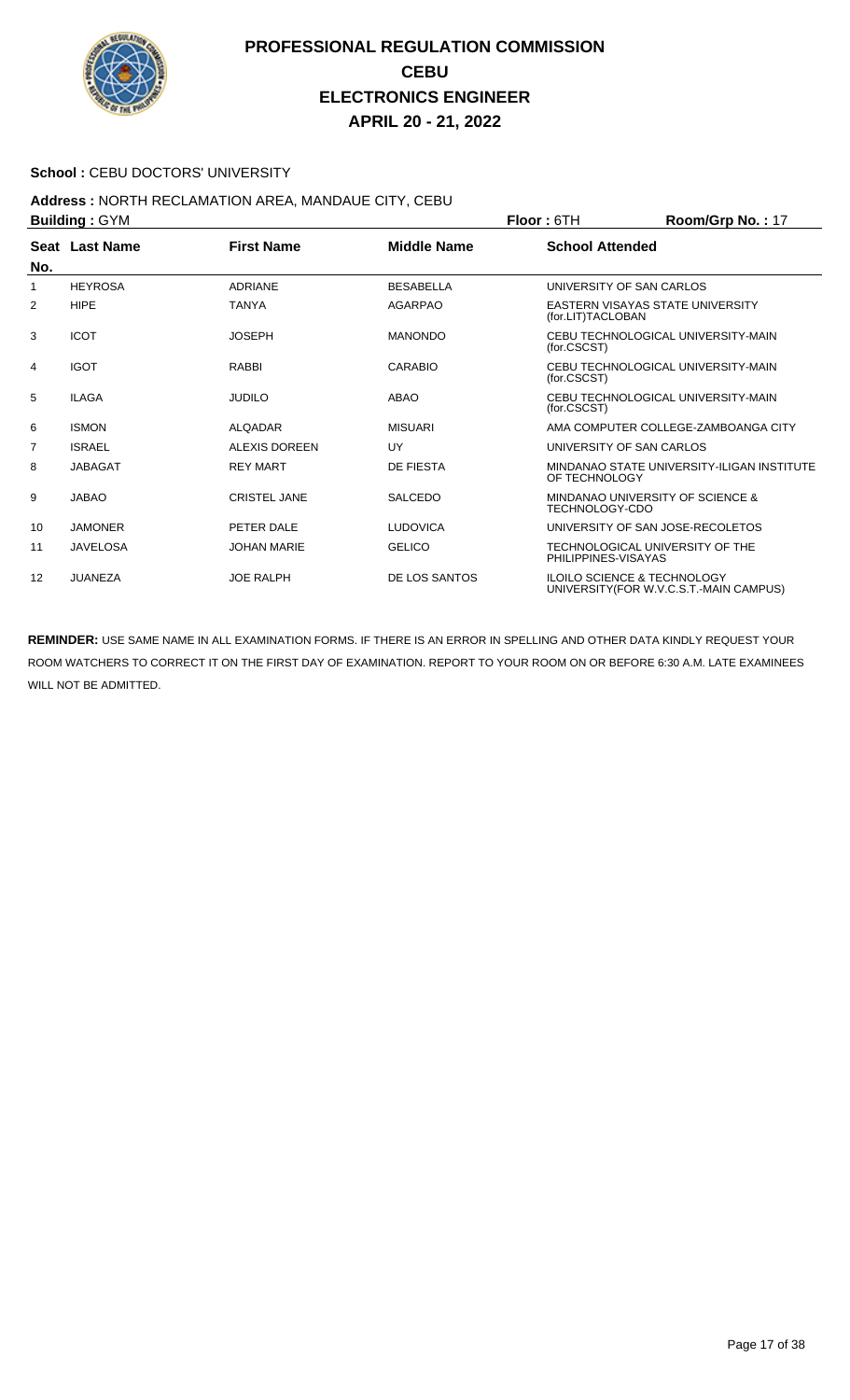

#### School : CEBU DOCTORS' UNIVERSITY

#### **Address :** NORTH RECLAMATION AREA, MANDAUE CITY, CEBU **Building :** GYM **Floor :** 6TH **Room/Grp No. :** 18

|                | P               |                            |                    | 1 IUU 1 UUT<br><b>NUVILIUS DI NU.</b> . 10                                        |
|----------------|-----------------|----------------------------|--------------------|-----------------------------------------------------------------------------------|
| No.            | Seat Last Name  | <b>First Name</b>          | <b>Middle Name</b> | <b>School Attended</b>                                                            |
| 1              | <b>JUANITEZ</b> | <b>CINDY ROSE ANN</b>      | <b>LIMPIADO</b>    | AMA COMPUTER COLLEGE-TACLOBAN                                                     |
| 2              | <b>JUNAS</b>    | <b>SHANIE</b>              | <b>PAHIGO</b>      | TECHNOLOGICAL UNIVERSITY OF THE<br>PHILIPPINES-VISAYAS                            |
| 3              | <b>KATIGBAK</b> | MICHAEL BERNARD            | <b>MUÑOZ</b>       | UNIVERSITY OF SAN CARLOS                                                          |
| 4              | LABAY           | <b>REYNANTE</b>            | CABANACAN          | SAMAR STATE UNIVERSITY (SAMAR S.P.C.)                                             |
| 5              | <b>LACUESTA</b> | ANSELMO II                 | <b>MALLORCA</b>    | TECHNOLOGICAL UNIVERSITY OF THE<br>PHILIPPINES-VISAYAS                            |
| 6              | LAGUMBAY        | <b>LESTER NIñO</b>         | <b>PIDE</b>        | CEBU INSTITUTE OF TECHNOLOGY - UNIVERSITY                                         |
| $\overline{7}$ | LAMANOZA        | <b>EDIMAR</b>              | <b>MIRA</b>        | <b>ILOILO SCIENCE &amp; TECHNOLOGY</b><br>UNIVERSITY (FOR W.V.C.S.T.-MAIN CAMPUS) |
| 8              | LARDIZABAL      | <b>JAYSON</b>              | <b>DELA CRUZ</b>   | UNIVERSIDAD DE ZAMBOANGA (for.ZAEC)                                               |
| 9              | LAUTRIZO        | <b>MC FRANCIS ROGEE</b>    | PARNONCILLON       | TECHNOLOGICAL UNIVERSITY OF THE<br>PHILIPPINES-VISAYAS                            |
| 10             | LAVILLA         | MIGUEL LEANZO              | ABAY               | TECHNOLOGICAL UNIVERSITY OF THE<br>PHILIPPINES-VISAYAS                            |
| 11             | <b>LEDESMA</b>  | <b>JERRY</b>               | <b>PESADO</b>      | <b>ILOILO SCIENCE &amp; TECHNOLOGY</b><br>UNIVERSITY (FOR W.V.C.S.T.-MAIN CAMPUS) |
| 12             | <b>LEE</b>      | <b>FLECEL GRIX JUSTEEN</b> | <b>PEPITO</b>      | <b>EASTERN VISAYAS STATE UNIVERSITY</b><br>(for.LIT)TACLOBAN                      |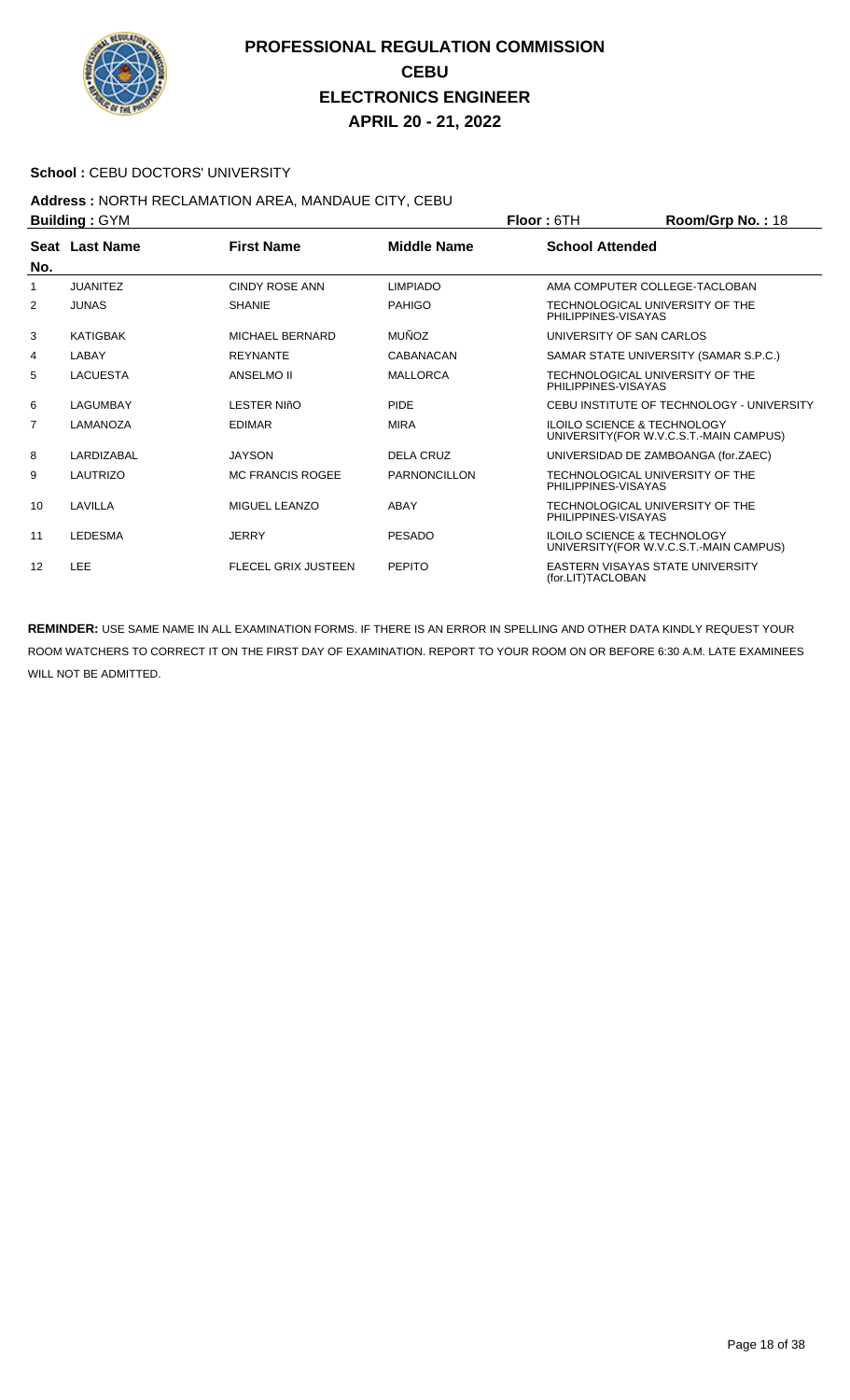

#### School : CEBU DOCTORS' UNIVERSITY

#### **Address :** NORTH RECLAMATION AREA, MANDAUE CITY, CEBU **Building :** GYM **Floor :** 6TH **Room/Grp No. :** 19

|     | P                     |                        |                    | 1 IUU 1 U 1 I 1              | או עוטעוועטאר $\mathbf{u}$ . די            |
|-----|-----------------------|------------------------|--------------------|------------------------------|--------------------------------------------|
|     | <b>Seat Last Name</b> | <b>First Name</b>      | <b>Middle Name</b> | <b>School Attended</b>       |                                            |
| No. |                       |                        |                    |                              |                                            |
|     | <b>LEORNA</b>         | <b>OLIVER JOSEPH</b>   | <b>CATALONIA</b>   | (for.CSCST)                  | CEBU TECHNOLOGICAL UNIVERSITY-MAIN         |
| 2   | <b>LETIGIO</b>        | JOSHUA                 | <b>INFANTE</b>     |                              | <b>FELLOWSHIP BAPTIST COLLEGE</b>          |
| 3   | <b>LEYSON</b>         | <b>ZENITH KYRNIKOS</b> | <b>MAAGHOP</b>     |                              | UNIVERSITY OF SAN JOSE-RECOLETOS           |
| 4   | <b>LIBRANDO</b>       | ANTERO JR              | <b>BATOCAEL</b>    | TAGBILARAN)                  | HOLY NAME UNIVERSITY (for.DIVINE WORD-     |
| 5   | LICAY-LICAY           | <b>MARIZ</b>           | <b>CLARO</b>       | PHILIPPINES-VISAYAS          | TECHNOLOGICAL UNIVERSITY OF THE            |
| 6   | <b>LIM</b>            | <b>STEPHEN PAUL</b>    | VILLAGONZALO       |                              | CEBU INSTITUTE OF TECHNOLOGY - UNIVERSITY  |
| 7   | <b>LIROM</b>          | <b>JEFF ANTHONY</b>    | <b>MACARIOLA</b>   | (for.LIT)TACLOBAN            | EASTERN VISAYAS STATE UNIVERSITY           |
| 8   | <b>LLENA</b>          | MILBERT JOHN           | <b>HONORIO</b>     | OF TECHNOLOGY                | MINDANAO STATE UNIVERSITY-ILIGAN INSTITUTE |
| 9   | LO                    | DANIEL JOHN            | <b>SILLADOR</b>    | UNIVERSITY OF SAINT LA SALLE |                                            |
| 10  | LOZANO                | <b>VINCENT VAN</b>     | ABERA              | (for.CSCST)                  | CEBU TECHNOLOGICAL UNIVERSITY-MAIN         |
| 11  | <b>LUBONG</b>         | <b>RYAN DAVE</b>       | <b>CANADA</b>      |                              | DIVINE WORD COLLEGE OF LAOAG               |
| 12  | LUI                   | AARON PETER            | <b>CHEW</b>        | UNIVERSITY OF SAN CARLOS     |                                            |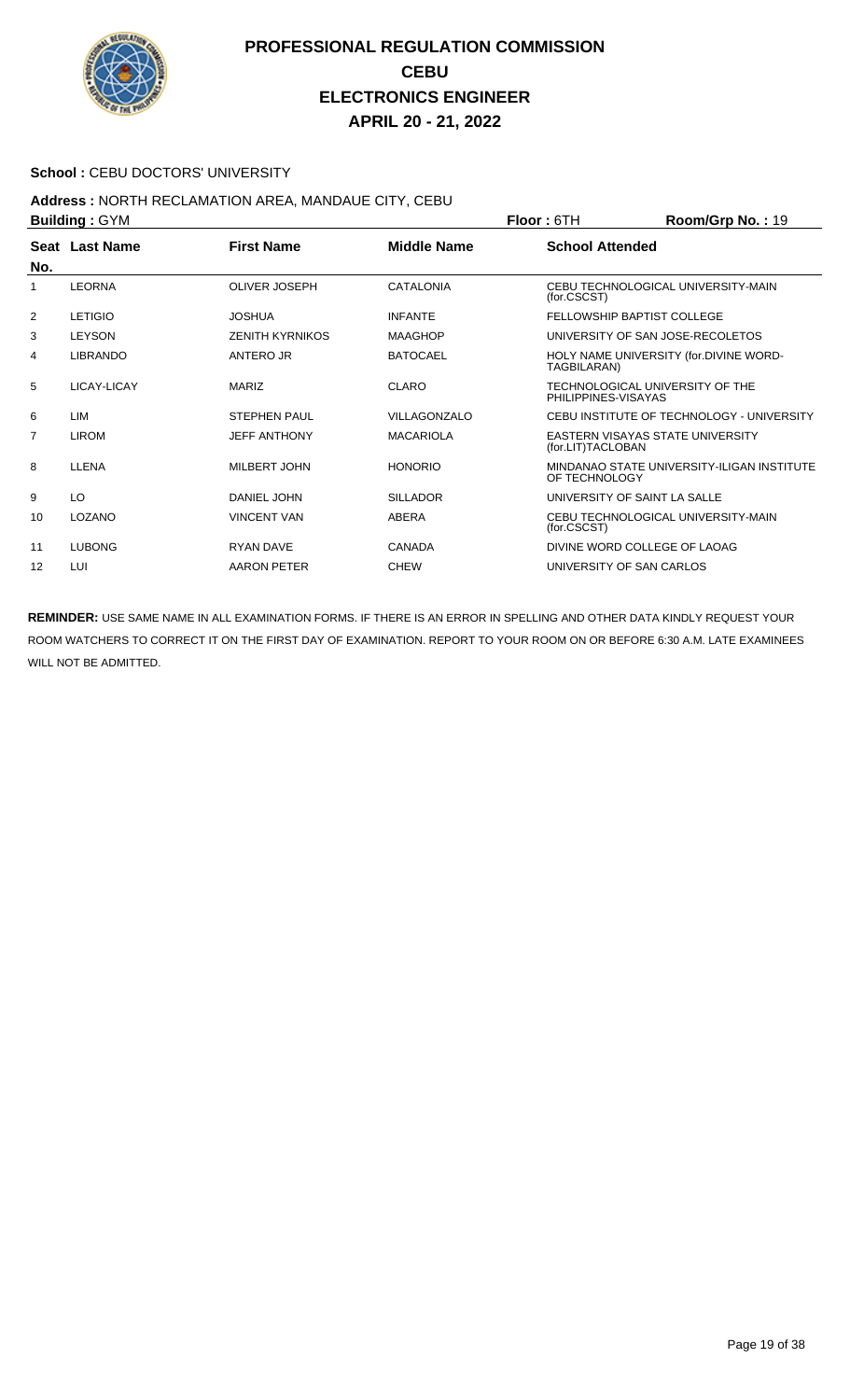

#### School : CEBU DOCTORS' UNIVERSITY

#### **Address :** NORTH RECLAMATION AREA, MANDAUE CITY, CEBU **Building :** GYM **Floor :** 6TH **Room/Grp No. :** 20

| <b>DUILUILLY . OT IVE</b> |                  |                        | FIUUL. UIII        | <b>NUUIIIIUI U INU.</b> . ZU |                                                                                   |
|---------------------------|------------------|------------------------|--------------------|------------------------------|-----------------------------------------------------------------------------------|
| No.                       | Seat Last Name   | <b>First Name</b>      | <b>Middle Name</b> | <b>School Attended</b>       |                                                                                   |
| 1                         | MACA-ANTAL       | ABDUL RAHMAN           | <b>UNDUG</b>       |                              | AMA COMPUTER COLLEGE-ZAMBOANGA CITY                                               |
|                           |                  |                        |                    |                              |                                                                                   |
| 2                         | <b>MACABENTA</b> | <b>JOHN GABRIEL</b>    | <b>BAÑEZ</b>       |                              | SAMAR STATE UNIVERSITY (SAMAR S.P.C.)                                             |
| 3                         | <b>MACACHOR</b>  | <b>EDGAR</b>           | <b>BONJOC</b>      | (for.CSCST)                  | CEBU TECHNOLOGICAL UNIVERSITY-MAIN                                                |
| 4                         | <b>MAGHINAY</b>  | <b>DAVE CARL</b>       | <b>MONFORT</b>     | OF TECHNOLOGY                | MINDANAO STATE UNIVERSITY-ILIGAN INSTITUTE                                        |
| 5                         | <b>MAGNO</b>     | <b>THIMOTY JOHN</b>    | <b>MAPALO</b>      | TAGBILARAN)                  | HOLY NAME UNIVERSITY (for.DIVINE WORD-                                            |
| 6                         | <b>MAGSAYO</b>   | <b>HONEY BLESS</b>     | <b>TINONGA</b>     |                              | UNIVERSITY OF SAN JOSE-RECOLETOS                                                  |
| $\overline{7}$            | <b>MAGUAD</b>    | <b>JASPER</b>          | VILLARUEL          | <b>WEST NEGROS COLLEGE</b>   |                                                                                   |
| 8                         | <b>MAHINAY</b>   | <b>CHRISTIAN</b>       | CANILLO            | (for.CSCST)                  | CEBU TECHNOLOGICAL UNIVERSITY-MAIN                                                |
| 9                         | MALAN            | <b>JERICKO AEDRIAN</b> | <b>CENAL</b>       |                              | <b>ILOILO SCIENCE &amp; TECHNOLOGY</b><br>UNIVERSITY (FOR W.V.C.S.T.-MAIN CAMPUS) |
| 10                        | <b>MALAZARTE</b> | <b>FRITZ JIM</b>       | <b>PAQUIBUT</b>    | <b>RECOLETOS</b>             | UNIVERSITY OF NEGROS OCCIDENTAL-                                                  |
| 11                        | <b>MANAGUIT</b>  | <b>DALE</b>            | <b>LINCO</b>       |                              | <b>FELLOWSHIP BAPTIST COLLEGE</b>                                                 |
| 12                        | <b>MANATAD</b>   | <b>MARIE CRIS</b>      | <b>ALENSONORIN</b> |                              | SAINT PETER'S COLLEGE-ILIGAN CITY                                                 |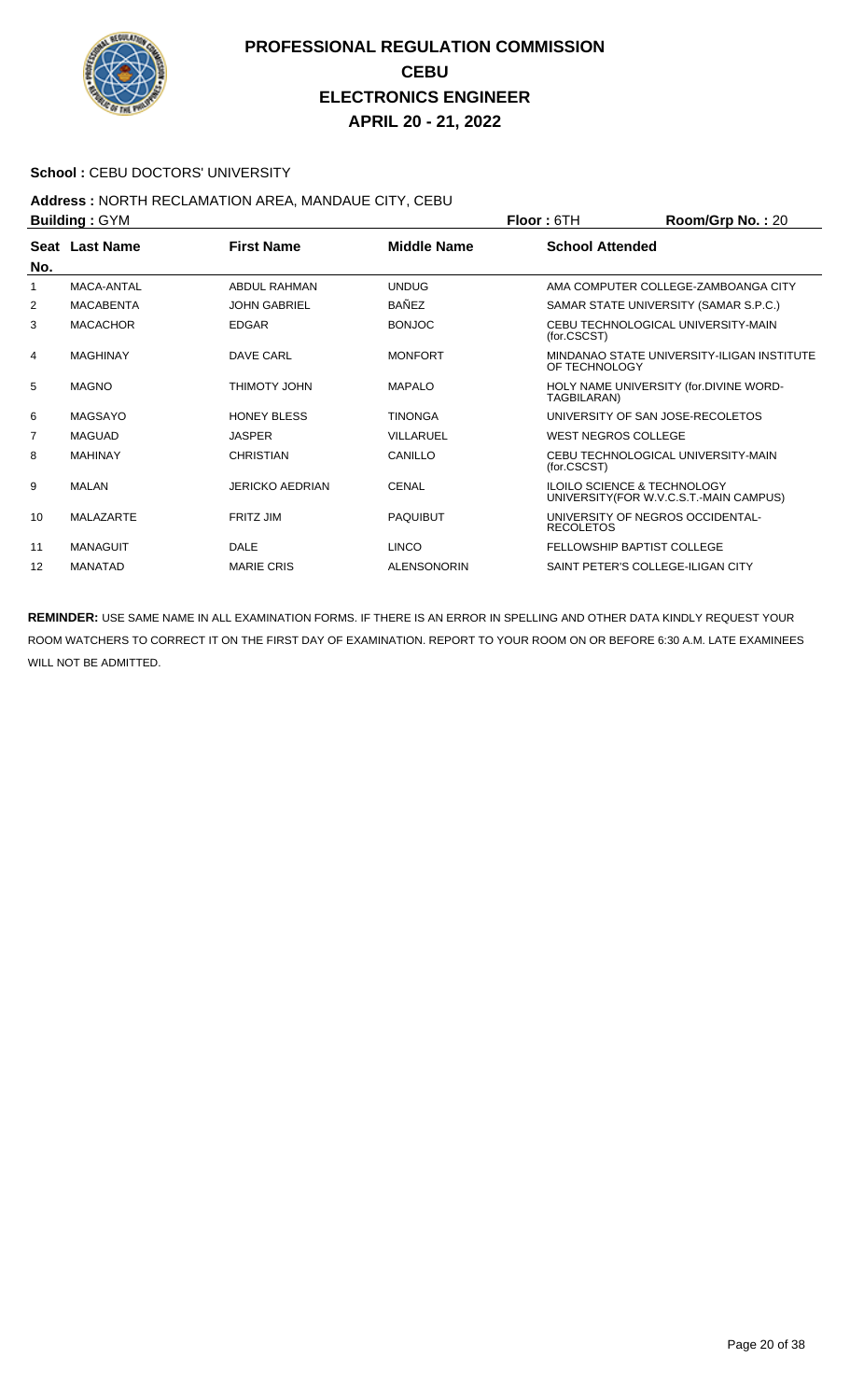

#### School : CEBU DOCTORS' UNIVERSITY

#### **Address :** NORTH RECLAMATION AREA, MANDAUE CITY, CEBU **Building :** GYM **Floor :** 6TH **Room/Grp No. :** 21

| <b>DUILUILLY . OT IVE</b> |                  |                        |                    | FIUUI. UI T<br>N                                       |  |
|---------------------------|------------------|------------------------|--------------------|--------------------------------------------------------|--|
| No.                       | Seat Last Name   | <b>First Name</b>      | Middle Name        | <b>School Attended</b>                                 |  |
| 1                         | <b>MANGUBAT</b>  | <b>VAN CHRISTIAN</b>   | <b>DASIG</b>       | UNIVERSITY OF SAN CARLOS                               |  |
| 2                         | <b>MANLAPAO</b>  | <b>ARNEL JOHN</b>      | <b>CASTILLO</b>    | TECHNOLOGICAL UNIVERSITY OF THE<br>PHILIPPINES-VISAYAS |  |
| 3                         | <b>MANSUETO</b>  | ANTHONY JR             | <b>DIONGZON</b>    | UNIVERSITY OF SAN CARLOS                               |  |
| 4                         | <b>MANTO</b>     | <b>JESUS JOHN PAUL</b> | <b>OBAL</b>        | CEBU INSTITUTE OF TECHNOLOGY - UNIVERSITY              |  |
| 5                         | <b>MARANGA</b>   | <b>STEFAN</b>          | <b>AMARO</b>       | CEBU TECHNOLOGICAL UNIVERSITY-MAIN<br>(for.CSCST)      |  |
| 6                         | <b>MARAÑON</b>   | WII MFR                | <b>VELASQUEZ</b>   | CEBU INSTITUTE OF TECHNOLOGY - UNIVERSITY              |  |
| $\overline{7}$            | <b>MARCELO</b>   | <b>JENVEY CLAIRE</b>   | <b>LOPEZ</b>       | TECHNOLOGICAL UNIVERSITY OF THE<br>PHILIPPINES-VISAYAS |  |
| 8                         | <b>MARFIL</b>    | <b>JESSELYN MARIE</b>  | <b>RETOLOSA</b>    | TECHNOLOGICAL UNIVERSITY OF THE<br>PHILIPPINES-VISAYAS |  |
| 9                         | <b>MARQUEZ</b>   | <b>JELO</b>            | <b>GOCJIN</b>      | UNIVERSITY OF NEGROS OCCIDENTAL-<br><b>RECOLETOS</b>   |  |
| 10                        | <b>MARSAMOLO</b> | <b>EDISON</b>          | <b>TAMPUS</b>      | UNIVERSITY OF THE VISAYAS-CEBU CITY                    |  |
| 11                        | <b>MARTIN</b>    | ATHENA GEM             | <b>PORTOGALERA</b> | MINDANAO STATE UNIVERSITY-GEN. SANTOS<br><b>CITY</b>   |  |
| 12                        | <b>MASCARDO</b>  | SHEENE SHANE           | <b>TORING</b>      | CEBU TECHNOLOGICAL UNIVERSITY-MAIN<br>(for.CSCST)      |  |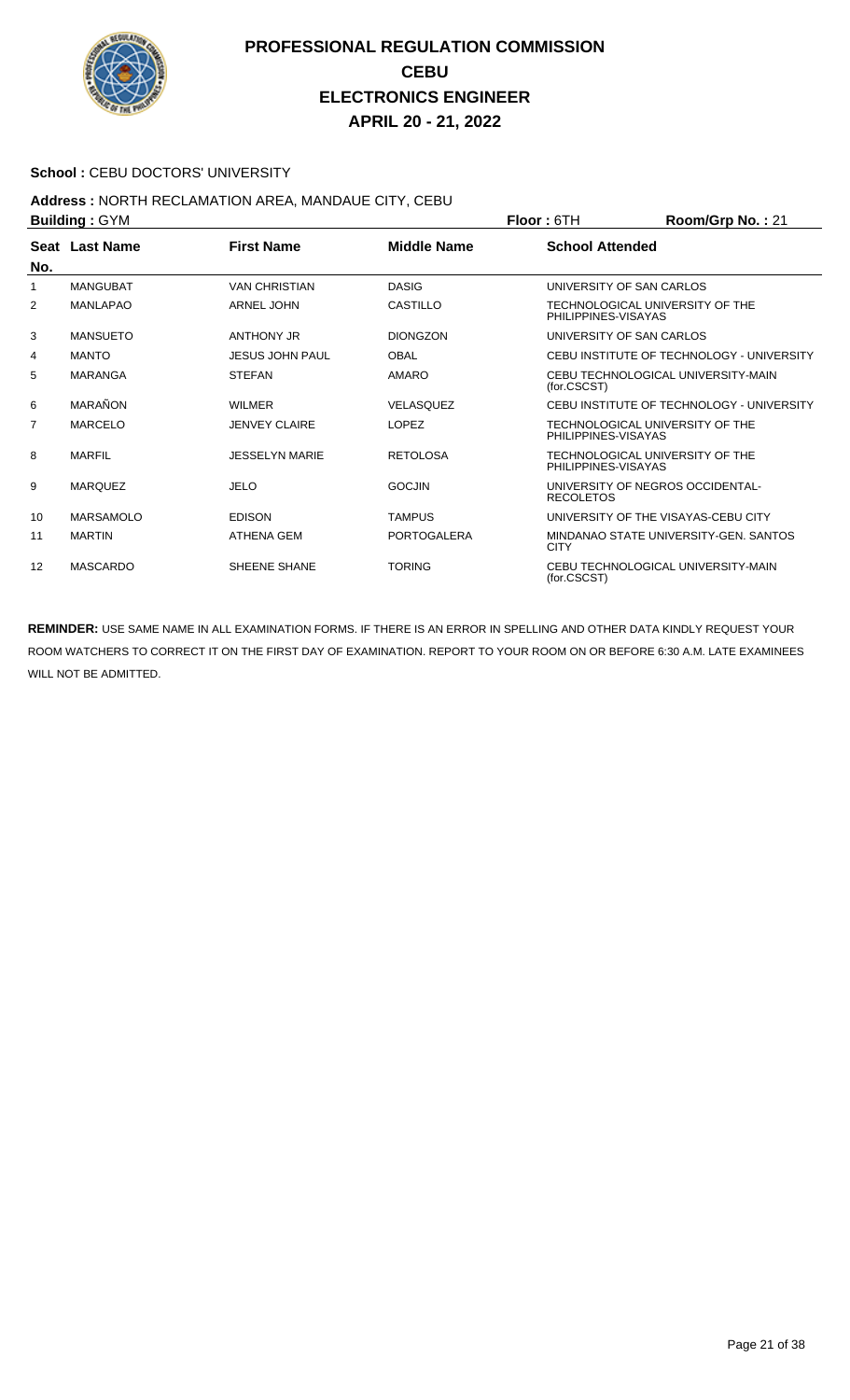

#### School : CEBU DOCTORS' UNIVERSITY

# **Address :** NORTH RECLAMATION AREA, MANDAUE CITY, CEBU

| <b>Building: GYM</b> |                  |                          | <b>Floor: 6TH</b>  | Room/Grp No.: 22       |                                           |
|----------------------|------------------|--------------------------|--------------------|------------------------|-------------------------------------------|
| No.                  | Seat Last Name   | <b>First Name</b>        | Middle Name        | <b>School Attended</b> |                                           |
|                      | <b>MASING</b>    | <b>ADRIANNE MICHELLE</b> | LAGUNDINO          |                        | CEBU INSTITUTE OF TECHNOLOGY - UNIVERSITY |
| 2                    | <b>MATUNDING</b> | <b>JOCEL ANN</b>         | <b>TORMON</b>      |                        | <b>CENTRAL PHILIPPINE UNIVERSITY</b>      |
| 3                    | <b>MENDEZ</b>    | <b>KARREN</b>            | <b>SABUCO</b>      |                        | SAMAR STATE UNIVERSITY (SAMAR S.P.C.)     |
| 4                    | <b>MENDOZA</b>   | <b>JANINE</b>            | JAMELANO           | PHILIPPINES-VISAYAS    | TECHNOLOGICAL UNIVERSITY OF THE           |
| 5                    | <b>MENDOZA</b>   | <b>RUEL</b>              | CABALUNA           |                        | CEBU INSTITUTE OF TECHNOLOGY - UNIVERSITY |
| 6                    | <b>MERICULLO</b> | <b>ERIC JOSEPH</b>       | <b>NECESITO</b>    |                        | UNIVERSITY OF THE VISAYAS-CEBU CITY       |
| 7                    | <b>MIÑADA</b>    | <b>BEJON</b>             | <b>PACIFICADOR</b> | PHILIPPINES-VISAYAS    | TECHNOLOGICAL UNIVERSITY OF THE           |
| 8                    | <b>MIRALLO</b>   | JASON                    | <b>LUANG</b>       |                        | CEBU INSTITUTE OF TECHNOLOGY - UNIVERSITY |
| 9                    | <b>MOFAR</b>     | MICHAEL NIÑO             | <b>SONSONA</b>     |                        | UNIVERSITY OF SAN JOSE-RECOLETOS          |
| 10                   | <b>MOHAMAD</b>   | ARIEL                    | <b>CAPANAS</b>     |                        | WESTERN MINDANAO STATE U-ZAMBOANGA CITY   |
| 11                   | <b>MOHAMMAD</b>  | ALI-ANAFHIA              | <b>ALIH</b>        |                        | WESTERN MINDANAO STATE U-ZAMBOANGA CITY   |
| 12                   | <b>MOHANA</b>    | <b>MITZI MAELAIN</b>     | <b>GOMEZ</b>       |                        | UNIVERSITY OF CEBU-BANILAD                |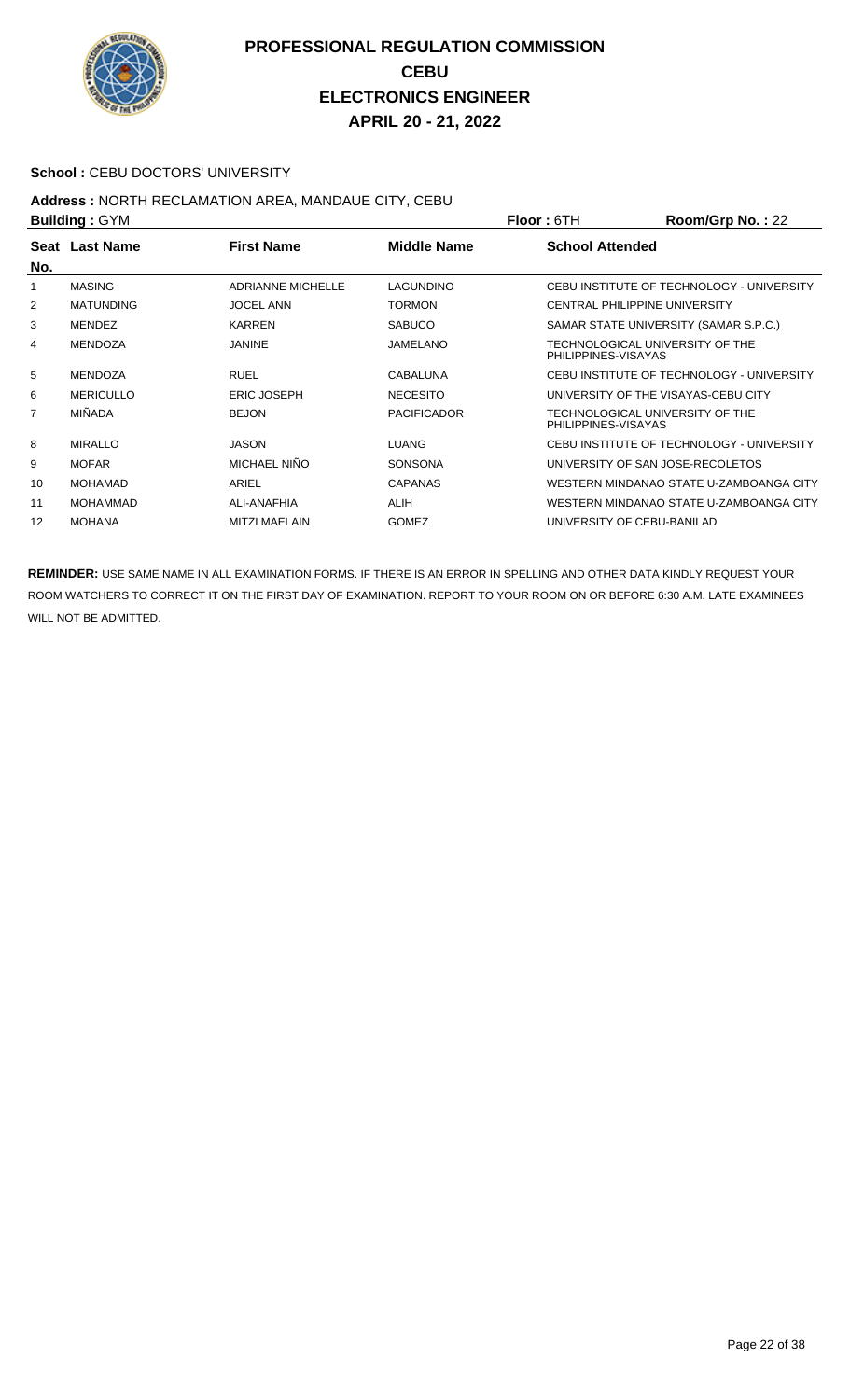

#### **School : CEBU DOCTORS' UNIVERSITY**

#### **Address :** NORTH RECLAMATION AREA, MANDAUE CITY, CEBU **Building : GYM Floor : 6TH Room/Grp No. : 23**

|                | יייי ט <sub>∙</sub> שוושווע |                          |                    | .                                                            |
|----------------|-----------------------------|--------------------------|--------------------|--------------------------------------------------------------|
|                | <b>Seat Last Name</b>       | <b>First Name</b>        | <b>Middle Name</b> | <b>School Attended</b>                                       |
| No.            |                             |                          |                    |                                                              |
| 1              | <b>MOLEJON</b>              | WENEL                    | LUCAYLUCAY         | CEBU TECHNOLOGICAL UNIVERSITY-MAIN<br>(for.CSCST)            |
| 2              | <b>MONGCAL</b>              | <b>JOJIE ANNE</b>        | <b>GRANADA</b>     | TECHNOLOGICAL UNIVERSITY OF THE<br>PHILIPPINES-VISAYAS       |
| 3              | <b>MONSALE</b>              | <b>GLEN REGIERN</b>      | <b>BERCILLA</b>    | CENTRAL PHILIPPINE UNIVERSITY                                |
| 4              | <b>MONTA</b>                | <b>GILBERT</b>           | <b>MACARANDAN</b>  | MINDANAO UNIVERSITY OF SCIENCE &<br>TECHNOLOGY-CDO           |
| 5              | <b>MONTECLARO</b>           | <b>KHRYSTELLE</b>        | <b>HONTIVEROS</b>  | TECHNOLOGICAL UNIVERSITY OF THE<br>PHILIPPINES-VISAYAS       |
| 6              | <b>MONTENEGRO</b>           | <b>SARAH JANE</b>        | <b>AMOGUIS</b>     | MINDANAO STATE UNIVERSITY-ILIGAN INSTITUTE<br>OF TECHNOLOGY  |
| $\overline{7}$ | <b>MORATA</b>               | <b>CLAUDETTE MARIDEL</b> | <b>CIRCULO</b>     | TECHNOLOGICAL UNIVERSITY OF THE<br>PHILIPPINES-VISAYAS       |
| 8              | <b>MORENO</b>               | <b>DEVEN GIL</b>         | <b>MESA</b>        | TECHNOLOGICAL UNIVERSITY OF THE<br>PHILIPPINES-VISAYAS       |
| 9              | <b>MUGOT</b>                | <b>DHONDEE</b>           | <b>DELGADO</b>     | LA SALLE UNIVERSITY (for.IMMA.CONCEPCION-LA<br>SALLE)        |
| 10             | <b>MUIT</b>                 | RALPH ALEXIS             | <b>JOLITO</b>      | CEBU INSTITUTE OF TECHNOLOGY - UNIVERSITY                    |
| 11             | <b>MULATO</b>               | <b>VITALIANO II</b>      | <b>DEL ROSARIO</b> | WESTERN MINDANAO STATE U-ZAMBOANGA CITY                      |
| 12             | <b>NAPIGKIT</b>             | <b>KATE CYRAH</b>        | <b>NERIZON</b>     | NEGROS ORIENTAL STATE UNIVERSITY (CVPC)-<br><b>DUMAGUETE</b> |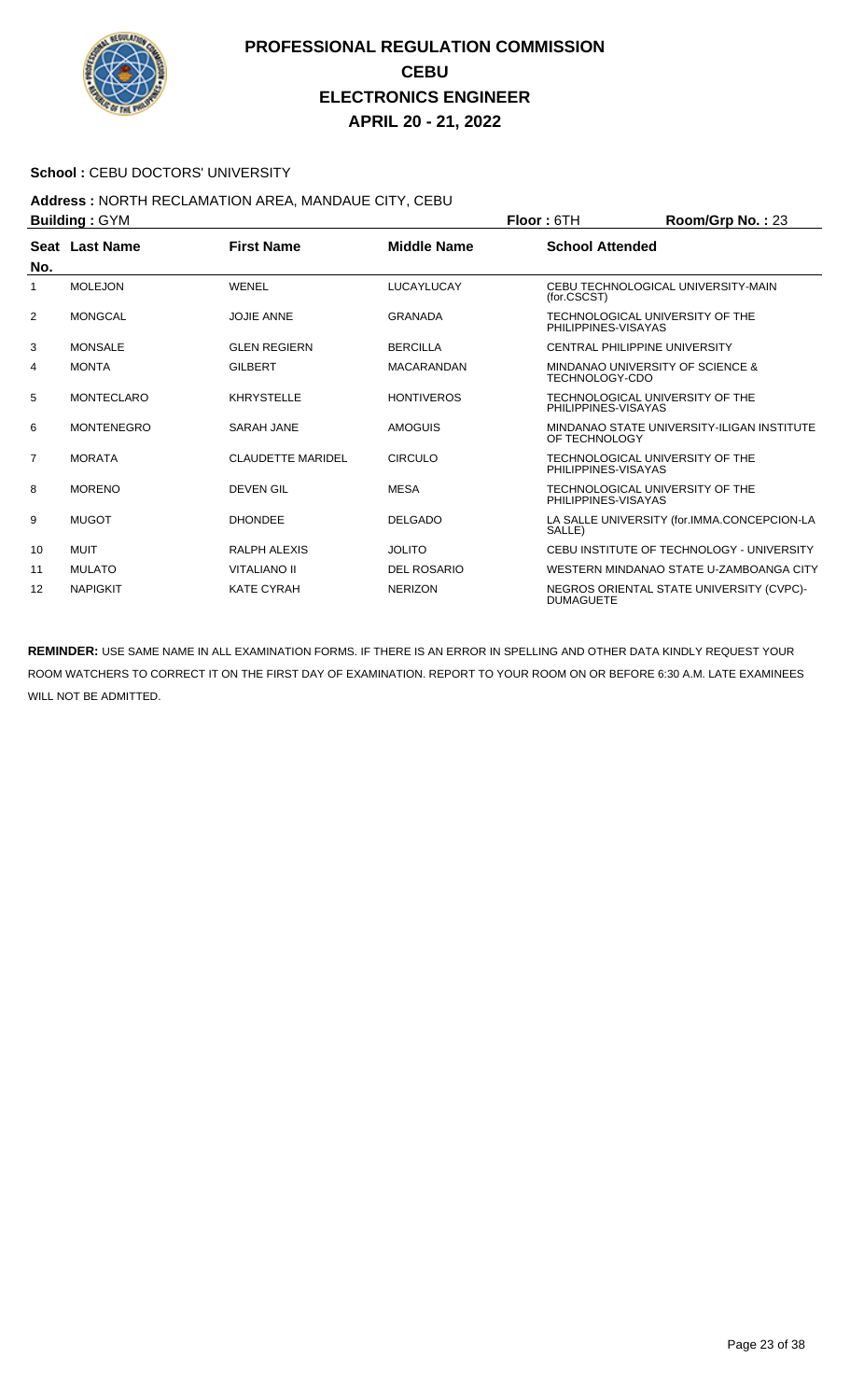

#### School : CEBU DOCTORS' UNIVERSITY

#### **Address :** NORTH RECLAMATION AREA, MANDAUE CITY, CEBU **Building :** GYM **Floor :** 6TH **Room/Grp No. :** 24

| <b>DUILUILLY . OT IVE</b> |                |                      | FIUUL. UIT         | <b>NUUIII/UI DI NU.</b> . 44 |                                            |
|---------------------------|----------------|----------------------|--------------------|------------------------------|--------------------------------------------|
|                           | Seat Last Name | <b>First Name</b>    | <b>Middle Name</b> | <b>School Attended</b>       |                                            |
| No.                       |                |                      |                    |                              |                                            |
| 1                         | <b>NARANJO</b> | <b>REX</b>           | PANG-AN            | OF TECHNOLOGY                | MINDANAO STATE UNIVERSITY-ILIGAN INSTITUTE |
| 2                         | <b>NAVAL</b>   | <b>JOSHUA DAN</b>    | <b>MERALLES</b>    | <b>DAPITAN</b>               | JOSE RIZAL MEMORIAL STATE UNIVERSITY-      |
| 3                         | <b>NAVARRO</b> | <b>JAMES KENNETH</b> | ARE                | UNIVERSITY OF SAN CARLOS     |                                            |
| 4                         | <b>NAVARRO</b> | <b>JAMES KENNETH</b> | <b>ARE</b>         | UNIVERSITY OF SAN CARLOS     |                                            |
| 5                         | <b>NEIS</b>    | <b>KENRICK</b>       | <b>BERCERO</b>     |                              | UNIVERSITY OF SAN JOSE-RECOLETOS           |
| 6                         | <b>NOTARTE</b> | <b>MARKNEIL</b>      | <b>PACATANG</b>    | (for.CSCST)                  | CEBU TECHNOLOGICAL UNIVERSITY-MAIN         |
| $\overline{7}$            | <b>OCULAM</b>  | <b>MARC ARNIEL</b>   | <b>CARESOSA</b>    | UNIVERSITY OF BOHOL          |                                            |
| 8                         | <b>OFTANA</b>  | <b>JONATHAN RENE</b> | ABALLA             |                              | UNIVERSITY OF THE VISAYAS-CEBU CITY        |
| 9                         | <b>OLARITA</b> | RECCA JOYEE          | <b>ASINIERO</b>    | TECHNOLOGY-CDO               | MINDANAO UNIVERSITY OF SCIENCE &           |
| 10                        | <b>OLOROSO</b> | <b>BRENDO</b>        | <b>CABALQUINTO</b> |                              | UNIVERSITY OF SAN JOSE-RECOLETOS           |
| 11                        | <b>OMLERO</b>  | <b>EDSEL JUDDE</b>   | <b>DUMAGUIN</b>    | OF TECHNOLOGY                | MINDANAO STATE UNIVERSITY-ILIGAN INSTITUTE |
| 12                        | <b>OMPAD</b>   | <b>JULITO</b>        | <b>SUMALINOG</b>   |                              | UNIVERSITY OF SAN JOSE-RECOLETOS           |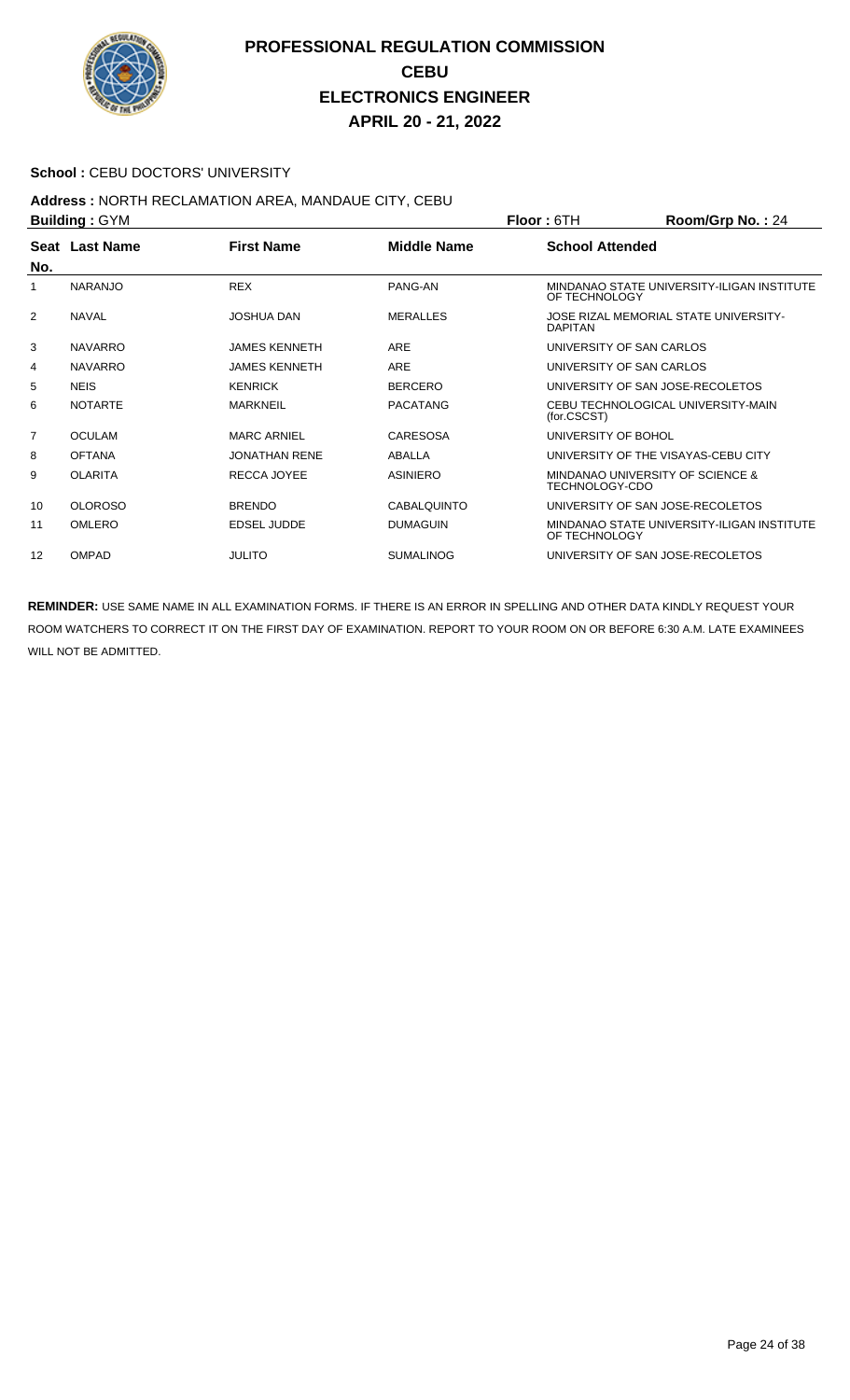

#### School : CEBU DOCTORS' UNIVERSITY

## **Address :** NORTH RECLAMATION AREA, MANDAUE CITY, CEBU

| <b>Building: GYM</b> |                  |                       |                    | <b>Floor: 6TH</b>        | Room/Grp No.: 25                            |
|----------------------|------------------|-----------------------|--------------------|--------------------------|---------------------------------------------|
|                      | Seat Last Name   | <b>First Name</b>     | <b>Middle Name</b> | <b>School Attended</b>   |                                             |
| No.                  |                  |                       |                    |                          |                                             |
| 1                    | <b>ORA</b>       | <b>STEVEN DESIDER</b> | <b>BAGUINCO</b>    | (for.LIT)TACLOBAN        | EASTERN VISAYAS STATE UNIVERSITY            |
| 2                    | <b>ORACION</b>   | <b>CLIFF ARIEL</b>    | <b>PAMPILO</b>     | <b>DUMAGUETE</b>         | NEGROS ORIENTAL STATE UNIVERSITY (CVPC)-    |
| 3                    | ORTIZ            | <b>HERMINIO</b>       | LAGUMBAY           |                          | WESTERN MINDANAO STATE U-ZAMBOANGA CITY     |
| 4                    | <b>OTBOT</b>     | <b>BEVERLY JANE</b>   | <b>MARMITO</b>     | DAVAO CITY               | UNIVERSITY OF SOUTHEASTERN PHILIPPINES-     |
| 5                    | PABILLARAN       | LOUISE LOPE ADONIS    | <b>SENARILLOS</b>  | OF TECHNOLOGY            | MINDANAO STATE UNIVERSITY-ILIGAN INSTITUTE  |
| 6                    | PACALDO          | <b>SAM KERVY</b>      | JUMAO-AS           |                          | UNIVERSITY OF SAN JOSE-RECOLETOS            |
| 7                    | <b>PAGAS</b>     | <b>GLAIZA MAE</b>     | <b>DAHUG</b>       | OF TECHNOLOGY            | MINDANAO STATE UNIVERSITY-ILIGAN INSTITUTE  |
| 8                    | <b>PAGUNSAN</b>  | <b>JENEZER</b>        | <b>PERATER</b>     |                          | <b>FELLOWSHIP BAPTIST COLLEGE</b>           |
| 9                    | <b>PAJARILLO</b> | <b>JESTER ROD</b>     | <b>HERNANDEZ</b>   | <b>MAIN CAMPUS</b>       | SURIGAO STATE COLLEGE OF TECHNOLOGY-        |
| 10                   | <b>PALMA</b>     | <b>HONEY JAED</b>     | <b>PANIMDIM</b>    | <b>TECHNOLOGY-CDO</b>    | <b>MINDANAO UNIVERSITY OF SCIENCE &amp;</b> |
| 11                   | <b>PALOMARES</b> | <b>CHRIST IAN</b>     | <b>OROC</b>        | UNIVERSITY OF SAN CARLOS |                                             |
| 12                   | <b>PANTO</b>     | <b>JERWIN</b>         | <b>DUMAGAN</b>     | UNIVERSITY OF BOHOL      |                                             |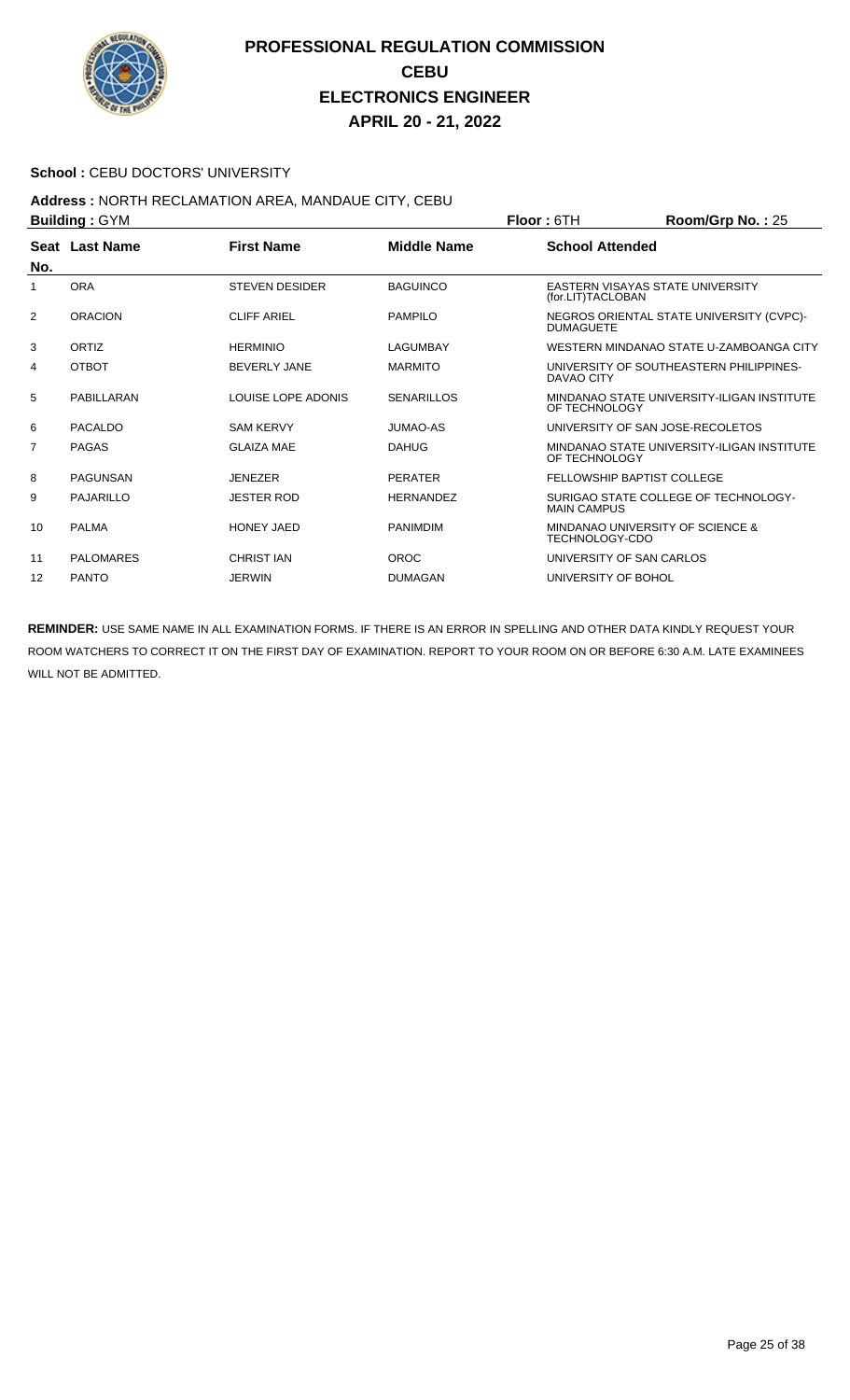

#### School : CEBU DOCTORS' UNIVERSITY

## **Address :** NORTH RECLAMATION AREA, MANDAUE CITY, CEBU

| <b>Building: GYM</b> |                |                       | <b>Floor: 6TH</b>  | Room/Grp No.: 26        |                                                                         |
|----------------------|----------------|-----------------------|--------------------|-------------------------|-------------------------------------------------------------------------|
| No.                  | Seat Last Name | <b>First Name</b>     | <b>Middle Name</b> | <b>School Attended</b>  |                                                                         |
| 1                    | PAREJA         | <b>JASPER</b>         | <b>CUBAR</b>       |                         | UNIVERSITY OF SAN CARLOS                                                |
| 2                    | PASIGAY        | <b>EDILYN</b>         | <b>DESABILLE</b>   |                         | MARY OUR HELP TECHNICAL INSTITUTE FOR<br>WOMEN(CEBU), INC.- MINGLANILLA |
| 3                    | PAYAPAYA       | JOHN CLYDE            | <b>DOSDOS</b>      |                         | UNIVERSITY OF SAN CARLOS                                                |
| 4                    | PEDALINO       | <b>CLARISSA MAE</b>   | <b>GALVES</b>      | PHILIPPINES-VISAYAS     | TECHNOLOGICAL UNIVERSITY OF THE                                         |
| 5                    | <b>PEJANTE</b> | <b>KRISTEE FATIMA</b> | <b>GODINEZ</b>     |                         | UNIVERSITY OF SAN CARLOS                                                |
| 6                    | <b>PELIAS</b>  | <b>ROY</b>            | <b>OUANO</b>       |                         | UNIVERSITY OF SAN CARLOS                                                |
| 7                    | <b>PELIÑA</b>  | ROD CHRISTOPHER       | <b>CAJURAO</b>     |                         | UNIVERSITY OF SOUTHERN MINDANAO-KABACAN                                 |
| 8                    | <b>PEPITO</b>  | <b>JERIC GWYN</b>     | <b>BALBUENA</b>    |                         | UNIVERSITY OF CEBU-BANILAD                                              |
| 9                    | PERACULLO      | <b>ANTHON GABRIEL</b> |                    |                         | UNIVERSITY OF SAN AGUSTIN                                               |
| 10                   | PEREZ          | ZAYKIE                | <b>BARRIGA</b>     |                         | UNIVERSITY OF SAN JOSE-RECOLETOS                                        |
| 11                   | <b>PLAZA</b>   | RUEL II               | TOGONON            | (FOR.TIBURCIO TANCINCO) | NORTHWEST SAMAR STATE UNIVERSITY                                        |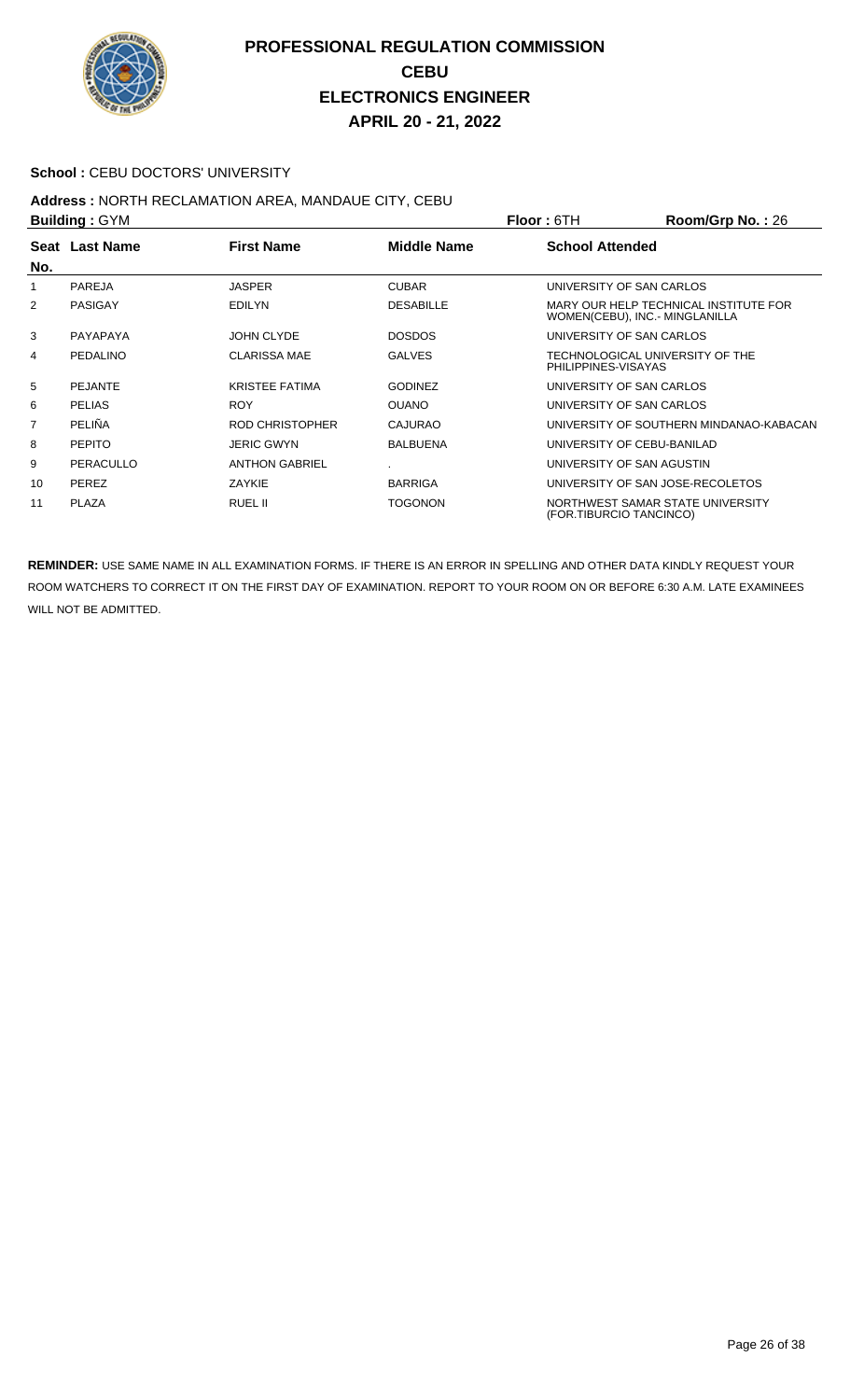

#### School : CEBU DOCTORS' UNIVERSITY

## **Address :** NORTH RECLAMATION AREA, MANDAUE CITY, CEBU

| <b>Building: GYM</b> |                 |                       |                    | <b>Floor: 6TH</b>                                      | Room/Grp No.: 27                            |
|----------------------|-----------------|-----------------------|--------------------|--------------------------------------------------------|---------------------------------------------|
| No.                  | Seat Last Name  | <b>First Name</b>     | <b>Middle Name</b> | <b>School Attended</b>                                 |                                             |
| 1                    | <b>PRUNES</b>   | <b>MICHELLE</b>       | <b>PONTEVEDRA</b>  | OF TECHNOLOGY                                          | MINDANAO STATE UNIVERSITY-ILIGAN INSTITUTE  |
| 2                    | <b>PULGADO</b>  | <b>KIMBERLY</b>       | <b>FRIL</b>        | TECHNOLOGICAL UNIVERSITY OF THE<br>PHILIPPINES-VISAYAS |                                             |
| 3                    | <b>PULIDO</b>   | <b>MAYNARD KENT</b>   | <b>NEBRIJA</b>     |                                                        | UNIVERSITY OF SOUTHERN MINDANAO-KABACAN     |
| 4                    | <b>PUMARIN</b>  | <b>JOYMAE</b>         | <b>FABROS</b>      | SOUTHERN MINDANAO COLLEGES                             |                                             |
| 5                    | <b>PUSPUS</b>   | SEVERINO JR           | <b>SERENCIO</b>    | <b>DUMAGUETE</b>                                       | NEGROS ORIENTAL STATE UNIVERSITY (CVPC)-    |
| 6                    | QUIAO           | <b>HERVEY JOHN</b>    | <b>DELA CRUZ</b>   | SALLE)                                                 | LA SALLE UNIVERSITY (for.IMMA.CONCEPCION-LA |
| $\overline{7}$       | QUIDATO         | <b>CALVIN</b>         | <b>FAUNILLO</b>    | UNIVERSITY OF SAN AGUSTIN                              |                                             |
| 8                    | QUILANTANG      | <b>XIEJUN</b>         | <b>QUIPOT</b>      | UNIVERSITY OF CEBU-BANILAD                             |                                             |
| 9                    | QUILICOT        | <b>RYAN CHRISTIAN</b> | <b>LUROT</b>       | UNIVERSITY OF SAN CARLOS                               |                                             |
| 10                   | <b>RABIA</b>    | <b>MARK JOHN</b>      | <b>VALENCIA</b>    | <b>CITY</b>                                            | MINDANAO STATE UNIVERSITY-GEN, SANTOS       |
| 11                   | <b>RAJAMUDA</b> | <b>ANUWAR</b>         | <b>DARIS</b>       |                                                        | AMA COMPUTER COLLEGE-ZAMBOANGA CITY         |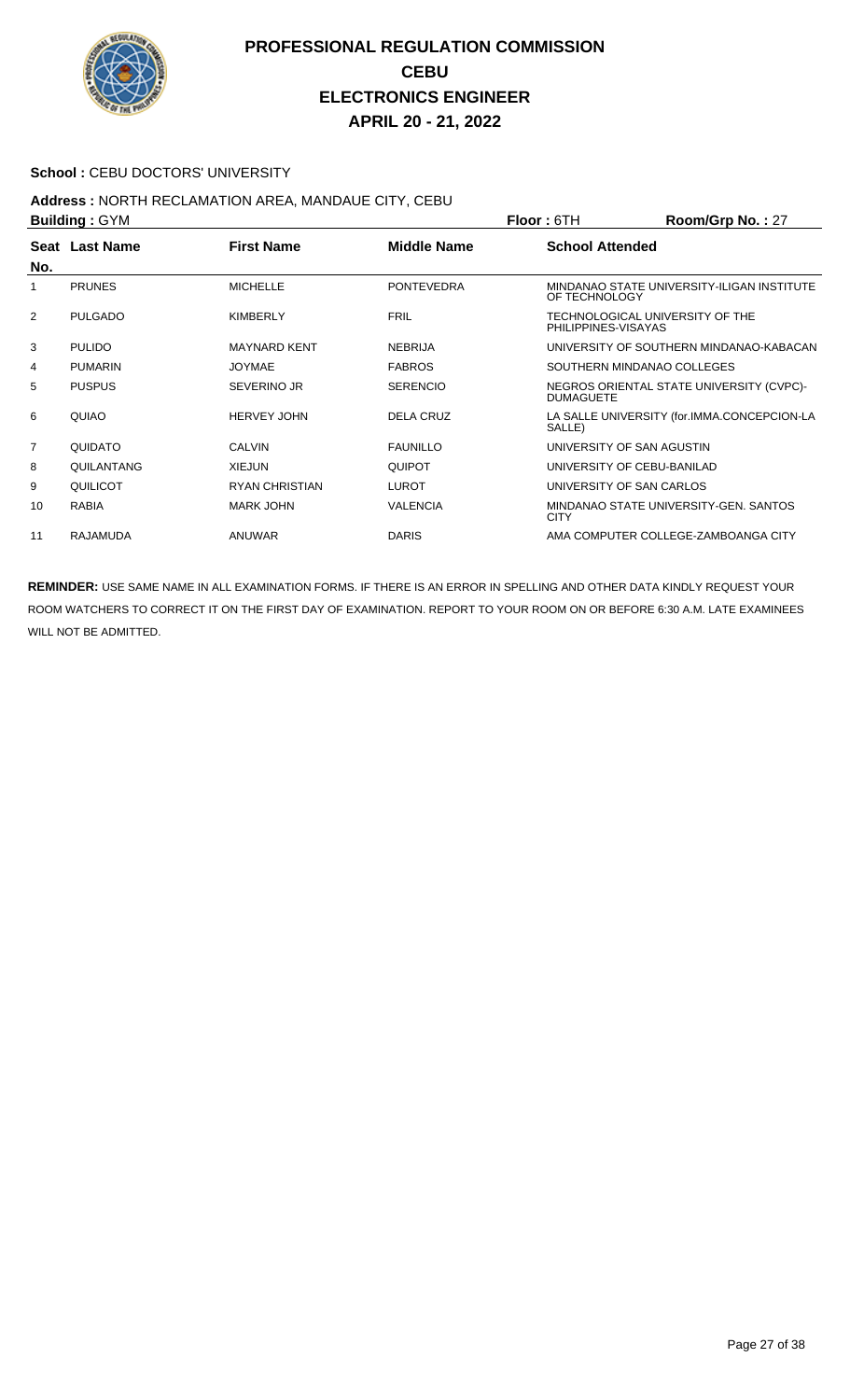

#### School : CEBU DOCTORS' UNIVERSITY

#### **Address :** NORTH RECLAMATION AREA, MANDAUE CITY, CEBU **Building :** GYM **Floor :** 6TH **Room/Grp No. :** 28

| <b>DUILUILLY . OT IVE</b> |                 |                    | FIUUL. UIT        | <b>NUUIII/UI DI NU.</b> . ZO |                                            |
|---------------------------|-----------------|--------------------|-------------------|------------------------------|--------------------------------------------|
|                           | Seat Last Name  | <b>First Name</b>  | Middle Name       | <b>School Attended</b>       |                                            |
| No.                       |                 |                    |                   |                              |                                            |
| 1                         | <b>RAMA</b>     | <b>JELSON JOSE</b> | DE LEON           |                              | UNIVERSITY OF SAN CARLOS                   |
| 2                         | <b>RAMA</b>     | <b>JELSON JOSE</b> | DE LEON           |                              | UNIVERSITY OF SAN CARLOS                   |
| 3                         | RAMIREZ         | <b>MARC RICHIE</b> | <b>SANCHEZ</b>    |                              | UNIVERSITY OF SAN CARLOS                   |
| 4                         | <b>RAYMUNDO</b> | MICHAEL HAREM      | PEÑALOZA          |                              | COR JESU COLLEGE (HOLY CROSS OF DIGOS)     |
| 5                         | <b>ROA</b>      | ROVIC JAN RAFAEL   | <b>LEOPOLDO</b>   | OF TECHNOLOGY                | MINDANAO STATE UNIVERSITY-ILIGAN INSTITUTE |
| 6                         | <b>ROJO</b>     | ABBIE              | <b>DECOLONGON</b> | PHILIPPINES-VISAYAS          | TECHNOLOGICAL UNIVERSITY OF THE            |
| $\overline{7}$            | <b>ROLAN</b>    | RAZEL              | <b>NATIAG</b>     | PHILIPPINES-VISAYAS          | TECHNOLOGICAL UNIVERSITY OF THE            |
| 8                         | <b>ROLDAN</b>   | <b>MITCH</b>       | LUGATIMAN         |                              | CEBU INSTITUTE OF TECHNOLOGY - UNIVERSITY  |
| 9                         | <b>ROMAGOS</b>  | <b>GREECO AMIR</b> | <b>ORTIZ</b>      |                              | CEBU INSTITUTE OF TECHNOLOGY - UNIVERSITY  |
| 10                        | <b>ROMANO</b>   | <b>CARMEL</b>      | <b>CAPARIDA</b>   |                              | UNIVERSITY OF SAN JOSE-RECOLETOS           |
| 11                        | <b>ROMERO</b>   | <b>JOE RUSSELL</b> | AGUI              | PHILIPPINES-VISAYAS          | TECHNOLOGICAL UNIVERSITY OF THE            |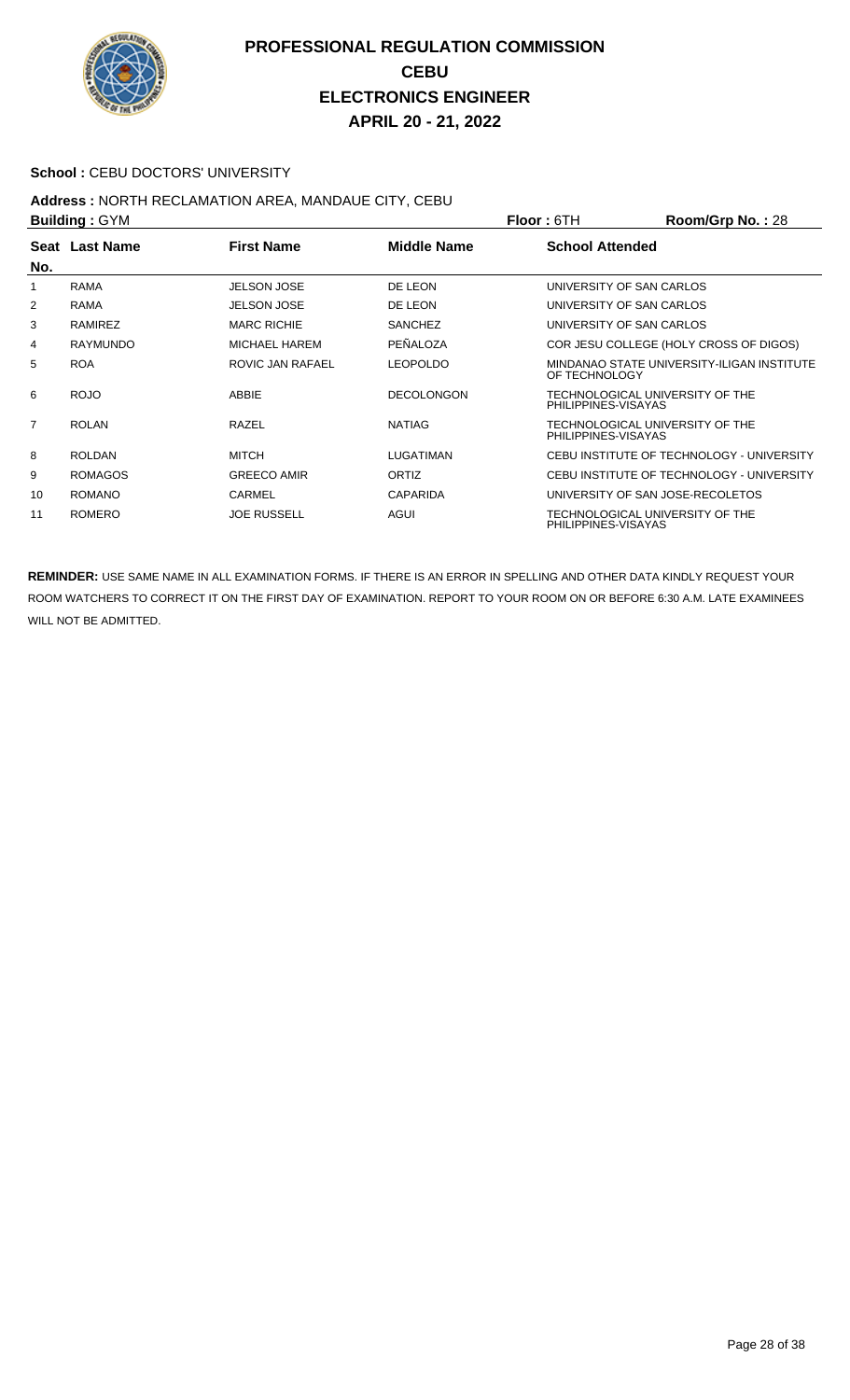

#### School : CEBU DOCTORS' UNIVERSITY

## **Address :** NORTH RECLAMATION AREA, MANDAUE CITY, CEBU

| <b>Building: GYM</b> |                 |                       |                   | <b>Floor: 6TH</b>                                      | Room/Grp No.: 29                          |
|----------------------|-----------------|-----------------------|-------------------|--------------------------------------------------------|-------------------------------------------|
| No.                  | Seat Last Name  | <b>First Name</b>     | Middle Name       | <b>School Attended</b>                                 |                                           |
| 1                    | <b>RONDINA</b>  | <b>JAYVEE</b>         | <b>QUIROS</b>     | UNIVERSITY OF SAN CARLOS                               |                                           |
| 2                    | <b>ROSELL</b>   | <b>JATHEL CHRISTY</b> | <b>MAGALLANES</b> | TECHNOLOGICAL UNIVERSITY OF THE<br>PHILIPPINES-VISAYAS |                                           |
| 3                    | <b>RUBIO</b>    | JAZEE MAE             | <b>MARZON</b>     | UNIVERSITY OF SAN JOSE-RECOLETOS                       |                                           |
| 4                    | <b>SABO</b>     | KIM LOUIE             | <b>PAGLUMOTAN</b> | TECHNOLOGICAL UNIVERSITY OF THE<br>PHILIPPINES-VISAYAS |                                           |
| 5                    | SADDAALAM       | <b>BENRASDI</b>       | <b>SAHISA</b>     |                                                        | AMA COMPUTER COLLEGE-ZAMBOANGA CITY       |
| 6                    | SAKANDAL        | <b>BRASSEM</b>        | <b>ALBANG</b>     |                                                        | AMA COMPUTER COLLEGE-ZAMBOANGA CITY       |
| 7                    | <b>SALAZAR</b>  | <b>JOHN SETH</b>      | <b>TORIBIO</b>    |                                                        | AMA COMPUTER COLLEGE-ZAMBOANGA CITY       |
| 8                    | <b>SALDON</b>   | <b>IVOR</b>           | CABASAG           | <b>DAPITAN</b>                                         | JOSE RIZAL MEMORIAL STATE UNIVERSITY-     |
| 9                    | <b>SALISE</b>   | <b>JOSE ANDREW</b>    | <b>UDTOHAN</b>    |                                                        | CEBU INSTITUTE OF TECHNOLOGY - UNIVERSITY |
| 10                   | <b>SALVADOR</b> | <b>MAGNOLIA</b>       | <b>ABRINA</b>     | <b>FULLBRIGHT COLLEGE</b>                              |                                           |
| 11                   | <b>SALVANI</b>  | <b>LUCILE</b>         | <b>DAGONDON</b>   |                                                        | CAMIGUIN POLYTECHNIC STATE COLLEGE        |
|                      |                 |                       |                   |                                                        |                                           |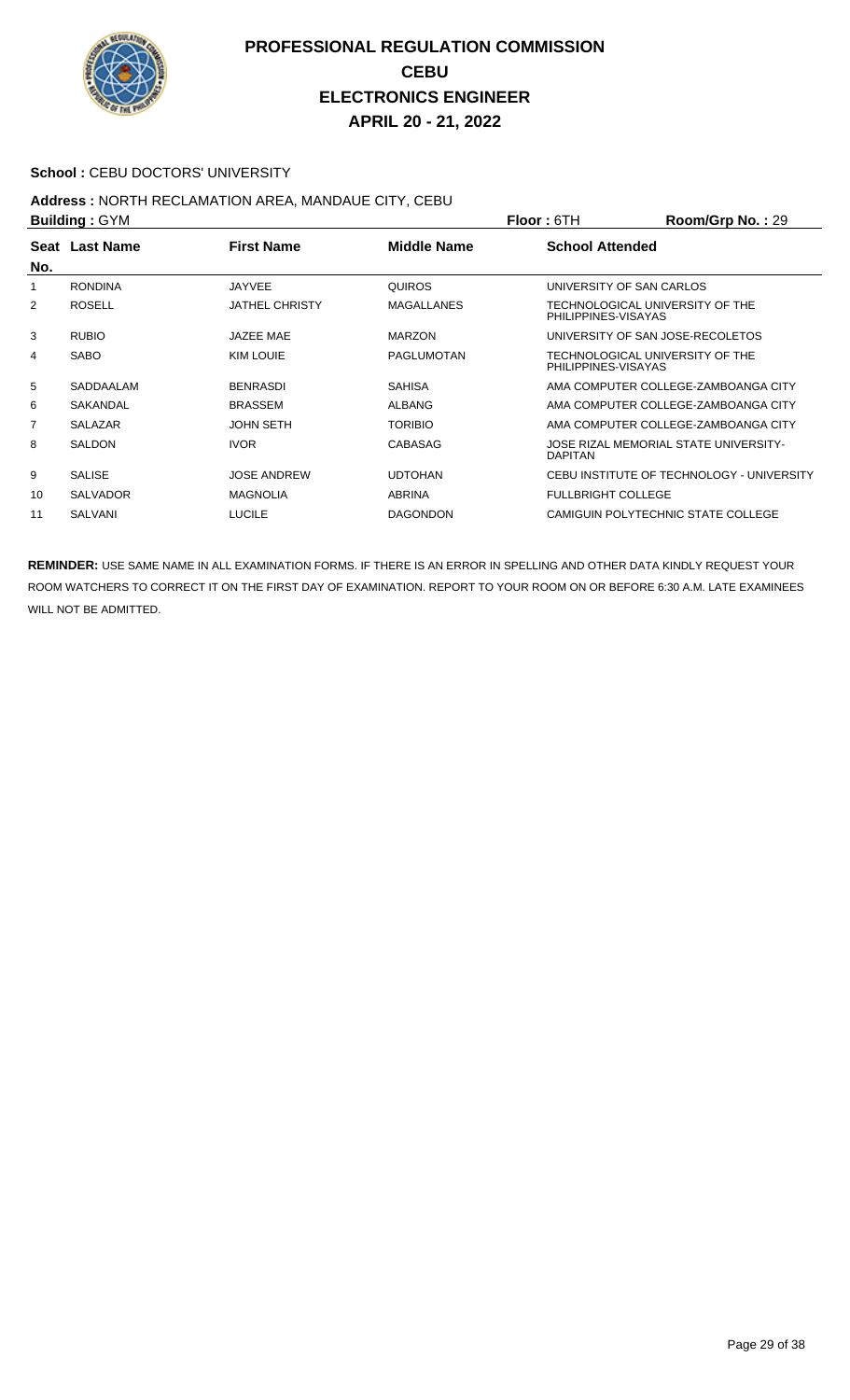

#### School : CEBU DOCTORS' UNIVERSITY

## **Address :** NORTH RECLAMATION AREA, MANDAUE CITY, CEBU

| <b>Building: GYM</b> |                 |                        |                    | Room/Grp No.: 30<br><b>Floor: 6TH</b>                                             |
|----------------------|-----------------|------------------------|--------------------|-----------------------------------------------------------------------------------|
| No.                  | Seat Last Name  | <b>First Name</b>      | <b>Middle Name</b> | <b>School Attended</b>                                                            |
| 1                    | <b>SAMPOLLO</b> | MARIBEL                | <b>PAMA</b>        | <b>ILOILO SCIENCE &amp; TECHNOLOGY</b><br>UNIVERSITY (FOR W.V.C.S.T.-MAIN CAMPUS) |
| 2                    | <b>SANCHEZ</b>  | <b>JOHN MICHAEL</b>    | <b>BALDEVARONA</b> | NEGROS ORIENTAL STATE UNIVERSITY (CVPC)-<br><b>DUMAGUETE</b>                      |
| 3                    | <b>SANCHEZ</b>  | SYRAH JEAN             | <b>JAMORA</b>      | MINDANAO STATE UNIVERSITY-ILIGAN INSTITUTE<br>OF TECHNOLOGY                       |
| 4                    | <b>SATORRE</b>  | ALEXIS FAYE            | <b>LOR</b>         | UNIVERSITY OF SAN CARLOS                                                          |
| 5                    | SEDILLO         | RALPH JOSHUA           | <b>ESPERON</b>     | CEBU INSTITUTE OF TECHNOLOGY - UNIVERSITY                                         |
| 6                    | <b>SENANIN</b>  | <b>CAROL GRACE</b>     | <b>DELGADO</b>     | TECHNOLOGICAL UNIVERSITY OF THE<br>PHILIPPINES-VISAYAS                            |
| $\overline{7}$       | <b>SERRANO</b>  | <b>SPENCER RAYVIER</b> | <b>NADAL</b>       | UNIVERSITY OF SAN CARLOS                                                          |
| 8                    | <b>SEVILLA</b>  | <b>VINCENT</b>         | <b>SAGUIRE</b>     | TECHNOLOGICAL UNIVERSITY OF THE<br>PHILIPPINES-VISAYAS                            |
| 9                    | <b>SIANGKO</b>  | ANABEL                 | <b>ARAGON</b>      | MARY OUR HELP TECHNICAL INSTITUTE FOR<br>WOMEN(CEBU), INC.- MINGLANILLA           |
| 10                   | <b>SIGADOR</b>  | <b>ZEUS MIGUEL</b>     | <b>CABITON</b>     | TECHNOLOGICAL UNIVERSITY OF THE<br>PHILIPPINES-VISAYAS                            |
| 11                   | <b>SILVA</b>    | ALEMAR JR              | <b>SALDO</b>       | UNIVERSITY OF CEBU-BANILAD                                                        |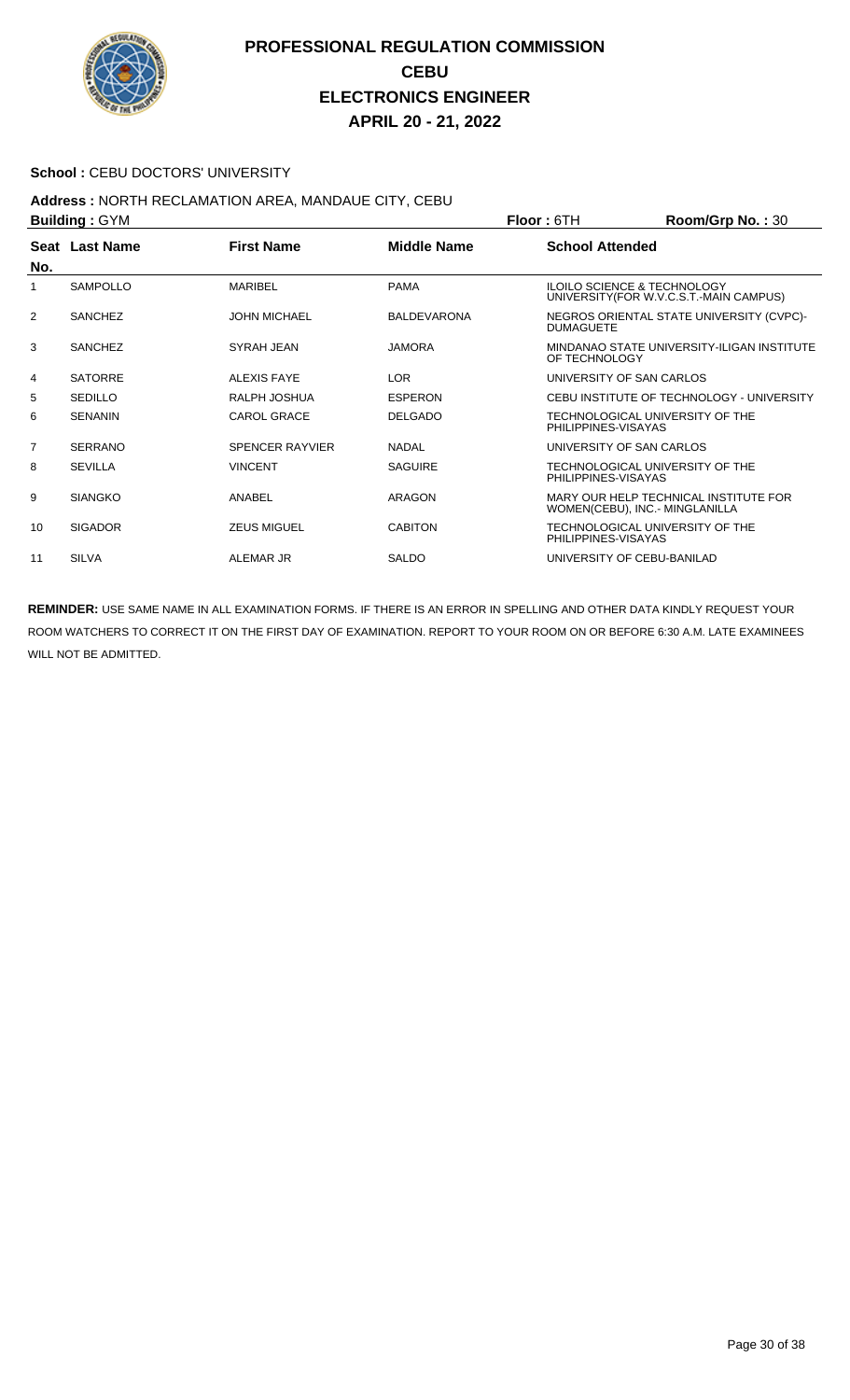

#### School : CEBU DOCTORS' UNIVERSITY

# **Address : NORTH RECLAMATION AREA, MANDAUE CITY, CEBU<br>Building : CYM**

| <b>Building: GYM</b> |                   |                        | <b>Floor: 6TH</b>  | Room/Grp No.: 31         |                                                                         |
|----------------------|-------------------|------------------------|--------------------|--------------------------|-------------------------------------------------------------------------|
| No.                  | Seat Last Name    | <b>First Name</b>      | <b>Middle Name</b> | <b>School Attended</b>   |                                                                         |
|                      | <b>SINOGBUHAN</b> | <b>NOVELYN</b>         | <b>BALING</b>      | PHILIPPINES-VISAYAS      | TECHNOLOGICAL UNIVERSITY OF THE                                         |
| 2                    | <b>SOLIVA</b>     | <b>MAUREEN BLANCHE</b> | <b>GETUABAN</b>    | UNIVERSITY OF SAN CARLOS |                                                                         |
| 3                    | SOROÑO            | <b>VINCE KARL</b>      | <b>BARING</b>      |                          | UNIVERSITY OF SAN JOSE-RECOLETOS                                        |
| 4                    | <b>SOTTO</b>      | <b>JERIC ANTHON</b>    | PANGILINAN         | UNIVERSITY OF SAN CARLOS |                                                                         |
| 5                    | <b>SUBONG</b>     | <b>KATE CAMILLE</b>    | <b>MONTEROSO</b>   | PHILIPPINES-VISAYAS      | TECHNOLOGICAL UNIVERSITY OF THE                                         |
| 6                    | <b>SUICO</b>      | <b>DOMINIC</b>         | <b>FONTAMILLAS</b> | UNIVERSITY OF SAN CARLOS |                                                                         |
| 7                    | <b>SUMOGAT</b>    | <b>JOSHUA</b>          | TORRENO            | PHILIPPINES-VISAYAS      | TECHNOLOGICAL UNIVERSITY OF THE                                         |
| 8                    | <b>SUMOOK</b>     | <b>JESSA</b>           | <b>NADONZA</b>     |                          | MARY OUR HELP TECHNICAL INSTITUTE FOR<br>WOMEN(CEBU), INC.- MINGLANILLA |
| 9                    | <b>SUPERATUM</b>  | <b>RODNEY</b>          | LANAZA             |                          | <b>CENTRAL PHILIPPINE UNIVERSITY</b>                                    |
| 10                   | TABARANZA         | <b>SHEILA</b>          | <b>RAFORMINA</b>   | UNIVERSITY OF SAN CARLOS |                                                                         |
| 11                   | <b>TAGUISA</b>    | <b>RUFINO JR</b>       | <b>DOCABO</b>      | UNIVERSITY OF BOHOL      |                                                                         |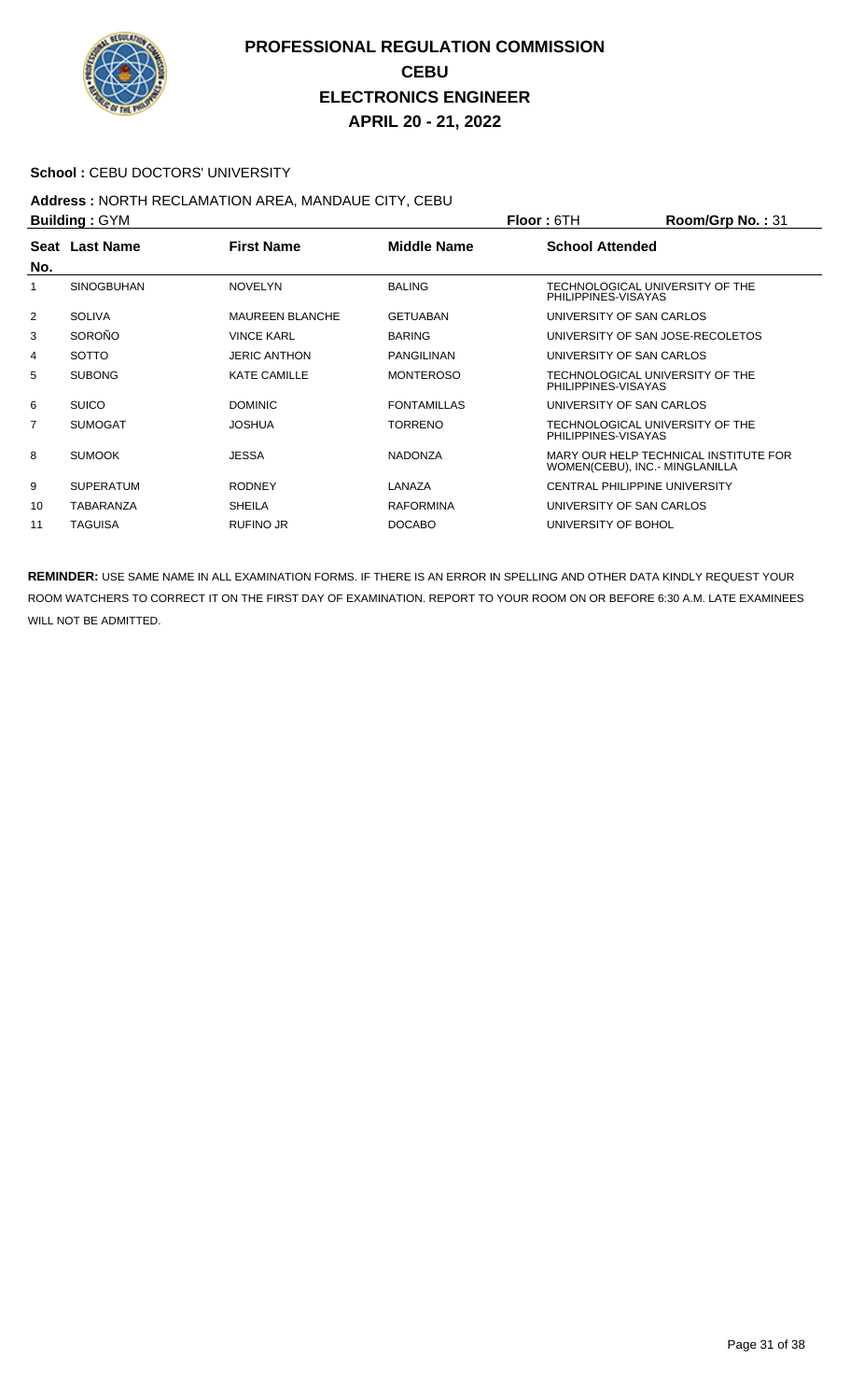

#### School : CEBU DOCTORS' UNIVERSITY

## **Address :** NORTH RECLAMATION AREA, MANDAUE CITY, CEBU

|                | <b>Building: GYM</b>  |                          |                    | Floor: 6TH             | Room/Grp No.: 32                          |
|----------------|-----------------------|--------------------------|--------------------|------------------------|-------------------------------------------|
|                | Seat Last Name        | <b>First Name</b>        | <b>Middle Name</b> | <b>School Attended</b> |                                           |
| No.            |                       |                          |                    |                        |                                           |
|                | <b>TALEON</b>         | <b>KARL GABRIEL</b>      | <b>BERNASOR</b>    | TECHNOLOGY-CDO         | MINDANAO UNIVERSITY OF SCIENCE &          |
| $\overline{2}$ | <b>TAN</b>            | <b>BART VINCENT</b>      | <b>TIZON</b>       |                        | UNIVERSITY OF CEBU-BANILAD                |
| 3              | <b>TAN</b>            | ROLAINE KEITH            | CAÑETE             | DAVAO CITY             | UNIVERSITY OF SOUTHEASTERN PHILIPPINES-   |
| 4              | TANGO-AN              | <b>SYRISH</b>            | <b>ARMENION</b>    | UNIVERSITY OF CEBU     |                                           |
| 5              | <b>TANZO</b>          | <b>TOM TROY</b>          | <b>BRAZA</b>       |                        | UNIVERSITY OF SAINT LA SALLE              |
| 6              | <b>TARAN</b>          | <b>CHARLES KHRISTIAN</b> | <b>BERINGA</b>     | PHILIPPINES-VISAYAS    | TECHNOLOGICAL UNIVERSITY OF THE           |
| $\overline{7}$ | <b>TAWFIQ MOHAMME</b> | <b>MOHAMMED</b>          | TADULAN            |                        | CEBU INSTITUTE OF TECHNOLOGY - UNIVERSITY |
| 8              | <b>TAYLARAN</b>       | <b>JONNIE MAR</b>        | <b>MEDRINA</b>     | UNIVERSITY OF BOHOL    |                                           |
| 9              | <b>TEAÑO</b>          | <b>JOHN NIÑO</b>         | <b>NUÑEZ</b>       |                        | UNIVERSITY OF SAN JOSE-RECOLETOS          |
| 10             | <b>TEJERO</b>         | <b>GEORGE DOMINADOR</b>  | <b>AGNES</b>       | (for.LIT)TACLOBAN      | EASTERN VISAYAS STATE UNIVERSITY          |
| 11             | <b>TELERON</b>        | <b>JERRY</b>             | <b>INCIERTO</b>    |                        | COLLEGE OF TECHNOLOGICAL SCIENCES-CEBU    |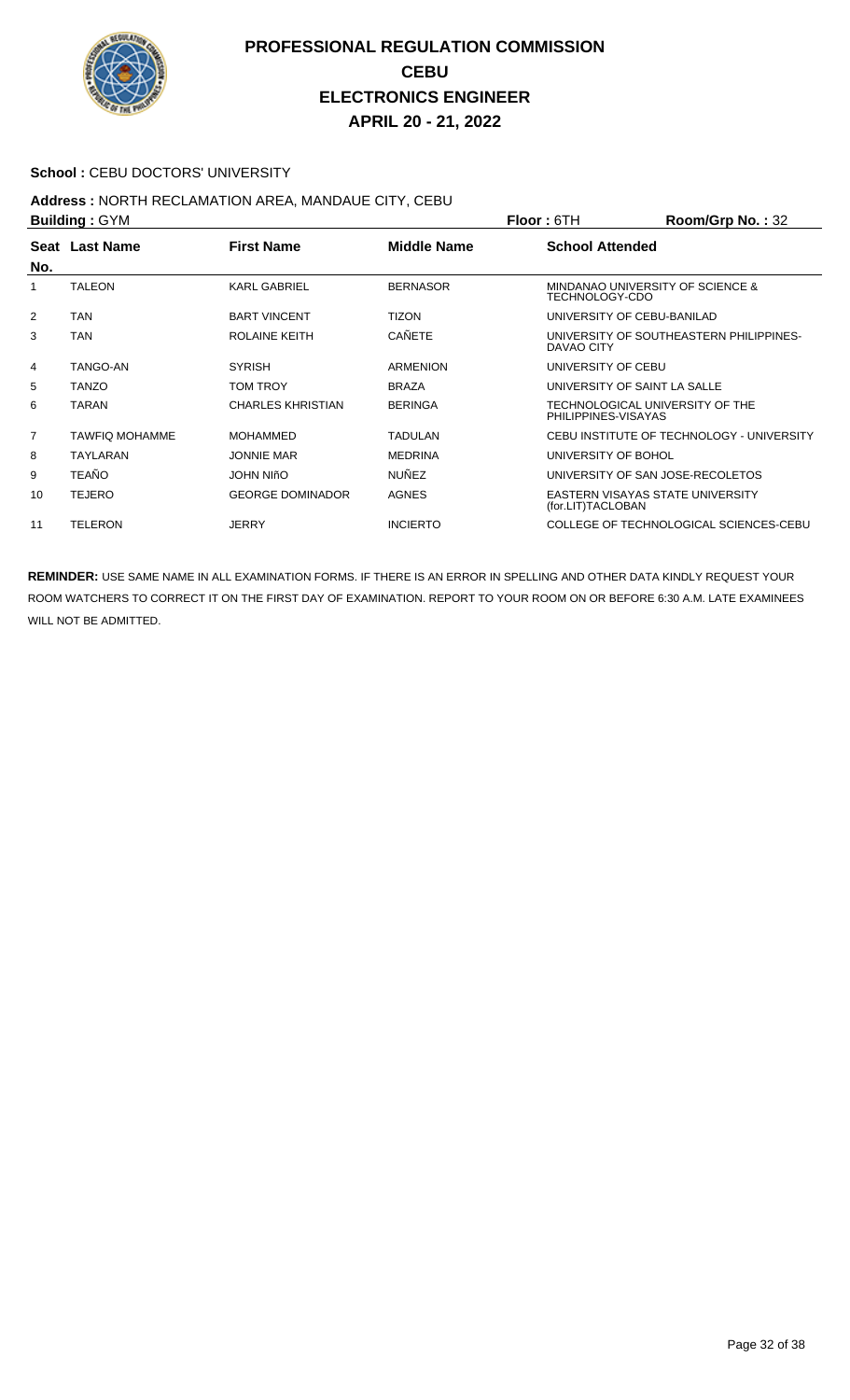

#### School : CEBU DOCTORS' UNIVERSITY

## **Address :** NORTH RECLAMATION AREA, MANDAUE CITY, CEBU

| <b>Building:</b> |                       |                            |                    | <b>Floor: 7TH</b>         | <b>Room/Grp No.: 705</b>                                                          |  |
|------------------|-----------------------|----------------------------|--------------------|---------------------------|-----------------------------------------------------------------------------------|--|
| No.              | <b>Seat Last Name</b> | <b>First Name</b>          | <b>Middle Name</b> | <b>School Attended</b>    |                                                                                   |  |
| 1                | <b>TELLA-IN</b>       | <b>JASON</b>               | <b>ABORDO</b>      | PHILIPPINES-VISAYAS       | TECHNOLOGICAL UNIVERSITY OF THE                                                   |  |
| $\overline{2}$   | <b>TENIO</b>          | <b>JOHNVIEL</b>            | <b>CAPUYAN</b>     | UNIVERSITY OF CEBU        |                                                                                   |  |
| 3                | <b>TEORIMA</b>        | <b>JAN NICHOLAS</b>        |                    | UNIVERSITY OF SAN AGUSTIN |                                                                                   |  |
| 4                | <b>TIMBAD</b>         | <b>GILMA GRACE</b>         | <b>TAÑO</b>        | <b>RECOLETOS</b>          | UNIVERSITY OF NEGROS OCCIDENTAL-                                                  |  |
| 5                | <b>TION</b>           | <b>CHODELYNN</b>           | <b>SERVAS</b>      | COLL.)                    | CAPITOL UNIVERSITY (for.CAGAYAN CAPITOL                                           |  |
| 6                | <b>TIROL</b>          | LOWELLA                    | <b>BALIHON</b>     | UNIVERSITY OF BOHOL       |                                                                                   |  |
| 7                | <b>TORILLAS</b>       | <b>VIC LAWRENCE</b>        | <b>BAJO</b>        |                           | CEBU INSTITUTE OF TECHNOLOGY - UNIVERSITY                                         |  |
| 8                | <b>TORRILLO</b>       | <b>BRIAN ACE</b>           | <b>MACURO</b>      |                           | <b>ILOILO SCIENCE &amp; TECHNOLOGY</b><br>UNIVERSITY (FOR W.V.C.S.T.-MAIN CAMPUS) |  |
| 9                | <b>TUGADE</b>         | <b>ALPE</b>                | <b>ALVEAR</b>      |                           | COLEGIO DE DAGUPAN (for.COMPUTRONIX COLL)                                         |  |
| 10               | <b>TUMAMPIL</b>       | <b>MARIA TERESA LOUISE</b> | <b>LACTUAN</b>     | OF TECHNOLOGY             | MINDANAO STATE UNIVERSITY-ILIGAN INSTITUTE                                        |  |
| 11               | <b>TUMBALE</b>        | <b>MARIX</b>               | EBRO               | PHILIPPINES-VISAYAS       | TECHNOLOGICAL UNIVERSITY OF THE                                                   |  |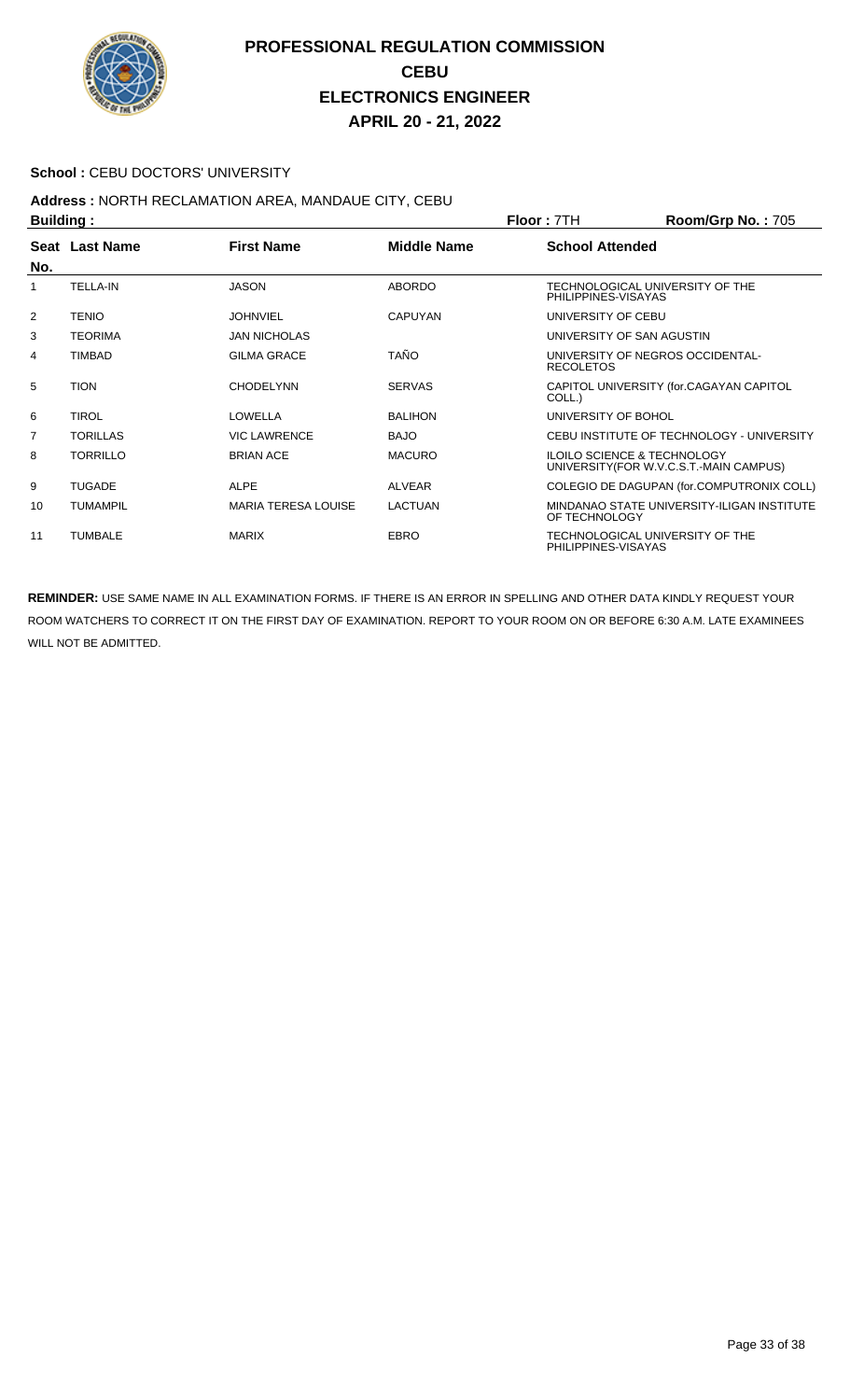

#### School : CEBU DOCTORS' UNIVERSITY

### **Address :** NORTH RECLAMATION AREA, MANDAUE CITY, CEBU

| <b>Building:</b> |                     |                    |                    | <b>Floor: 7TH</b>      | <b>Room/Grp No.: 706</b>                    |
|------------------|---------------------|--------------------|--------------------|------------------------|---------------------------------------------|
| No.              | Seat Last Name      | <b>First Name</b>  | <b>Middle Name</b> | <b>School Attended</b> |                                             |
| 1                | <b>UGAY</b>         | <b>NAIEF ERIC</b>  | <b>ORIERO</b>      |                        | UNIVERSITY OF SOUTHERN MINDANAO-KABACAN     |
| 2                | <b>VERGARA</b>      | <b>ALVIN</b>       | <b>GAVIOLA</b>     | (for.CSCST)            | CEBU TECHNOLOGICAL UNIVERSITY-MAIN          |
| 3                | <b>VILLAHERMOSA</b> | <b>ALISHA RAE</b>  | <b>BELLO</b>       | PHILIPPINES-VISAYAS    | TECHNOLOGICAL UNIVERSITY OF THE             |
| 4                | VILLANUEVA          | <b>WINSLET</b>     | <b>BRINGUEZ</b>    |                        | UNIVERSITY OF SAN CARLOS                    |
| 5                | <b>VILLARAN</b>     | <b>CLARISSE</b>    | <b>PAHURIRAY</b>   | PHILIPPINES-VISAYAS    | TECHNOLOGICAL UNIVERSITY OF THE             |
| 6                | <b>VIQUEZO</b>      | <b>ARIADNE ANN</b> | <b>TRINIDAD</b>    |                        | CEBU INSTITUTE OF TECHNOLOGY - UNIVERSITY   |
| 7                | <b>YAP</b>          | <b>TERENCE</b>     | <b>DAGPIN</b>      | (for.CSCST)            | CEBU TECHNOLOGICAL UNIVERSITY-MAIN          |
| 8                | YBAÑEZ              | <b>JEYSAMAE</b>    | <b>DUSAL</b>       | TECHNOLOGY-CDO         | <b>MINDANAO UNIVERSITY OF SCIENCE &amp;</b> |
| 9                | <b>YGOT</b>         | <b>JEFRANC REY</b> | SUMOD-ONG          | UNIVERSITY OF CEBU     |                                             |
| 10               | <b>YONZON</b>       | <b>JEVA</b>        | <b>BUHAYAN</b>     |                        | UNIVERSITY OF CEBU IN LAPULAPU & MANDAUE    |
| 11               | <b>ZAMORA</b>       | <b>JOSE MANUEL</b> | DE ASIS            | PHILIPPINES-VISAYAS    | TECHNOLOGICAL UNIVERSITY OF THE             |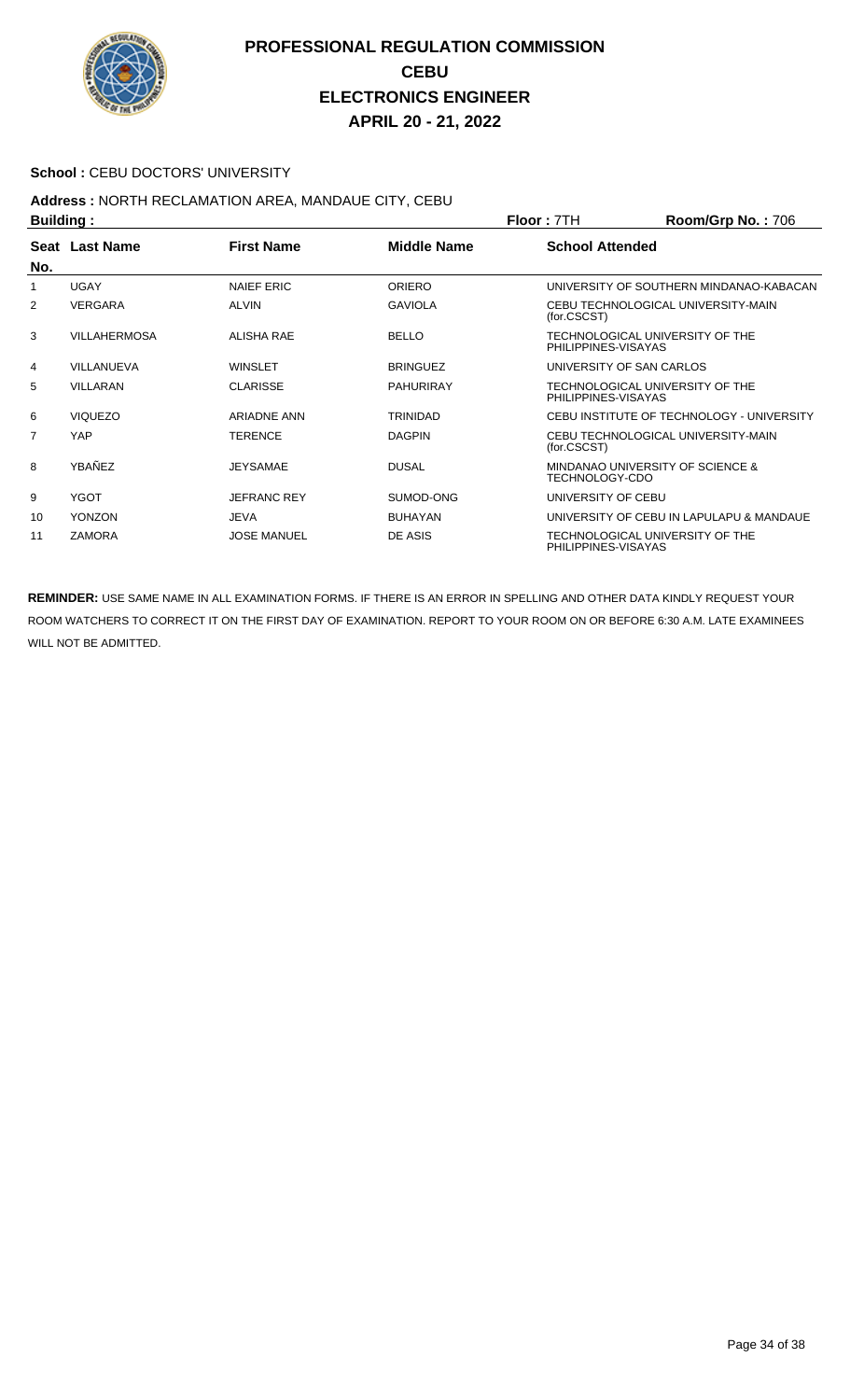

#### School : CEBU DOCTORS' UNIVERSITY

## **Address :** NORTH RECLAMATION AREA, MANDAUE CITY, CEBU

| <b>Building: (CONDI)</b> |                  |                        | Floor: 8TH         | Room/Grp No.: 808                |                                           |
|--------------------------|------------------|------------------------|--------------------|----------------------------------|-------------------------------------------|
| No.                      | Seat Last Name   | <b>First Name</b>      | <b>Middle Name</b> | <b>School Attended</b>           |                                           |
| 1                        | ABAINZA          | <b>KLAIRE DIANE</b>    | <b>NALIPAY</b>     |                                  | CEBU INSTITUTE OF TECHNOLOGY - UNIVERSITY |
| 2                        | ADRANEDA         | <b>JOBERT</b>          | <b>ABORDO</b>      |                                  | UNIVERSITY OF SAINT LA SALLE              |
| 3                        | ALABAN           | <b>RYAN</b>            | <b>BALASA</b>      | <b>FILAMER CHRISTIAN COLLEGE</b> |                                           |
| 4                        | ARADILLOS        | <b>JEMAR</b>           | <b>HUGO</b>        |                                  | CEBU INSTITUTE OF TECHNOLOGY - UNIVERSITY |
| 5                        | <b>BACLAY</b>    | <b>MA. LENSIE</b>      | <b>SOLAS</b>       | UNIVERSITY OF SAN CARLOS         |                                           |
| 6                        | <b>BEJOC</b>     | <b>JHON KARL</b>       | <b>ROSAS</b>       | UNIVERSITY OF SAN CARLOS         |                                           |
| $\overline{7}$           | <b>BONOCAN</b>   | <b>JELLICOE JOULES</b> | LAURE              | UNIVERSITY OF SAN CARLOS         |                                           |
| 8                        | <b>CABAHUG</b>   | <b>REXEL</b>           | <b>QUIMBO</b>      |                                  | CAMIGUIN POLYTECHNIC STATE COLLEGE        |
| 9                        | <b>CABANTING</b> | KIMBERLY               | <b>CALUSTE</b>     | UNIVERSITY OF SAN AGUSTIN        |                                           |
| 10                       | <b>CAMARGO</b>   | <b>RENZ KIMBERLY</b>   | <b>ENRIQUEZ</b>    |                                  | UNIVERSITY OF SAN JOSE-RECOLETOS          |
| 11                       | CARIAN           | <b>JHON JAY</b>        | <b>CABUNILAS</b>   | (for.CSCST)                      | CEBU TECHNOLOGICAL UNIVERSITY-MAIN        |
| 12                       | <b>CREUS</b>     | <b>BLESSE MAE</b>      | <b>BUGA</b>        | TECHNOLOGY-CDO                   | MINDANAO UNIVERSITY OF SCIENCE &          |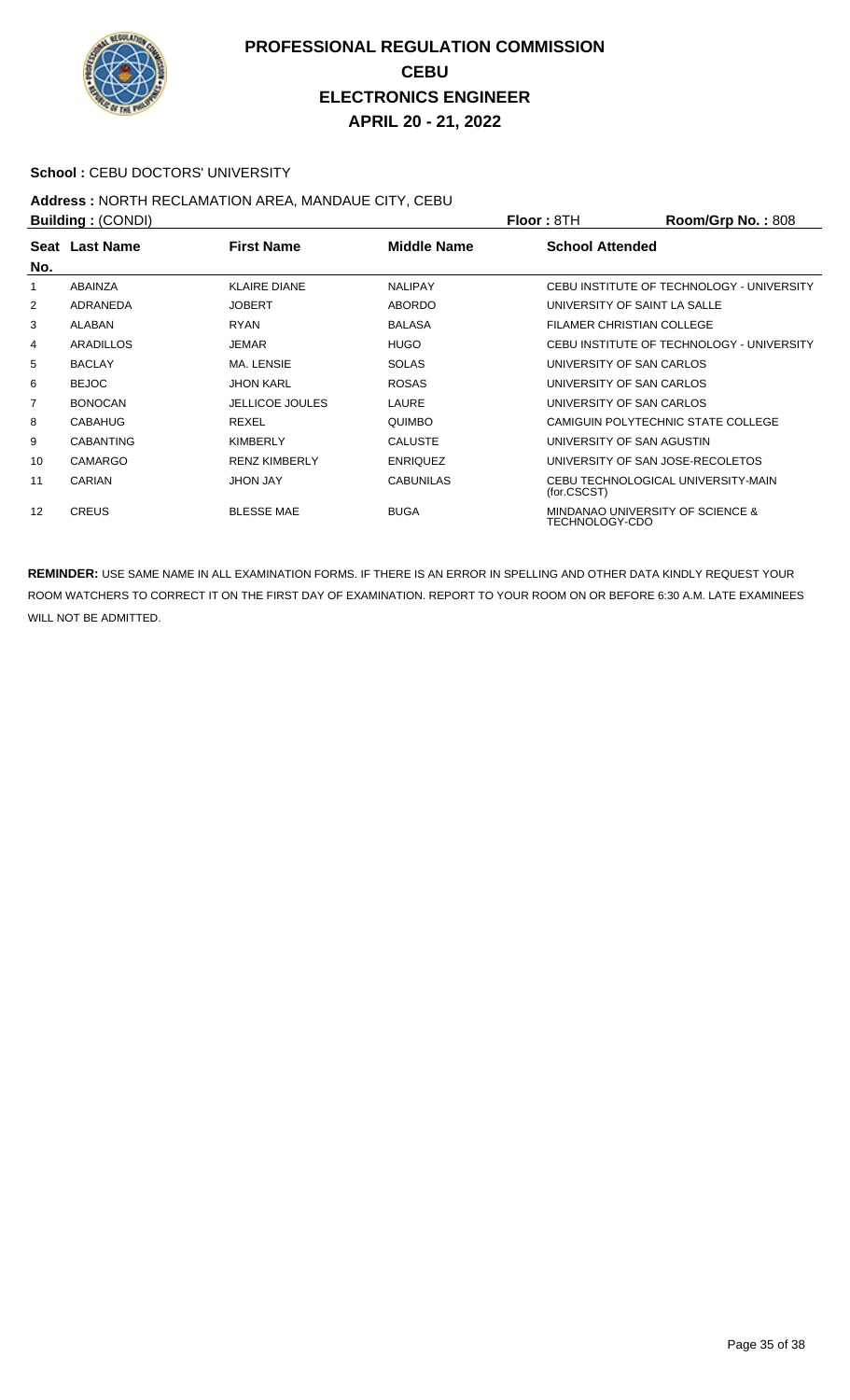

#### **School : CEBU DOCTORS' UNIVERSITY**

## **Address :** NORTH RECLAMATION AREA, MANDAUE CITY, CEBU

| Building: (CONDI) |                       |                       |                   | <b>Floor: 8TH</b>                                      | Room/Grp No.: 810                           |
|-------------------|-----------------------|-----------------------|-------------------|--------------------------------------------------------|---------------------------------------------|
| No.               | <b>Seat Last Name</b> | <b>First Name</b>     | Middle Name       | <b>School Attended</b>                                 |                                             |
| 1                 | <b>CUEVA</b>          | CHRISTINE JOY KIN     | <b>DUCAY</b>      |                                                        | CEBU INSTITUTE OF TECHNOLOGY - UNIVERSITY   |
| 2                 | DELA PEÑA             | PAUL JOHN             | <b>PEPITO</b>     |                                                        | CEBU INSTITUTE OF TECHNOLOGY - UNIVERSITY   |
| 3                 | <b>DERION</b>         | <b>CHARLES STEVEN</b> | DE VEYRA          | EASTERN VISAYAS STATE UNIVERSITY<br>(for.LIT)TACLOBAN  |                                             |
| 4                 | <b>DIMPAS</b>         | <b>MICAH</b>          | <b>GEROSANO</b>   | UNIVERSITY OF SAN JOSE-RECOLETOS                       |                                             |
| 5                 | <b>DUREMDEZ</b>       | <b>JOVEM</b>          | SAY               | TECHNOLOGICAL UNIVERSITY OF THE<br>PHILIPPINES-VISAYAS |                                             |
| 6                 | ERANA                 | <b>KEN</b>            | <b>SANCHEZ</b>    |                                                        | DON BOSCO TECHNOLOGY CENTER-CEBU CITY       |
| 7                 | <b>FESTEJO</b>        | <b>ARCEF JEREMY</b>   | V                 | UNIVERSITY OF SAN CARLOS                               |                                             |
| 8                 | <b>HOFILEÑA</b>       | ROGELIO GAVIN         | <b>MEMORIA</b>    | COLEGIO SAN AGUSTIN-BACOLOD CITY                       |                                             |
| 9                 | <b>JAYSON</b>         | <b>BERNARD</b>        | <b>RANILE</b>     | SALLE)                                                 | LA SALLE UNIVERSITY (for.IMMA.CONCEPCION-LA |
| 10                | LAGAT                 | <b>MITZI GRACE</b>    | <b>RIZALDE</b>    | MINDANAO UNIVERSITY OF SCIENCE &<br>TECHNOLOGY-CDO     |                                             |
| 11                | <b>LAMBOJON</b>       | <b>ARJAY</b>          | <b>BAYONA</b>     | TECHNOLOGICAL UNIVERSITY OF THE<br>PHILIPPINES-VISAYAS |                                             |
| 12                | LANIT                 | <b>JHONARD</b>        | <b>MONTEMAYOR</b> | (for.CSCST)                                            | CEBU TECHNOLOGICAL UNIVERSITY-MAIN          |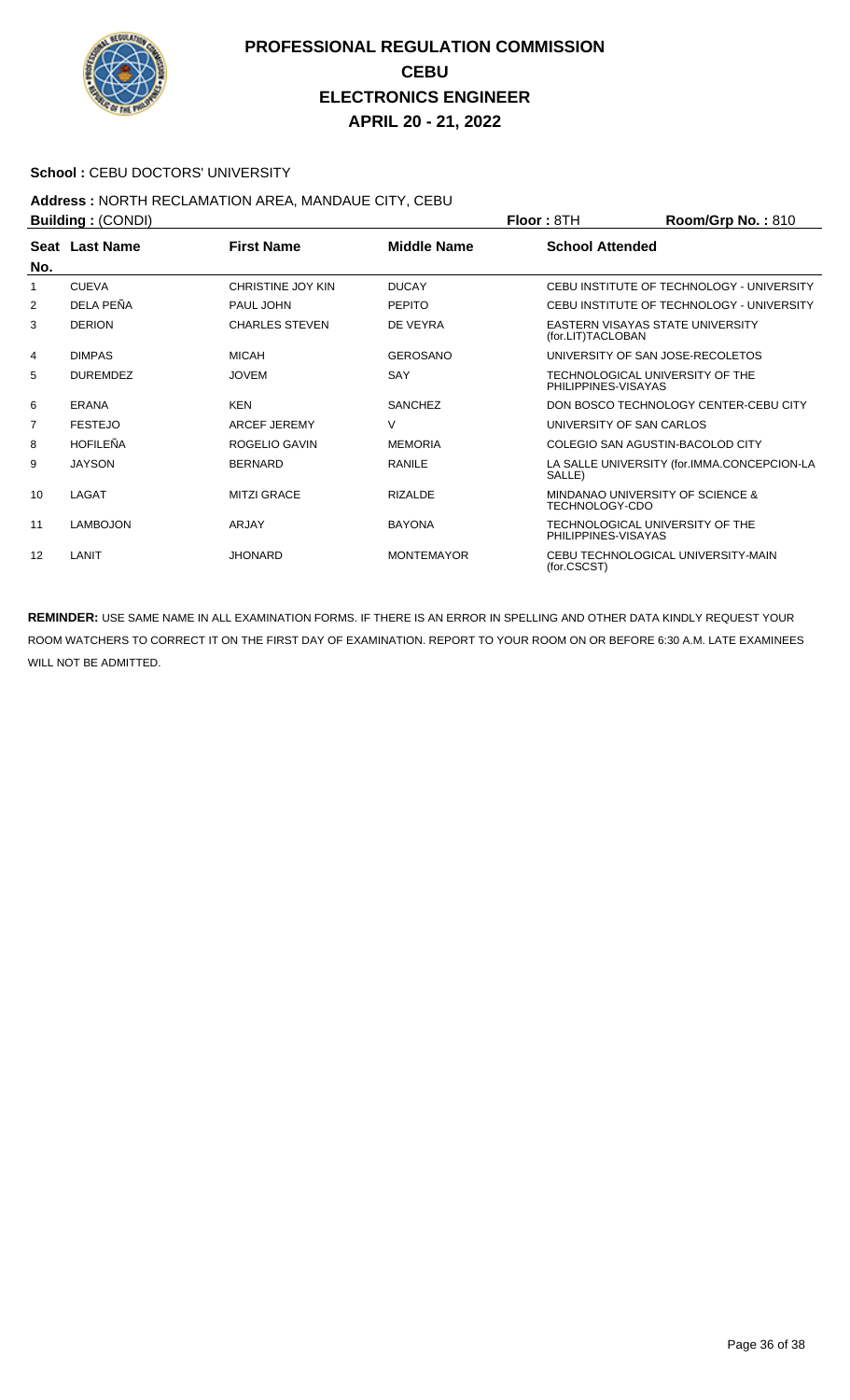

#### School : CEBU DOCTORS' UNIVERSITY

#### **Address :** NORTH RECLAMATION AREA, MANDAUE CITY, CEBU **Building :** (CONDI) **Floor :** 8TH **Room/Grp No. :** 811

|                | P              |                      | FIUUI.OIN       | <b>RUUIIIUUID NU.</b> . 011 |                                           |
|----------------|----------------|----------------------|-----------------|-----------------------------|-------------------------------------------|
| No.            | Seat Last Name | <b>First Name</b>    | Middle Name     | <b>School Attended</b>      |                                           |
| 1              | LARGO          | LORD JOHN LEMUEL     | <b>TORREJOS</b> | (for.CSCST)                 | CEBU TECHNOLOGICAL UNIVERSITY-MAIN        |
| 2              | <b>MASPARA</b> | SANTOS JR            | ABELLO          | (for.CSCST)                 | CEBU TECHNOLOGICAL UNIVERSITY-MAIN        |
| 3              | <b>NAPOLES</b> | <b>KHRISTIAN REY</b> | <b>BARING</b>   |                             | CEBU INSTITUTE OF TECHNOLOGY - UNIVERSITY |
| 4              | <b>PABLEO</b>  | <b>FAY PAULINE</b>   | <b>JUMAO-AS</b> |                             | CEBU INSTITUTE OF TECHNOLOGY - UNIVERSITY |
| 5              | <b>PACALDO</b> | <b>JOEVERT</b>       | <b>JABONERO</b> | UNIVERSITY OF CEBU          |                                           |
| 6              | <b>PANGDA</b>  | <b>NOLI</b>          |                 | <b>XAVIER UNIVERSITY</b>    |                                           |
| $\overline{7}$ | <b>PARENA</b>  | <b>JAHNNA MARIE</b>  | <b>MACO</b>     |                             | CAMIGUIN POLYTECHNIC STATE COLLEGE        |
| 8              | <b>PICORRO</b> | <b>SEAN GEOFF</b>    | <b>APOSTOL</b>  | UNIVERSITY OF SAN CARLOS    |                                           |
| 9              | <b>PIDO</b>    | <b>MICHELLE</b>      | <b>HILADO</b>   |                             | UNIVERSITY OF SAINT LA SALLE              |
| 10             | <b>PINO</b>    | <b>JOHNDELL ROI</b>  | <b>GARCIA</b>   |                             | CEBU INSTITUTE OF TECHNOLOGY - UNIVERSITY |
| 11             | QUIJANO        | <b>BRANDY JEREZ</b>  | <b>MARFIL</b>   | TAGBILARAN)                 | HOLY NAME UNIVERSITY (for.DIVINE WORD-    |
| 12             | QUINALAYO      | <b>CARMINA JOY</b>   | <b>VILLAREN</b> | TAGBILARAN)                 | HOLY NAME UNIVERSITY (for.DIVINE WORD-    |